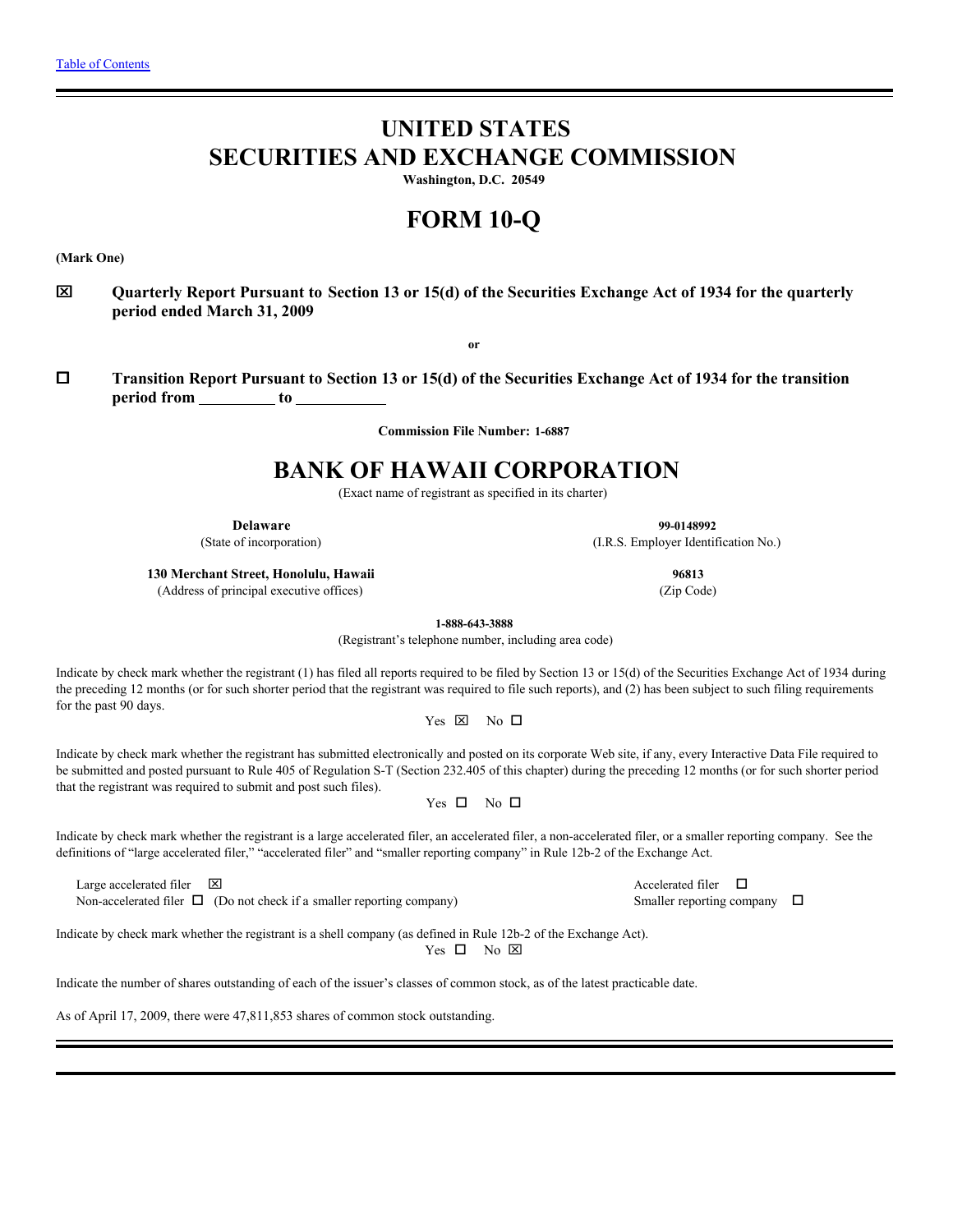# **Bank of Hawaii Corporation Form 10-Q Index**

<span id="page-1-0"></span>

|                   | Part I - Financial Information                                                                  | Page           |
|-------------------|-------------------------------------------------------------------------------------------------|----------------|
| Item 1.           | Financial Statements (Unaudited)                                                                |                |
|                   | Consolidated Statements of Income - Three months ended<br>March 31, 2009 and 2008               | $\overline{2}$ |
|                   | Consolidated Statements of Condition - March 31, 2009,<br>December 31, 2008, and March 31, 2008 | 3              |
|                   | Consolidated Statements of Shareholders' Equity - Three months ended<br>March 31, 2009 and 2008 | $\overline{4}$ |
|                   | Consolidated Statements of Cash Flows - Three months ended<br>March 31, 2009 and 2008           | 5              |
|                   | Notes to Consolidated Financial Statements (Unaudited)                                          | 6              |
| Item 2.           | Management's Discussion and Analysis of Financial Condition and<br><b>Results of Operations</b> | 15             |
| Item 3.           | Quantitative and Qualitative Disclosures About Market Risk                                      | 42             |
| Item 4.           | <b>Controls and Procedures</b>                                                                  | 42             |
|                   | <b>Part II - Other Information</b>                                                              |                |
| Item 1A.          | <b>Risk Factors</b>                                                                             | 42             |
| Item $2.$         | Unregistered Sales of Equity Securities and Use of Proceeds                                     | 42             |
| Item $6.$         | <b>Exhibits</b>                                                                                 | 42             |
| <b>Signatures</b> |                                                                                                 | 43             |

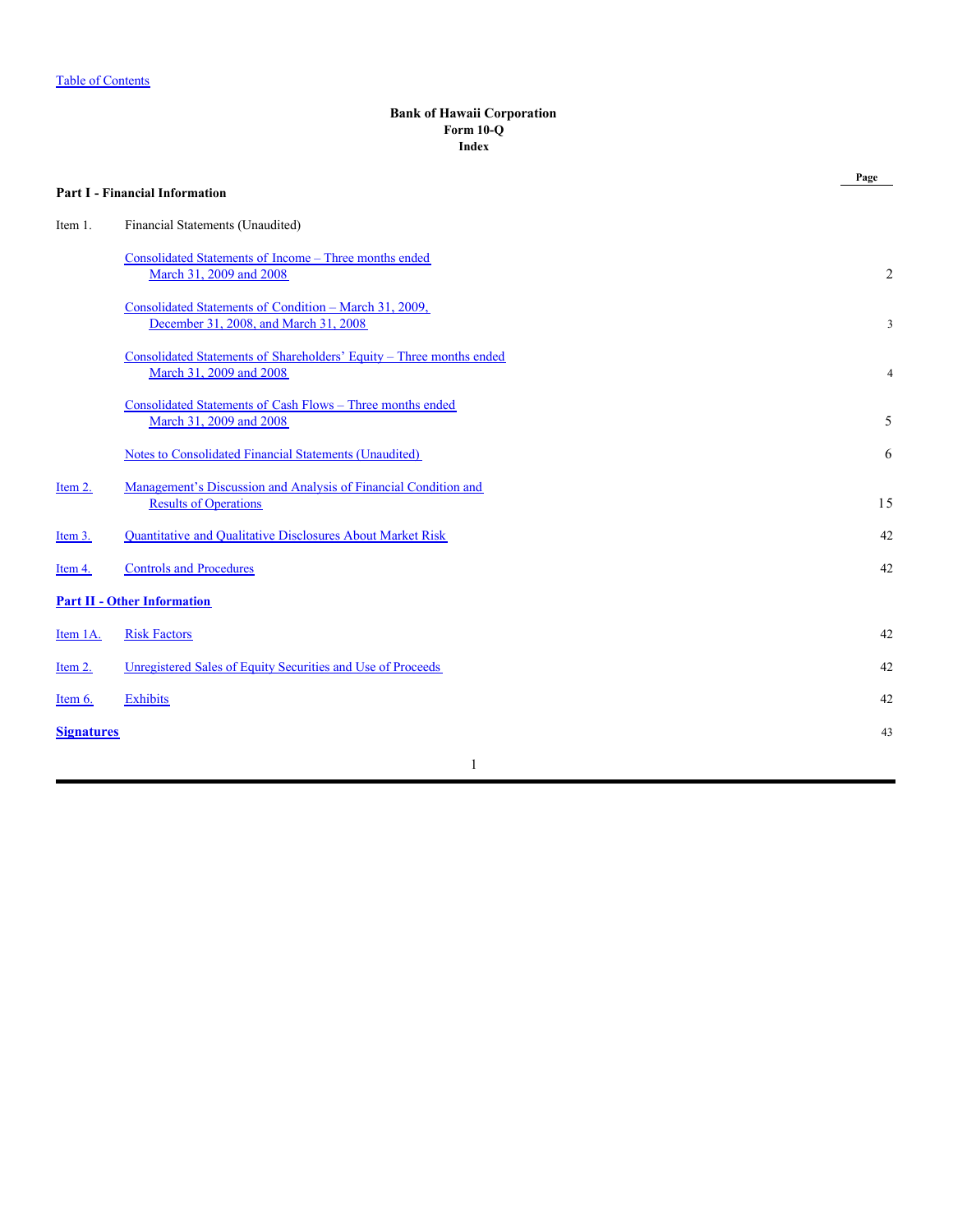# <span id="page-2-0"></span>**Bank of Hawaii Corporation and Subsidiaries Consolidated Statements of Income (Unaudited)**

| March 31,<br>2009<br>2008<br>\$<br>86,592<br>\$<br>Interest and Fees on Loans and Leases<br>104,413<br>Income on Investment Securities<br>594<br>1.160<br>Trading<br>32,301<br>34,251<br>Available-for-Sale<br>2,567<br>3,239<br>Held-to-Maturity<br>195<br>Deposits<br>10<br><b>Funds Sold</b><br>577<br>992<br>276<br>426<br>Other<br>122,917<br>144,676<br>17,025<br>27,465<br>Deposits<br>6,652<br>Securities Sold Under Agreements to Repurchase<br>10,617<br>5<br><b>Funds Purchased</b><br>633<br>Short-Term Borrowings<br>34<br>2,173<br>3,747<br>Long-Term Debt<br>25,855<br>42,496<br>97.062<br>102,180<br>24,887<br>14,427<br>72,175<br>87,753<br>15.086<br>Trust and Asset Management<br>11,632<br>8,678<br>4,297<br>Mortgage Banking<br>Service Charges on Deposit Accounts<br>13,386<br>12,083<br>15,391<br>Fees, Exchange, and Other Service Charges<br>14,976<br>56<br>Investment Securities Gains, Net<br>130<br>5,641<br><b>Insurance</b><br>7,130<br>15,996<br>Other<br>32,008<br>70,365<br>86,125<br>Noninterest Expense<br>Salaries and Benefits<br>47,028<br>55,473<br>10,328<br>10,443<br>Net Occupancy<br>4,316<br>4,321<br>Net Equipment<br>Professional Fees<br>2,549<br>2,613<br>23,712<br>20,582<br>Other<br>87,933<br>93,432<br><b>Total Noninterest Expense</b><br>54,607<br>80,446<br>Income Before Provision for Income Taxes<br>18,567<br>23,231<br>Provision for Income Taxes<br>\$<br>\$<br>57,215<br>36,040<br>$\overline{\mathbb{S}}$<br>$\overline{\mathbb{S}}$<br>0.76<br>Basic Earnings Per Share<br>1.19<br>\$<br>\$<br><b>Diluted Earnings Per Share</b><br>0.75<br>1.18<br>\$<br>\$<br>0.45<br>Dividends Declared Per Share<br>0.44<br>47,566,005<br>47,965,722<br><b>Basic Weighted Average Shares</b><br>47,802,249 |                                                       | <b>Three Months Ended</b> |  |  |            |  |  |
|------------------------------------------------------------------------------------------------------------------------------------------------------------------------------------------------------------------------------------------------------------------------------------------------------------------------------------------------------------------------------------------------------------------------------------------------------------------------------------------------------------------------------------------------------------------------------------------------------------------------------------------------------------------------------------------------------------------------------------------------------------------------------------------------------------------------------------------------------------------------------------------------------------------------------------------------------------------------------------------------------------------------------------------------------------------------------------------------------------------------------------------------------------------------------------------------------------------------------------------------------------------------------------------------------------------------------------------------------------------------------------------------------------------------------------------------------------------------------------------------------------------------------------------------------------------------------------------------------------------------------------------------------------------------------------------------------------------------------------------------------------------|-------------------------------------------------------|---------------------------|--|--|------------|--|--|
|                                                                                                                                                                                                                                                                                                                                                                                                                                                                                                                                                                                                                                                                                                                                                                                                                                                                                                                                                                                                                                                                                                                                                                                                                                                                                                                                                                                                                                                                                                                                                                                                                                                                                                                                                                  |                                                       |                           |  |  |            |  |  |
|                                                                                                                                                                                                                                                                                                                                                                                                                                                                                                                                                                                                                                                                                                                                                                                                                                                                                                                                                                                                                                                                                                                                                                                                                                                                                                                                                                                                                                                                                                                                                                                                                                                                                                                                                                  | (dollars in thousands, except per share amounts)      |                           |  |  |            |  |  |
|                                                                                                                                                                                                                                                                                                                                                                                                                                                                                                                                                                                                                                                                                                                                                                                                                                                                                                                                                                                                                                                                                                                                                                                                                                                                                                                                                                                                                                                                                                                                                                                                                                                                                                                                                                  | <b>Interest Income</b>                                |                           |  |  |            |  |  |
|                                                                                                                                                                                                                                                                                                                                                                                                                                                                                                                                                                                                                                                                                                                                                                                                                                                                                                                                                                                                                                                                                                                                                                                                                                                                                                                                                                                                                                                                                                                                                                                                                                                                                                                                                                  |                                                       |                           |  |  |            |  |  |
|                                                                                                                                                                                                                                                                                                                                                                                                                                                                                                                                                                                                                                                                                                                                                                                                                                                                                                                                                                                                                                                                                                                                                                                                                                                                                                                                                                                                                                                                                                                                                                                                                                                                                                                                                                  |                                                       |                           |  |  |            |  |  |
|                                                                                                                                                                                                                                                                                                                                                                                                                                                                                                                                                                                                                                                                                                                                                                                                                                                                                                                                                                                                                                                                                                                                                                                                                                                                                                                                                                                                                                                                                                                                                                                                                                                                                                                                                                  |                                                       |                           |  |  |            |  |  |
|                                                                                                                                                                                                                                                                                                                                                                                                                                                                                                                                                                                                                                                                                                                                                                                                                                                                                                                                                                                                                                                                                                                                                                                                                                                                                                                                                                                                                                                                                                                                                                                                                                                                                                                                                                  |                                                       |                           |  |  |            |  |  |
|                                                                                                                                                                                                                                                                                                                                                                                                                                                                                                                                                                                                                                                                                                                                                                                                                                                                                                                                                                                                                                                                                                                                                                                                                                                                                                                                                                                                                                                                                                                                                                                                                                                                                                                                                                  |                                                       |                           |  |  |            |  |  |
|                                                                                                                                                                                                                                                                                                                                                                                                                                                                                                                                                                                                                                                                                                                                                                                                                                                                                                                                                                                                                                                                                                                                                                                                                                                                                                                                                                                                                                                                                                                                                                                                                                                                                                                                                                  |                                                       |                           |  |  |            |  |  |
|                                                                                                                                                                                                                                                                                                                                                                                                                                                                                                                                                                                                                                                                                                                                                                                                                                                                                                                                                                                                                                                                                                                                                                                                                                                                                                                                                                                                                                                                                                                                                                                                                                                                                                                                                                  |                                                       |                           |  |  |            |  |  |
|                                                                                                                                                                                                                                                                                                                                                                                                                                                                                                                                                                                                                                                                                                                                                                                                                                                                                                                                                                                                                                                                                                                                                                                                                                                                                                                                                                                                                                                                                                                                                                                                                                                                                                                                                                  |                                                       |                           |  |  |            |  |  |
|                                                                                                                                                                                                                                                                                                                                                                                                                                                                                                                                                                                                                                                                                                                                                                                                                                                                                                                                                                                                                                                                                                                                                                                                                                                                                                                                                                                                                                                                                                                                                                                                                                                                                                                                                                  | <b>Total Interest Income</b>                          |                           |  |  |            |  |  |
|                                                                                                                                                                                                                                                                                                                                                                                                                                                                                                                                                                                                                                                                                                                                                                                                                                                                                                                                                                                                                                                                                                                                                                                                                                                                                                                                                                                                                                                                                                                                                                                                                                                                                                                                                                  | <b>Interest Expense</b>                               |                           |  |  |            |  |  |
|                                                                                                                                                                                                                                                                                                                                                                                                                                                                                                                                                                                                                                                                                                                                                                                                                                                                                                                                                                                                                                                                                                                                                                                                                                                                                                                                                                                                                                                                                                                                                                                                                                                                                                                                                                  |                                                       |                           |  |  |            |  |  |
|                                                                                                                                                                                                                                                                                                                                                                                                                                                                                                                                                                                                                                                                                                                                                                                                                                                                                                                                                                                                                                                                                                                                                                                                                                                                                                                                                                                                                                                                                                                                                                                                                                                                                                                                                                  |                                                       |                           |  |  |            |  |  |
|                                                                                                                                                                                                                                                                                                                                                                                                                                                                                                                                                                                                                                                                                                                                                                                                                                                                                                                                                                                                                                                                                                                                                                                                                                                                                                                                                                                                                                                                                                                                                                                                                                                                                                                                                                  |                                                       |                           |  |  |            |  |  |
|                                                                                                                                                                                                                                                                                                                                                                                                                                                                                                                                                                                                                                                                                                                                                                                                                                                                                                                                                                                                                                                                                                                                                                                                                                                                                                                                                                                                                                                                                                                                                                                                                                                                                                                                                                  |                                                       |                           |  |  |            |  |  |
|                                                                                                                                                                                                                                                                                                                                                                                                                                                                                                                                                                                                                                                                                                                                                                                                                                                                                                                                                                                                                                                                                                                                                                                                                                                                                                                                                                                                                                                                                                                                                                                                                                                                                                                                                                  |                                                       |                           |  |  |            |  |  |
|                                                                                                                                                                                                                                                                                                                                                                                                                                                                                                                                                                                                                                                                                                                                                                                                                                                                                                                                                                                                                                                                                                                                                                                                                                                                                                                                                                                                                                                                                                                                                                                                                                                                                                                                                                  | <b>Total Interest Expense</b>                         |                           |  |  |            |  |  |
|                                                                                                                                                                                                                                                                                                                                                                                                                                                                                                                                                                                                                                                                                                                                                                                                                                                                                                                                                                                                                                                                                                                                                                                                                                                                                                                                                                                                                                                                                                                                                                                                                                                                                                                                                                  | <b>Net Interest Income</b>                            |                           |  |  |            |  |  |
|                                                                                                                                                                                                                                                                                                                                                                                                                                                                                                                                                                                                                                                                                                                                                                                                                                                                                                                                                                                                                                                                                                                                                                                                                                                                                                                                                                                                                                                                                                                                                                                                                                                                                                                                                                  | Provision for Credit Losses                           |                           |  |  |            |  |  |
|                                                                                                                                                                                                                                                                                                                                                                                                                                                                                                                                                                                                                                                                                                                                                                                                                                                                                                                                                                                                                                                                                                                                                                                                                                                                                                                                                                                                                                                                                                                                                                                                                                                                                                                                                                  | Net Interest Income After Provision for Credit Losses |                           |  |  |            |  |  |
|                                                                                                                                                                                                                                                                                                                                                                                                                                                                                                                                                                                                                                                                                                                                                                                                                                                                                                                                                                                                                                                                                                                                                                                                                                                                                                                                                                                                                                                                                                                                                                                                                                                                                                                                                                  | Noninterest Income                                    |                           |  |  |            |  |  |
|                                                                                                                                                                                                                                                                                                                                                                                                                                                                                                                                                                                                                                                                                                                                                                                                                                                                                                                                                                                                                                                                                                                                                                                                                                                                                                                                                                                                                                                                                                                                                                                                                                                                                                                                                                  |                                                       |                           |  |  |            |  |  |
|                                                                                                                                                                                                                                                                                                                                                                                                                                                                                                                                                                                                                                                                                                                                                                                                                                                                                                                                                                                                                                                                                                                                                                                                                                                                                                                                                                                                                                                                                                                                                                                                                                                                                                                                                                  |                                                       |                           |  |  |            |  |  |
|                                                                                                                                                                                                                                                                                                                                                                                                                                                                                                                                                                                                                                                                                                                                                                                                                                                                                                                                                                                                                                                                                                                                                                                                                                                                                                                                                                                                                                                                                                                                                                                                                                                                                                                                                                  |                                                       |                           |  |  |            |  |  |
|                                                                                                                                                                                                                                                                                                                                                                                                                                                                                                                                                                                                                                                                                                                                                                                                                                                                                                                                                                                                                                                                                                                                                                                                                                                                                                                                                                                                                                                                                                                                                                                                                                                                                                                                                                  |                                                       |                           |  |  |            |  |  |
|                                                                                                                                                                                                                                                                                                                                                                                                                                                                                                                                                                                                                                                                                                                                                                                                                                                                                                                                                                                                                                                                                                                                                                                                                                                                                                                                                                                                                                                                                                                                                                                                                                                                                                                                                                  |                                                       |                           |  |  |            |  |  |
|                                                                                                                                                                                                                                                                                                                                                                                                                                                                                                                                                                                                                                                                                                                                                                                                                                                                                                                                                                                                                                                                                                                                                                                                                                                                                                                                                                                                                                                                                                                                                                                                                                                                                                                                                                  |                                                       |                           |  |  |            |  |  |
|                                                                                                                                                                                                                                                                                                                                                                                                                                                                                                                                                                                                                                                                                                                                                                                                                                                                                                                                                                                                                                                                                                                                                                                                                                                                                                                                                                                                                                                                                                                                                                                                                                                                                                                                                                  |                                                       |                           |  |  |            |  |  |
|                                                                                                                                                                                                                                                                                                                                                                                                                                                                                                                                                                                                                                                                                                                                                                                                                                                                                                                                                                                                                                                                                                                                                                                                                                                                                                                                                                                                                                                                                                                                                                                                                                                                                                                                                                  | <b>Total Noninterest Income</b>                       |                           |  |  |            |  |  |
|                                                                                                                                                                                                                                                                                                                                                                                                                                                                                                                                                                                                                                                                                                                                                                                                                                                                                                                                                                                                                                                                                                                                                                                                                                                                                                                                                                                                                                                                                                                                                                                                                                                                                                                                                                  |                                                       |                           |  |  |            |  |  |
|                                                                                                                                                                                                                                                                                                                                                                                                                                                                                                                                                                                                                                                                                                                                                                                                                                                                                                                                                                                                                                                                                                                                                                                                                                                                                                                                                                                                                                                                                                                                                                                                                                                                                                                                                                  |                                                       |                           |  |  |            |  |  |
|                                                                                                                                                                                                                                                                                                                                                                                                                                                                                                                                                                                                                                                                                                                                                                                                                                                                                                                                                                                                                                                                                                                                                                                                                                                                                                                                                                                                                                                                                                                                                                                                                                                                                                                                                                  |                                                       |                           |  |  |            |  |  |
|                                                                                                                                                                                                                                                                                                                                                                                                                                                                                                                                                                                                                                                                                                                                                                                                                                                                                                                                                                                                                                                                                                                                                                                                                                                                                                                                                                                                                                                                                                                                                                                                                                                                                                                                                                  |                                                       |                           |  |  |            |  |  |
|                                                                                                                                                                                                                                                                                                                                                                                                                                                                                                                                                                                                                                                                                                                                                                                                                                                                                                                                                                                                                                                                                                                                                                                                                                                                                                                                                                                                                                                                                                                                                                                                                                                                                                                                                                  |                                                       |                           |  |  |            |  |  |
|                                                                                                                                                                                                                                                                                                                                                                                                                                                                                                                                                                                                                                                                                                                                                                                                                                                                                                                                                                                                                                                                                                                                                                                                                                                                                                                                                                                                                                                                                                                                                                                                                                                                                                                                                                  |                                                       |                           |  |  |            |  |  |
|                                                                                                                                                                                                                                                                                                                                                                                                                                                                                                                                                                                                                                                                                                                                                                                                                                                                                                                                                                                                                                                                                                                                                                                                                                                                                                                                                                                                                                                                                                                                                                                                                                                                                                                                                                  |                                                       |                           |  |  |            |  |  |
|                                                                                                                                                                                                                                                                                                                                                                                                                                                                                                                                                                                                                                                                                                                                                                                                                                                                                                                                                                                                                                                                                                                                                                                                                                                                                                                                                                                                                                                                                                                                                                                                                                                                                                                                                                  |                                                       |                           |  |  |            |  |  |
|                                                                                                                                                                                                                                                                                                                                                                                                                                                                                                                                                                                                                                                                                                                                                                                                                                                                                                                                                                                                                                                                                                                                                                                                                                                                                                                                                                                                                                                                                                                                                                                                                                                                                                                                                                  |                                                       |                           |  |  |            |  |  |
|                                                                                                                                                                                                                                                                                                                                                                                                                                                                                                                                                                                                                                                                                                                                                                                                                                                                                                                                                                                                                                                                                                                                                                                                                                                                                                                                                                                                                                                                                                                                                                                                                                                                                                                                                                  | <b>Net Income</b>                                     |                           |  |  |            |  |  |
|                                                                                                                                                                                                                                                                                                                                                                                                                                                                                                                                                                                                                                                                                                                                                                                                                                                                                                                                                                                                                                                                                                                                                                                                                                                                                                                                                                                                                                                                                                                                                                                                                                                                                                                                                                  |                                                       |                           |  |  |            |  |  |
|                                                                                                                                                                                                                                                                                                                                                                                                                                                                                                                                                                                                                                                                                                                                                                                                                                                                                                                                                                                                                                                                                                                                                                                                                                                                                                                                                                                                                                                                                                                                                                                                                                                                                                                                                                  |                                                       |                           |  |  |            |  |  |
|                                                                                                                                                                                                                                                                                                                                                                                                                                                                                                                                                                                                                                                                                                                                                                                                                                                                                                                                                                                                                                                                                                                                                                                                                                                                                                                                                                                                                                                                                                                                                                                                                                                                                                                                                                  |                                                       |                           |  |  |            |  |  |
|                                                                                                                                                                                                                                                                                                                                                                                                                                                                                                                                                                                                                                                                                                                                                                                                                                                                                                                                                                                                                                                                                                                                                                                                                                                                                                                                                                                                                                                                                                                                                                                                                                                                                                                                                                  |                                                       |                           |  |  |            |  |  |
|                                                                                                                                                                                                                                                                                                                                                                                                                                                                                                                                                                                                                                                                                                                                                                                                                                                                                                                                                                                                                                                                                                                                                                                                                                                                                                                                                                                                                                                                                                                                                                                                                                                                                                                                                                  | Diluted Weighted Average Shares                       |                           |  |  | 48,628,427 |  |  |

The accompanying notes are an integral part of the Consolidated Financial Statements (Unaudited).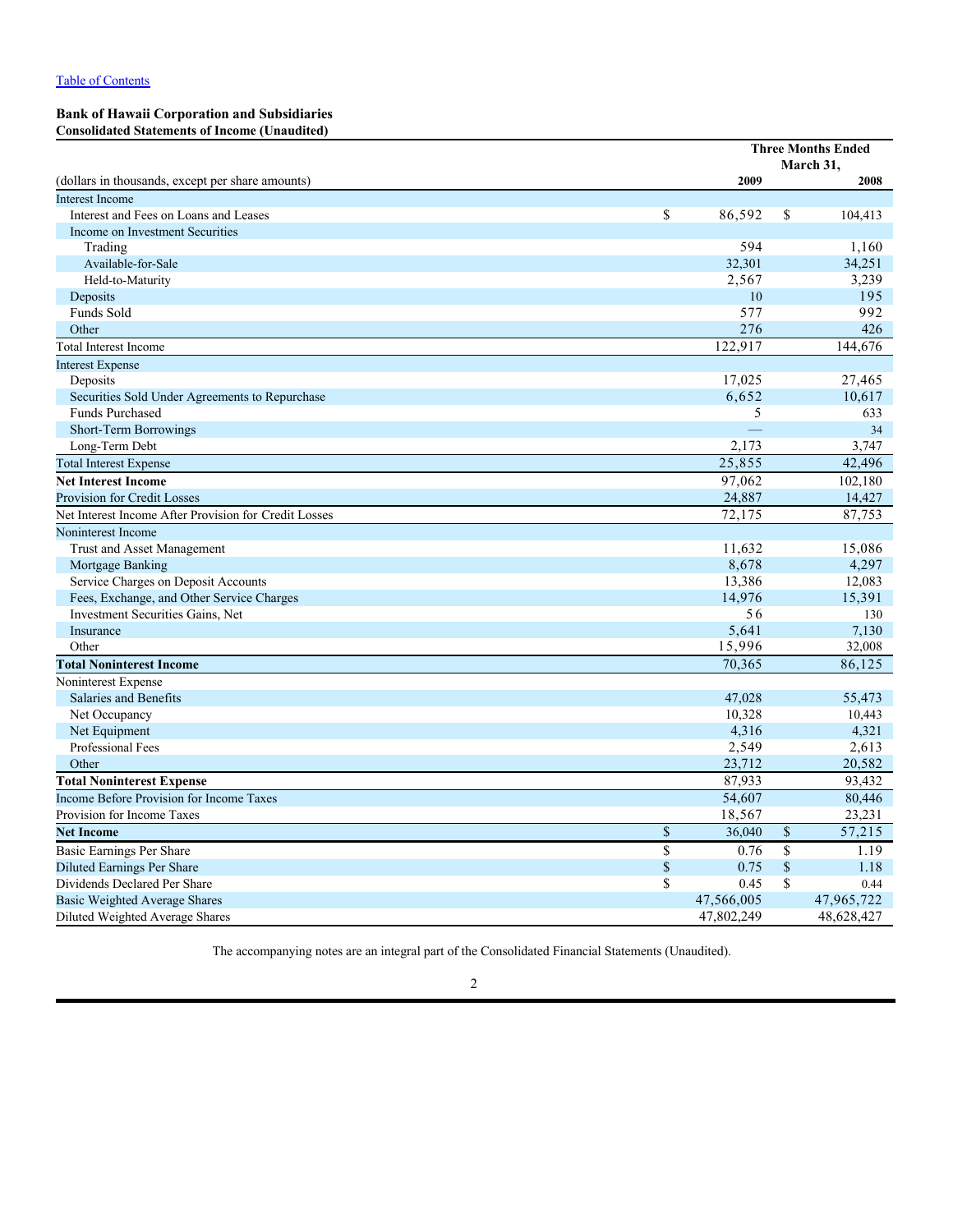# <span id="page-3-0"></span>**Bank of Hawaii Corporation and Subsidiaries Consolidated Statements of Condition (Unaudited)**

|                                                                                        |              | March 31,  |               | December 31, |               | March 31,  |
|----------------------------------------------------------------------------------------|--------------|------------|---------------|--------------|---------------|------------|
| (dollars in thousands)                                                                 |              | 2009       |               | 2008         |               | 2008       |
| <b>Assets</b>                                                                          |              |            |               |              |               |            |
| <b>Interest-Bearing Deposits</b>                                                       | \$           | 5,031      | <sup>\$</sup> | 5.094        | S             | 55,916     |
| <b>Funds Sold</b>                                                                      |              | 895,595    |               | 405.789      |               | 240,000    |
| <b>Investment Securities</b>                                                           |              |            |               |              |               |            |
| Trading                                                                                |              |            |               | 91.500       |               | 99.966     |
| Available-for-Sale                                                                     |              | 3,106,608  |               | 2,519,239    |               | 2,672,286  |
| Held-to-Maturity (Fair Value of \$233,633; \$242,175; and \$277,536)                   |              | 228,177    |               | 239,635      |               | 277,256    |
| Loans Held for Sale                                                                    |              | 24,121     |               | 21,540       |               | 13,096     |
| <b>Loans and Leases</b>                                                                |              | 6,338,726  |               | 6,530,233    |               | 6,579,337  |
| Allowance for Loan and Lease Losses                                                    |              | (134, 416) |               | (123, 498)   |               | (99, 998)  |
| Net Loans and Leases                                                                   |              | 6,204,310  |               | 6,406,735    |               | 6,479,339  |
| <b>Total Earning Assets</b>                                                            |              | 10,463,842 |               | 9,689,532    |               | 9,837,859  |
| Cash and Noninterest-Bearing Deposits                                                  |              | 299.393    |               | 385,599      |               | 314,863    |
| Premises and Equipment                                                                 |              | 114,536    |               | 116,120      |               | 116,683    |
| Customers' Acceptances                                                                 |              | 822        |               | 1,308        |               | 992        |
| Accrued Interest Receivable                                                            |              | 36,928     |               | 39,905       |               | 46,316     |
| <b>Foreclosed Real Estate</b>                                                          |              | 346        |               | 428          |               | 294        |
| Mortgage Servicing Rights                                                              |              | 23,528     |               | 21,057       |               | 27,149     |
| Goodwill                                                                               |              | 34,959     |               | 34,959       |               | 34,959     |
| Other Assets                                                                           |              | 473,774    |               | 474,567      |               | 443,686    |
| <b>Total Assets</b>                                                                    | $\mathbb{S}$ | 11,448,128 | $\mathbb{S}$  | 10,763,475   | $\mathcal{S}$ | 10,822,801 |
|                                                                                        |              |            |               |              |               |            |
| <b>Liabilities</b>                                                                     |              |            |               |              |               |            |
| Deposits                                                                               |              |            |               |              |               |            |
| Noninterest-Bearing Demand                                                             | $\mathbb{S}$ | 1,970,041  | $\mathbb{S}$  | 1,754,724    | \$            | 2,000,226  |
| <b>Interest-Bearing Demand</b>                                                         |              | 1,926,576  |               | 1,854,611    |               | 1,579,943  |
| Savings                                                                                |              | 3,905,709  |               | 3,104,863    |               | 2,798,635  |
| Time                                                                                   |              | 1,410,465  |               | 1,577,900    |               | 1,724,051  |
| <b>Total Deposits</b>                                                                  |              | 9,212,791  |               | 8,292,098    |               | 8,102,855  |
| <b>Funds Purchased</b>                                                                 |              | 9,665      |               | 15,734       |               | 23,800     |
| <b>Short-Term Borrowings</b>                                                           |              | 10,000     |               | 4,900        |               | 9,726      |
| Securities Sold Under Agreements to Repurchase                                         |              | 844,283    |               | 1,028,835    |               | 1,231,962  |
| Long-Term Debt (includes \$119,275 and \$128,932 carried at fair value                 |              |            |               |              |               |            |
|                                                                                        |              | 59,003     |               | 203.285      |               | 239,389    |
| as of December 31, 2008 and March 31, 2008, respectively)                              |              | 822        |               | 1,308        |               | 992        |
| Banker's Acceptances                                                                   |              | 54,450     |               | 54,776       |               | 29,755     |
| <b>Retirement Benefits Payable</b>                                                     |              | 10,010     |               | 13,837       |               | 18,322     |
| Accrued Interest Payable                                                               |              | 258,505    |               | 229,699      |               | 300,188    |
| Taxes Payable and Deferred Taxes                                                       |              |            |               | 128,299      |               | 99,065     |
| Other Liabilities                                                                      |              | 154,664    |               |              |               | 10,056,054 |
| <b>Total Liabilities</b>                                                               |              | 10,614,193 |               | 9,972,771    |               |            |
| <b>Shareholders' Equity</b>                                                            |              |            |               |              |               |            |
| Common Stock (\$.01 par value; authorized 500,000,000 shares; issued / outstanding:    |              |            |               |              |               |            |
| March 31, 2009 - 57,019,595 / 47,803,544; December 31, 2008 - 57,019,887 / 47,753,371; |              |            |               |              |               |            |
| and March 31, 2008 - 56,995,352 / 47,990,432)                                          |              | 569        |               | 568          |               | 568        |
| Capital Surplus                                                                        |              | 491,352    |               | 492,515      |               | 487,139    |
| Accumulated Other Comprehensive Income (Loss)                                          |              | (1,319)    |               | (28, 888)    |               | 5,553      |
| <b>Retained Earnings</b>                                                               |              | 802,195    |               | 787,924      |               | 720,540    |
| Treasury Stock, at Cost (Shares: March 31, 2009 - 9,216,051;                           |              |            |               |              |               |            |
| December 31, 2008 - 9,266,516; and March 31, 2008 - 9,004,920)                         |              | (458, 862) |               | (461, 415)   |               | (447, 053) |
| <b>Total Shareholders' Equity</b>                                                      |              | 833.935    |               | 790.704      |               | 766.747    |
| <b>Total Liabilities and Shareholders' Equity</b>                                      | $\mathbb S$  | 11,448,128 | $\$$          | 10,763,475   | $\mathbb{S}$  | 10,822,801 |

The accompanying notes are an integral part of the Consolidated Financial Statements (Unaudited).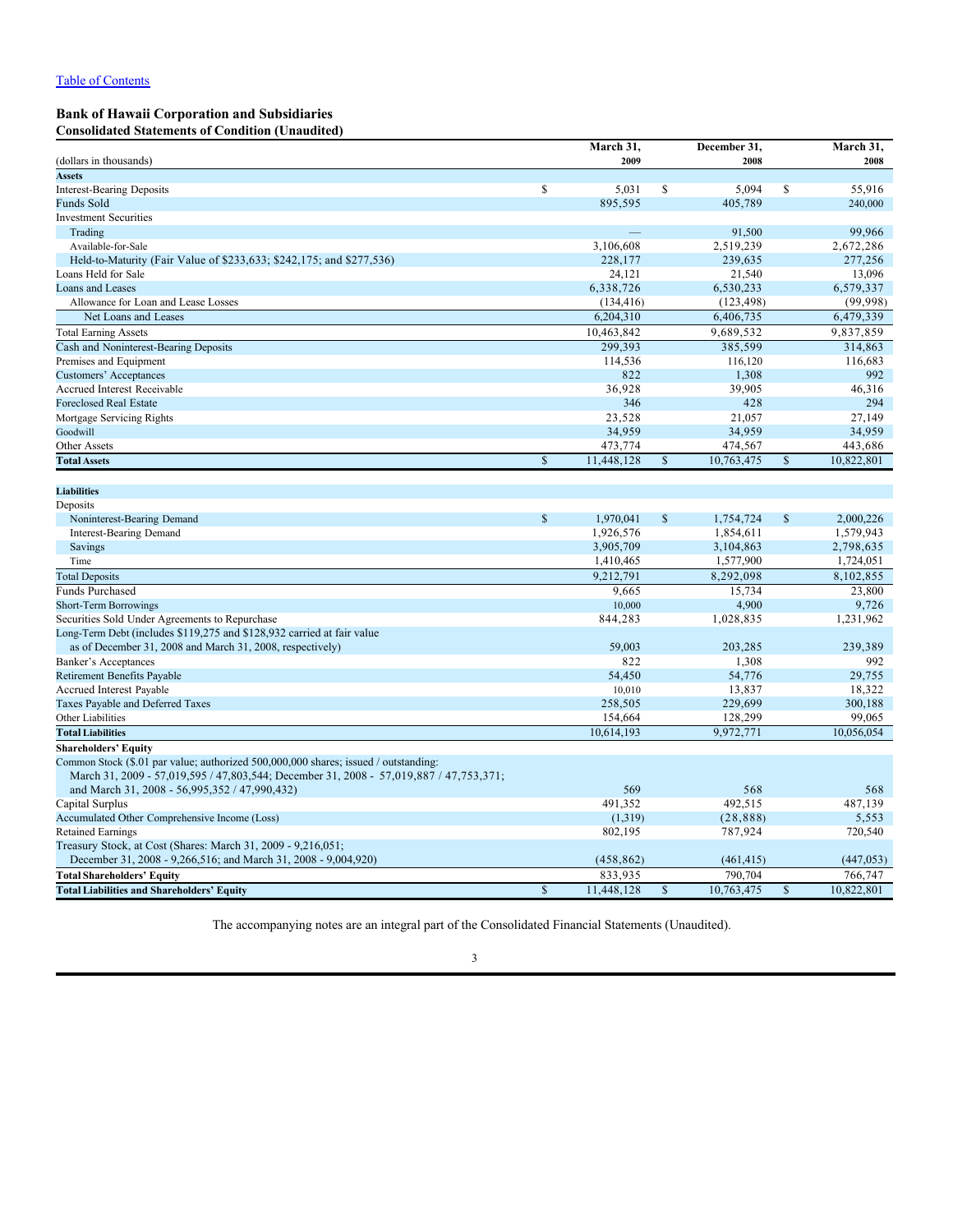### <span id="page-4-0"></span>**Bank of Hawaii Corporation and Subsidiaries**

**Consolidated Statements of Shareholders' Equity (Unaudited)**

|                                                                                      |              |           |              |                          |                    |                           |                    | Accum.<br>Other<br>Compre- |              |                             |              |                                 |                    |                   |
|--------------------------------------------------------------------------------------|--------------|-----------|--------------|--------------------------|--------------------|---------------------------|--------------------|----------------------------|--------------|-----------------------------|--------------|---------------------------------|--------------------|-------------------|
|                                                                                      |              |           |              |                          |                    |                           |                    | hensive                    |              |                             |              |                                 |                    | Compre-           |
| (dollars in thousands)                                                               |              | Total     |              | Common<br><b>Stock</b>   |                    | Capital<br><b>Surplus</b> |                    | Income<br>(Loss)           |              | <b>Retained</b><br>Earnings |              | <b>Treasury</b><br><b>Stock</b> |                    | hensive<br>Income |
| Balance as of December 31, 2008                                                      | $\mathbf{s}$ | 790,704   |              | 568                      | $\hat{\mathbf{z}}$ | 492,515                   |                    | $(28, 888)$ s              |              | 787,924                     | $\mathbf{s}$ | (461, 415)                      |                    |                   |
| Comprehensive Income:                                                                |              |           |              |                          |                    |                           |                    |                            |              |                             |              |                                 |                    |                   |
| Net Income                                                                           |              | 36,040    |              |                          |                    |                           |                    |                            |              | 36,040                      |              |                                 | $\mathbf{\hat{S}}$ | 36,040            |
| Other Comprehensive Income, Net of Tax:                                              |              |           |              |                          |                    |                           |                    |                            |              |                             |              |                                 |                    |                   |
| Change in Unrealized Gains and Losses on Investment                                  |              |           |              |                          |                    |                           |                    |                            |              |                             |              |                                 |                    |                   |
| Securities Available-for-Sale                                                        |              | 27,243    |              |                          |                    |                           |                    | 27,243                     |              |                             |              |                                 |                    | 27,243            |
| Amortization of Net Loss Related to Pension and                                      |              |           |              |                          |                    |                           |                    |                            |              |                             |              |                                 |                    |                   |
| Postretirement Benefit Plans                                                         |              | 326       |              |                          |                    |                           |                    | 326                        |              |                             |              |                                 |                    | 326               |
| <b>Total Comprehensive Income</b>                                                    |              |           |              |                          |                    |                           |                    |                            |              |                             |              |                                 |                    | 63,609            |
| Share-Based Compensation                                                             |              | 235       |              | $\overline{\phantom{0}}$ |                    | 235                       |                    | $\overline{\phantom{0}}$   |              | $\overline{\phantom{0}}$    |              |                                 |                    |                   |
| Net Tax Benefits related to Share-Based Compensation                                 |              | (442)     |              |                          |                    | (442)                     |                    |                            |              |                             |              |                                 |                    |                   |
| Common Stock Issued under Purchase and Equity                                        |              |           |              |                          |                    |                           |                    |                            |              |                             |              |                                 |                    |                   |
| Compensation Plans (71,244 shares)                                                   |              | 2,069     |              | $\overline{1}$           |                    | (956)                     |                    |                            |              | (258)                       |              | 3,282                           |                    |                   |
| Common Stock Repurchased (21,071 shares)                                             |              | (729)     |              |                          |                    |                           |                    |                            |              |                             |              | (729)                           |                    |                   |
| Cash Dividends Paid                                                                  |              | (21,511)  |              |                          |                    |                           |                    |                            |              | (21,511)                    |              |                                 |                    |                   |
| Balance as of March 31, 2009                                                         | $\mathbf{s}$ | 833.935   | $\mathbf{s}$ | 569                      | $\mathbf{\hat{S}}$ | 491.352                   | $\hat{\mathbf{z}}$ | (1,319)                    | $\mathbf{s}$ | 802,195                     | $\mathbf{s}$ | (458, 862)                      |                    |                   |
|                                                                                      |              |           |              |                          |                    |                           |                    |                            |              |                             |              |                                 |                    |                   |
| Balance as of December 31, 2007                                                      | $\mathbf{s}$ | 750,255   | $\sim$ S     | 567                      | $\mathbf{s}$       | 484,790                   | $\mathbf{s}$       | $(5,091)$ s                |              | 688,638                     | $\mathbf{s}$ | (418, 649)                      |                    |                   |
| Cumulative-Effect Adjustment of a Change in                                          |              |           |              |                          |                    |                           |                    |                            |              |                             |              |                                 |                    |                   |
| Accounting Principle, Net of Tax:                                                    |              |           |              |                          |                    |                           |                    |                            |              |                             |              |                                 |                    |                   |
| SFAS No. 159, "The Fair Value Option for Financial Assets and Financial Liabilities, |              |           |              |                          |                    |                           |                    |                            |              |                             |              |                                 |                    |                   |
| including an amendment of FASB Statement No. 115"                                    |              | (2,736)   |              |                          |                    |                           |                    |                            |              | (2,736)                     |              |                                 |                    |                   |
| Comprehensive Income:                                                                |              |           |              |                          |                    |                           |                    |                            |              |                             |              |                                 |                    |                   |
| Net Income                                                                           |              | 57,215    |              |                          |                    |                           |                    |                            |              | 57,215                      |              |                                 | $\mathbf{S}$       | 57.215            |
| Other Comprehensive Income, Net of Tax:                                              |              |           |              |                          |                    |                           |                    |                            |              |                             |              |                                 |                    |                   |
| Change in Unrealized Gains and Losses on Investment                                  |              |           |              |                          |                    |                           |                    |                            |              |                             |              |                                 |                    |                   |
| Securities Available-for-Sale                                                        |              | 10.595    |              |                          |                    |                           |                    | 10,595                     |              |                             |              |                                 |                    | 10,595            |
| Amortization of Net Loss Related to Pension and                                      |              |           |              |                          |                    |                           |                    |                            |              |                             |              |                                 |                    |                   |
| Postretirement Benefit Plans                                                         |              | 49        |              |                          |                    |                           |                    | 49                         |              |                             |              |                                 |                    | 49                |
| Total Comprehensive Income                                                           |              |           |              |                          |                    |                           |                    |                            |              |                             |              |                                 |                    | 67,859            |
| Share-Based Compensation                                                             |              | 1,751     |              |                          |                    | 1,751                     |                    |                            |              |                             |              |                                 |                    |                   |
| Net Tax Benefits related to Share-Based Compensation                                 |              | 583       |              |                          |                    | 583                       |                    |                            |              |                             |              |                                 |                    |                   |
| Common Stock Issued under Purchase and Equity                                        |              |           |              |                          |                    |                           |                    |                            |              |                             |              |                                 |                    |                   |
| Compensation Plans (95,360 shares)                                                   |              | 3,182     |              | $\overline{1}$           |                    | 15                        |                    |                            |              | (1,378)                     |              | 4,544                           |                    |                   |
| Common Stock Repurchased (686,313 shares)                                            |              | (32,948)  |              |                          |                    |                           |                    |                            |              |                             |              | (32,948)                        |                    |                   |
| Cash Dividends Paid                                                                  |              | (21, 199) |              |                          |                    | -                         |                    |                            |              | (21, 199)                   |              |                                 |                    |                   |
| Balance as of March 31, 2008                                                         | s.           | 766,747   | -S           | 568                      | $\hat{\mathbf{S}}$ | 487.139                   | $\mathbf{s}$       | 5,553                      | $\mathbf{s}$ | 720,540                     | $\mathbf{s}$ | (447, 053)                      |                    |                   |

The accompanying notes are an integral part of the Consolidated Financial Statements (Unaudited).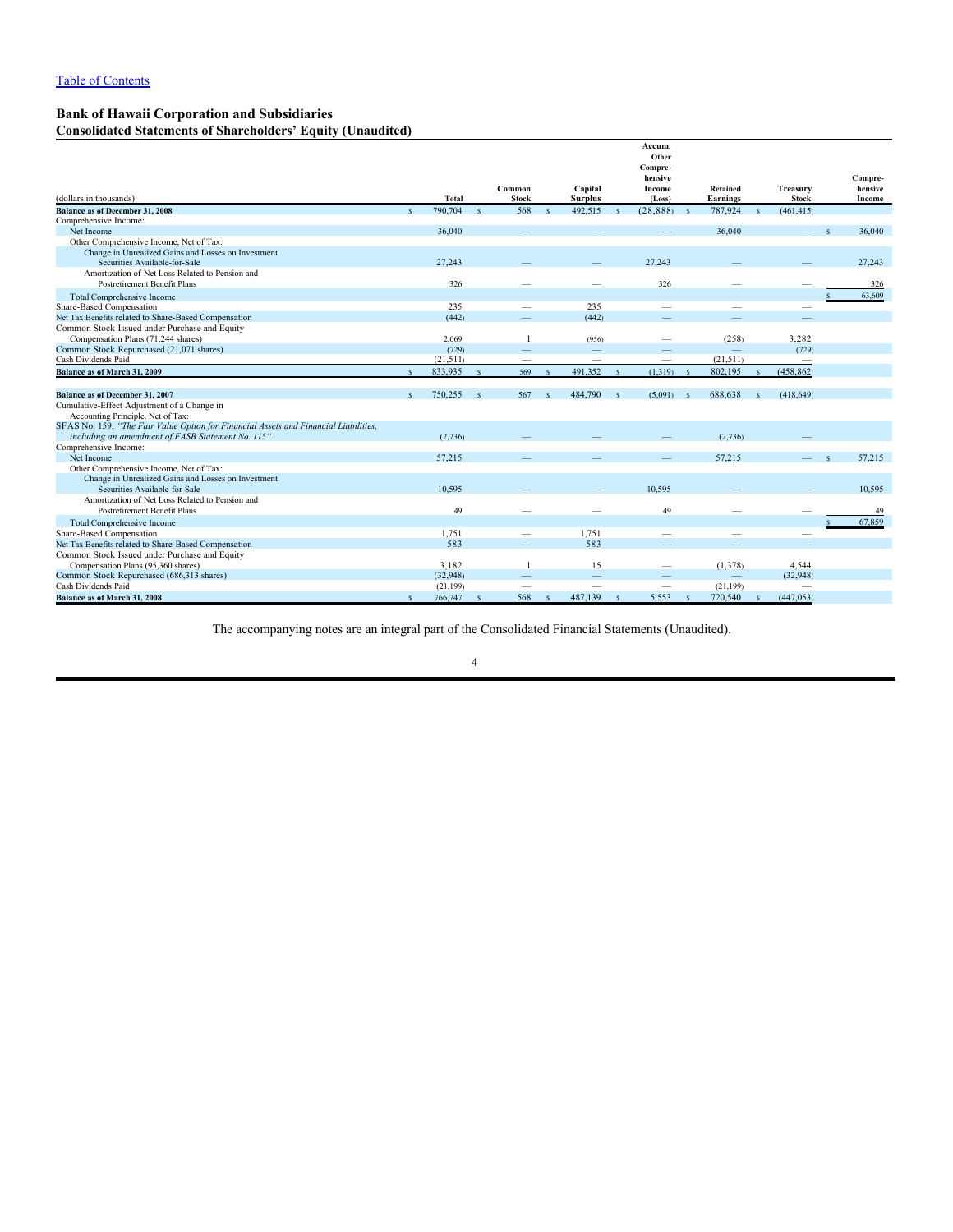# <span id="page-5-0"></span>**Bank of Hawaii Corporation and Subsidiaries Consolidated Statements of Cash Flows (Unaudited)**

|                                                                                   |    | <b>Three Months Ended</b> |    |            |  |  |  |  |  |
|-----------------------------------------------------------------------------------|----|---------------------------|----|------------|--|--|--|--|--|
|                                                                                   |    | March 31,                 |    |            |  |  |  |  |  |
| (dollars in thousands)                                                            |    | 2009                      |    | 2008       |  |  |  |  |  |
| <b>Operating Activities</b>                                                       |    |                           |    |            |  |  |  |  |  |
| Net Income                                                                        | \$ | 36,040                    | \$ | 57,215     |  |  |  |  |  |
| Adjustments to Reconcile Net Income to Net Cash Provided by Operating Activities: |    |                           |    |            |  |  |  |  |  |
| Provision for Credit Losses                                                       |    | 24,887                    |    | 14,427     |  |  |  |  |  |
| Depreciation and Amortization                                                     |    | 3,399                     |    | 3,504      |  |  |  |  |  |
| Amortization of Deferred Loan and Lease Fees                                      |    | (625)                     |    | (448)      |  |  |  |  |  |
| Amortization and Accretion of Premiums/Discounts on Investment Securities, Net    |    | 1,211                     |    | 578        |  |  |  |  |  |
| Share-Based Compensation                                                          |    | 235                       |    | 1,751      |  |  |  |  |  |
| <b>Benefit Plan Contributions</b>                                                 |    | (421)                     |    | (515)      |  |  |  |  |  |
| Deferred Income Taxes                                                             |    | (3,811)                   |    | (17,379)   |  |  |  |  |  |
| Net Gains on Investment Securities                                                |    | (56)                      |    | (130)      |  |  |  |  |  |
| Net Change in Trading Securities                                                  |    | 91,500                    |    | (32,680)   |  |  |  |  |  |
| Proceeds from Sales of Loans Held for Sale                                        |    | 392,876                   |    | 144,837    |  |  |  |  |  |
| Originations of Loans Held for Sale                                               |    | (395, 457)                |    | (145, 592) |  |  |  |  |  |
| Tax Benefits from Share-Based Compensation                                        |    | (17)                      |    | (669)      |  |  |  |  |  |
| Net Change in Other Assets and Other Liabilities                                  |    | 41,129                    |    | 21,073     |  |  |  |  |  |
| <b>Net Cash Provided by Operating Activities</b>                                  |    | 190.890                   |    | 45,972     |  |  |  |  |  |
|                                                                                   |    |                           |    |            |  |  |  |  |  |
| <b>Investing Activities</b>                                                       |    |                           |    |            |  |  |  |  |  |
| Investment Securities Available-for-Sale:                                         |    |                           |    |            |  |  |  |  |  |
| Proceeds from Prepayments and Maturities                                          |    | 243,329                   |    | 252,970    |  |  |  |  |  |
| Proceeds from Sales                                                               |    | 21,791                    |    | 125,000    |  |  |  |  |  |
| Purchases                                                                         |    | (810,966)                 |    | (470, 716) |  |  |  |  |  |
| Investment Securities Held-to-Maturity:                                           |    |                           |    |            |  |  |  |  |  |
| Proceeds from Prepayments and Maturities                                          |    | 11,347                    |    | 15,207     |  |  |  |  |  |
| Net Change in Loans and Leases                                                    |    | 177,913                   |    | (3, 456)   |  |  |  |  |  |
| Premises and Equipment, Net                                                       |    | (1, 814)                  |    | (3,010)    |  |  |  |  |  |
| <b>Net Cash Used in Investing Activities</b>                                      |    | (358, 400)                |    | (84,005)   |  |  |  |  |  |
|                                                                                   |    |                           |    |            |  |  |  |  |  |
| <b>Financing Activities</b>                                                       |    |                           |    |            |  |  |  |  |  |
| Net Change in Deposits                                                            |    | 920,693                   |    | 160,483    |  |  |  |  |  |
| Net Change in Short-Term Borrowings                                               |    | (185, 521)                |    | 150,321    |  |  |  |  |  |
| Repayments of Long-Term Debt                                                      |    | (143, 971)                |    |            |  |  |  |  |  |
| Tax Benefits from Share-Based Compensation                                        |    | 17                        |    | 669        |  |  |  |  |  |
| Proceeds from Issuance of Common Stock                                            |    | 2,069                     |    | 3,214      |  |  |  |  |  |
| Repurchase of Common Stock                                                        |    | (729)                     |    | (32, 948)  |  |  |  |  |  |
| Cash Dividends Paid                                                               |    | (21,511)                  |    | (21, 199)  |  |  |  |  |  |
| <b>Net Cash Provided by Financing Activities</b>                                  |    | 571,047                   |    | 260,540    |  |  |  |  |  |
|                                                                                   |    |                           |    |            |  |  |  |  |  |
| Net Change in Cash and Cash Equivalents                                           |    | 403,537                   |    | 222,507    |  |  |  |  |  |
| Cash and Cash Equivalents at Beginning of Period                                  |    | 796,482                   |    | 388,272    |  |  |  |  |  |
| Cash and Cash Equivalents at End of Period                                        | S  | 1,200,019                 | \$ | 610,779    |  |  |  |  |  |
|                                                                                   |    |                           |    |            |  |  |  |  |  |
| <b>Supplemental Information</b>                                                   |    |                           |    |            |  |  |  |  |  |
| Cash Paid for:                                                                    |    |                           |    |            |  |  |  |  |  |
| Interest                                                                          | \$ | 29,682                    | \$ | 44,650     |  |  |  |  |  |
| <b>Income Taxes</b>                                                               |    | 1,390                     |    | 2,289      |  |  |  |  |  |
| Non-Cash Investing and Financing Activities:                                      |    |                           |    |            |  |  |  |  |  |
| Transfers from Loans to Foreclosed Real Estate                                    |    |                           |    | 110        |  |  |  |  |  |
|                                                                                   |    |                           |    |            |  |  |  |  |  |

The accompanying notes are an integral part of the Consolidated Financial Statements (Unaudited).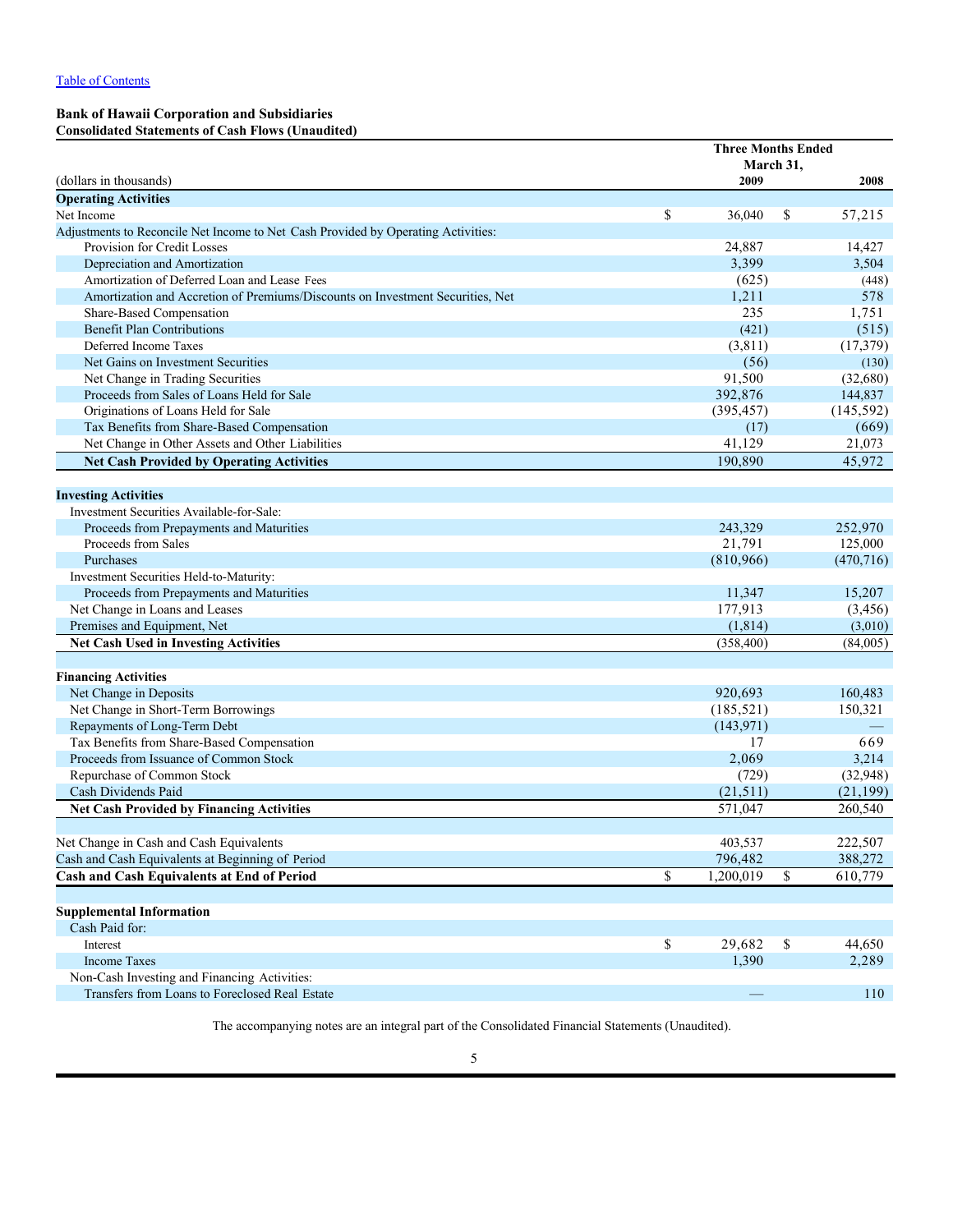# **Bank of Hawaii Corporation and Subsidiaries Notes to Consolidated Financial Statements (Unaudited)**

### <span id="page-6-0"></span>**Note 1. Summary of Significant Accounting Policies**

### *Basis of Presentation*

Bank of Hawaii Corporation (the "Parent") is a bank holding company headquartered in Honolulu, Hawaii. Bank of Hawaii Corporation and its Subsidiaries (the "Company") provide a broad range of financial products and services to customers in Hawaii and the Pacific Islands (Guam, nearby islands, and American Samoa). The Parent's principal subsidiary is Bank of Hawaii (the "Bank"). All significant intercompany accounts and transactions have been eliminated in consolidation.

The accompanying unaudited consolidated financial statements of the Company have been prepared in accordance with U.S. generally accepted accounting principles ("GAAP") for interim financial information and with the instructions to Form 10-Q and Rule 10-01 of Regulation S-X. Accordingly, they do not include all of the information and accompanying notes required by GAAP for complete financial statements. In the opinion of management, the consolidated financial statements reflect normal recurring adjustments necessary for a fair presentation of the results for the interim periods.

The preparation of financial statements in conformity with GAAP requires management to make estimates and assumptions that affect the reported amounts in the financial statements and accompanying notes. Actual results may differ from those estimates and such differences could be material to the financial statements.

Certain prior period information has been reclassified to conform to the current period presentation.

These statements should be read in conjunction with the audited consolidated financial statements and related notes included in the Company's Annual Report on Form 10-K for the year ended December 31, 2008. Operating results for the three months ended March 31, 2009 are not necessarily indicative of the results that may be expected for the year ending December 31, 2009.

### *Non-Marketable Equity Securities*

The Company is required to hold non-marketable equity securities, comprised of Federal Home Loan Bank of Seattle ("FHLB") and Federal Reserve Bank stock, as a condition of membership. These securities are accounted for at cost which equals par or redemption value. Ownership is restricted and there is no market for these securities. These securities are redeemable at par by the issuing government supported institutions. These securities, recorded as a component of other assets, are periodically evaluated for impairment, considering the ultimate recoverability of the par value. The primary factor supporting the carrying value is the ability of the issuer to redeem the securities at par.

### *Fair Value Measurements*

On January 1, 2008, the Company adopted the provisions of Statement of Financial Accounting Standards ("SFAS") No. 157, *"Fair Value Measurements, "* for the Company's financial assets and financial liabilities. In accordance with the provisions of Financial Accounting Standards Board ("FASB") Staff Position ("FSP") FAS 157-2, *"Effective Date of FASB Statement No. 157,"* the Company deferred the effective date of SFAS No. 157 for the Company's nonfinancial assets and nonfinancial liabilities, except for those items recognized or disclosed at fair value on an annual or more frequently recurring basis, until January 1, 2009. The adoption of the fair value measurement provisions of SFAS No. 157 for the Company's nonfinancial assets and nonfinancial liabilities had no impact on retained earnings and is not expected to have a material impact on the Company's statements of income and condition.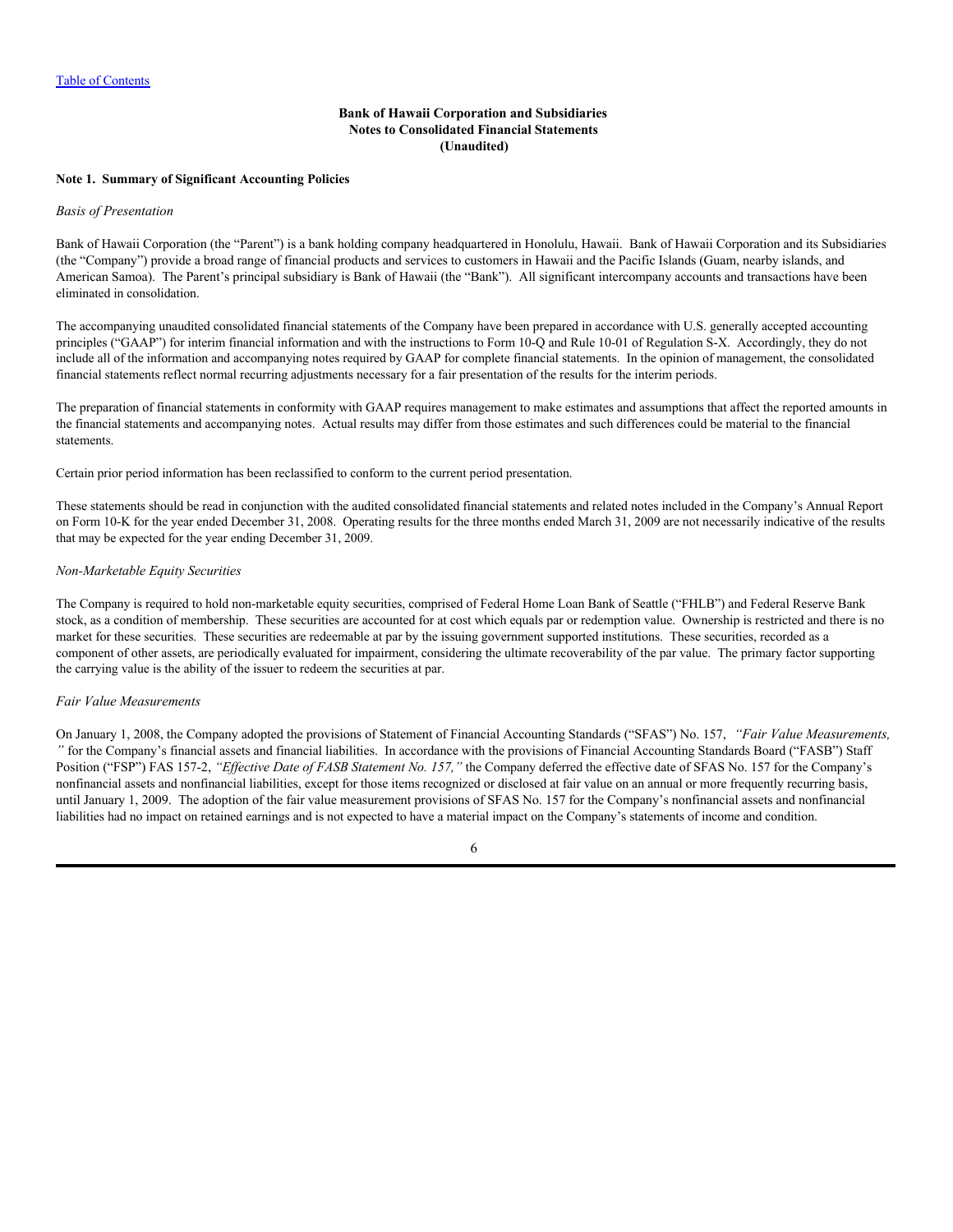## *Derivative Financial Instruments*

On January 1, 2009, the Company adopted the provisions of SFAS No. 161, *"Disclosures about Derivative Instruments and Hedging Activities - an amendment of FASB Statement No. 133."* SFAS No. 161 amended the disclosure requirements for derivative financial instruments and hedging activities. Expanded qualitative disclosures required under SFAS No. 161 include: (1) how and why an entity uses derivative financial instruments; (2) how derivative financial instruments and related hedged items are accounted for under SFAS No. 133, *"Accounting for Derivative Instruments and Hedging Activities,"* and related interpretations; and (3) how derivative financial instruments and related hedged items affect an entity's financial position, financial performance, and cash flows. SFAS No. 161 also requires several added quantitative disclosures in financial statements. As SFAS No. 161 amended only the disclosure requirements for derivative financial instruments and hedged items, the adoption had no impact on the Company's statements of income and condition. See Note 5 for the disclosures required under the provisions of SFAS No. 161.

## *Future Application of Accounting Pronouncements*

In April 2009, the FASB issued the following three FSPs intended to provide additional application guidance and enhance disclosures regarding fair value measurements and impairments of securities:

FSP FAS 157-4, *"Determining Fair Value When the Volume and Level of Activity for the Asset or Liability Have Significantly Decreased and Identifying Transactions That Are Not Orderly,"* provides additional guidance for estimating fair value in accordance with SFAS No. 157 when the volume and level of activity for the asset or liability have decreased significantly. FSP FAS 157-4 also provides guidance on identifying circumstances that indicate a transaction is not orderly. The provisions of FSP FAS 157-4 are effective for the Company's interim period ending on June 30, 2009. Management is currently evaluating the effect that the provisions of FSP FAS 157-4 may have on the Company's statements of income and condition.

FSP FAS 107-1 and APB 28-1, *"Interim Disclosures about Fair Value of Financial Instruments,"* requires disclosures about fair value of financial instruments in interim reporting periods of publicly traded companies that were previously only required to be disclosed in annual financial statements. The provisions of FSP FAS 107-1 and APB 28-1 are effective for the Company's interim period ending on June 30, 2009. As FSP FAS 107-1 and APB 28-1 amends only the disclosure requirements about fair value of financial instruments in interim periods, the adoption of FSP FAS 107-1 and APB 28-1 is not expected to affect the Company's statements of income and condition.

FSP FAS 115-2 and FAS 124-2, *"Recognition and Presentation of Other-Than-Temporary Impairments,"* amends current other-than-temporary impairment guidance in GAAP for debt securities to make the guidance more operational and to improve the presentation and disclosure of other-thantemporary impairments on debt and equity securities in the financial statements. This FSP does not amend existing recognition and measurement guidance related to other-than-temporary impairments of equity securities. The provisions of FSP FAS 115-2 and FAS 124-2 are effective for the Company's interim period ending on June 30, 2009. Management is currently evaluating the effect that the provisions of FSP FAS 115-2 and FAS 124-2 may have on the Company's statements of income and condition.

### **Note 2. Lease Transactions**

In March 2009, the Company sold its equity interest in two watercraft leveraged leases resulting in a \$10.0 million pre-tax gain for the Company. This pre-tax gain was recorded as a component of other noninterest income in the statement of income. After-tax gains from these transactions were \$6.2 million.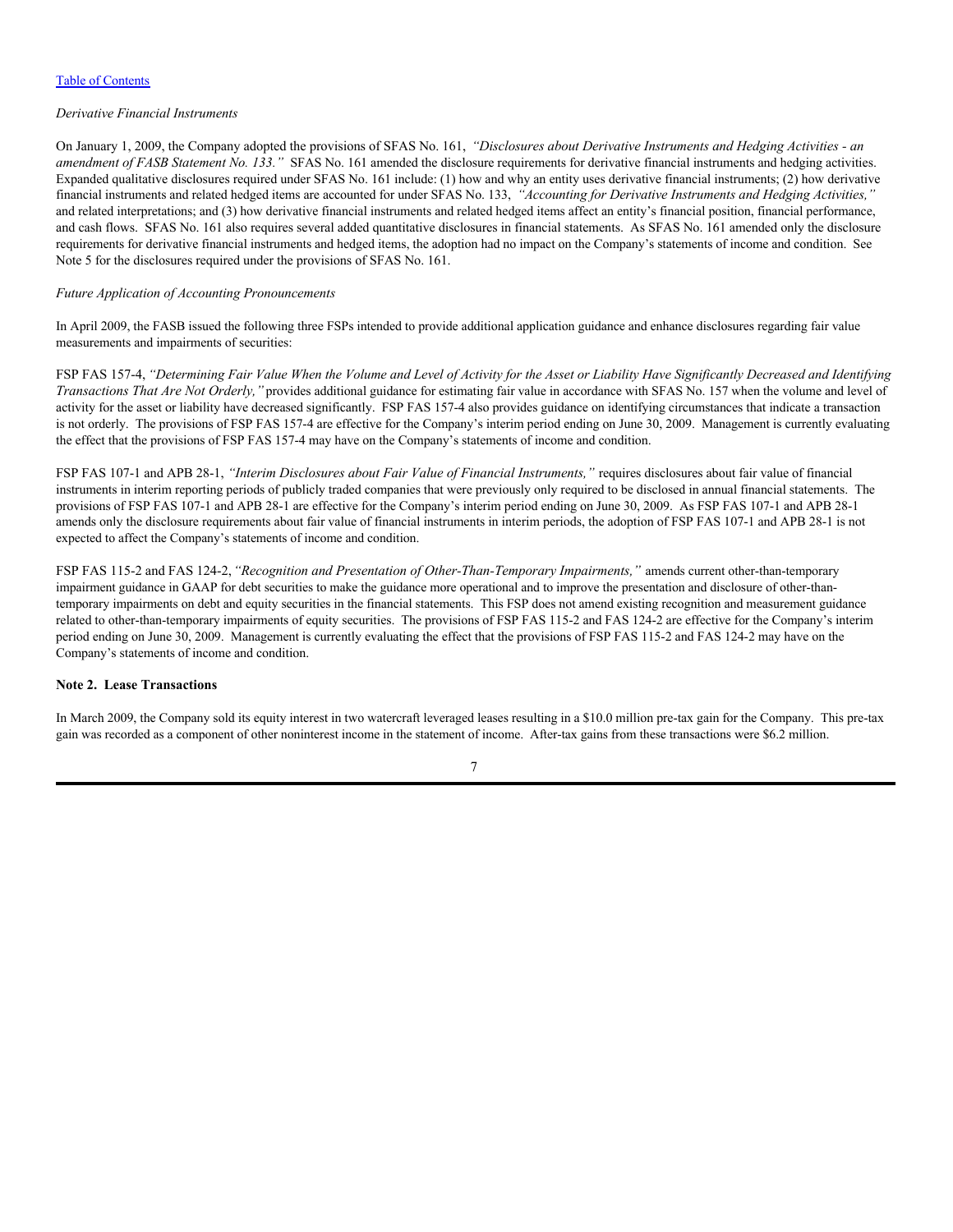# **Note 3. Business Segments**

The Company's business segments are defined as Retail Banking, Commercial Banking, Investment Services, and Treasury. The Company's internal management accounting process measures the performance of the business segments based on the management structure of the Company. This process, which is not necessarily comparable with similar information for any other financial institution, uses various techniques to assign balance sheet and income statement amounts to the business segments, including allocations of income, expense, the provision for credit losses, and capital. This process is dynamic and requires certain allocations based on judgment and other subjective factors. Unlike financial accounting, there is no comprehensive, authoritative guidance for management accounting that is equivalent to GAAP.

Selected financial information for each business segment is presented below as of and for the three months ended March 31, 2009 and 2008.

### **Business Segments Selected Financial Information (Unaudited)**

|                                          |             | Retail         |               | Commercial     |              | <b>Investment</b> |               | <b>Treasury</b>            | Consolidated |
|------------------------------------------|-------------|----------------|---------------|----------------|--------------|-------------------|---------------|----------------------------|--------------|
| (dollars in thousands)                   |             | <b>Banking</b> |               | <b>Banking</b> |              | <b>Services</b>   |               | and Other                  | <b>Total</b> |
| Three Months Ended March 31, 2009        |             |                |               |                |              |                   |               |                            |              |
| Net Interest Income (Loss)               | \$          | 54,081         | \$            | 40,906         | \$           | 3,992             | S             | $(1,917)$ \$               | 97,062       |
| Provision for Credit Losses              |             | 14,516         |               | 9,809          |              | 804               |               | (242)                      | 24,887       |
| Net Interest Income (Loss) After         |             |                |               |                |              |                   |               |                            |              |
| Provision for Credit Losses              |             | 39,565         |               | 31,097         |              | 3,188             |               | (1,675)                    | 72,175       |
| Noninterest Income                       |             | 31,982         |               | 20,414         |              | 14.443            |               | 3,526                      | 70,365       |
| Noninterest Expense                      |             | (45, 297)      |               | (24, 549)      |              | (16, 559)         |               | (1,528)                    | (87, 933)    |
| Income Before Provision for Income Taxes |             | 26,250         |               | 26,962         |              | 1,072             |               | 323                        | 54,607       |
| Provision for Income Taxes               |             | (9, 727)       |               | (9,935)        |              | (396)             |               | 1,491                      | (18, 567)    |
| <b>Net Income</b>                        | \$          | 16,523         | $\mathbb{S}$  | 17,027         | \$           | 676               | S             | $\mathbf S$<br>1,814       | 36,040       |
| Total Assets as of March 31, 2009        | \$          | 3,582,200      | S.            | 2,887,927      | \$           | 256,962           | \$.           | 4,721,039<br>S.            | 11,448,128   |
|                                          |             |                |               |                |              |                   |               |                            |              |
| Three Months Ended March 31, 2008        |             |                |               |                |              |                   |               |                            |              |
| Net Interest Income (Loss)               | $\mathbf S$ | 58,426         | <sup>\$</sup> | 42,835         | $\mathbb{S}$ | 3,870             | $\mathcal{S}$ | $(2,951)$ \$               | 102,180      |
| Provision for Credit Losses              |             | 7,952          |               | 7,226          |              |                   |               | (751)                      | 14,427       |
| Net Interest Income (Loss) After         |             |                |               |                |              |                   |               |                            |              |
| Provision for Credit Losses              |             | 50,474         |               | 35,609         |              | 3,870             |               | (2,200)                    | 87,753       |
| Noninterest Income                       |             | 28,547         |               | 22,249         |              | 18,261            |               | 17,068                     | 86,125       |
| Noninterest Expense                      |             | (43,769)       |               | (24, 721)      |              | (16, 863)         |               | (8,079)                    | (93, 432)    |
| Income Before Provision for Income Taxes |             | 35,252         |               | 33,137         |              | 5,268             |               | 6,789                      | 80,446       |
| Provision for Income Taxes               |             | (13,043)       |               | (12,301)       |              | (1,949)           |               | 4,062                      | (23, 231)    |
| <b>Net Income</b>                        | \$          | 22,209         | \$            | 20,836         | S            | 3,319             | S             | <sup>\$</sup><br>10,851    | 57,215       |
| <b>Total Assets as of March 31, 2008</b> | \$          | 3,681,581      | \$.           | 3,066,272      | \$           | 232,882           | <b>S</b>      | 3,842,066<br><sup>\$</sup> | 10,822,801   |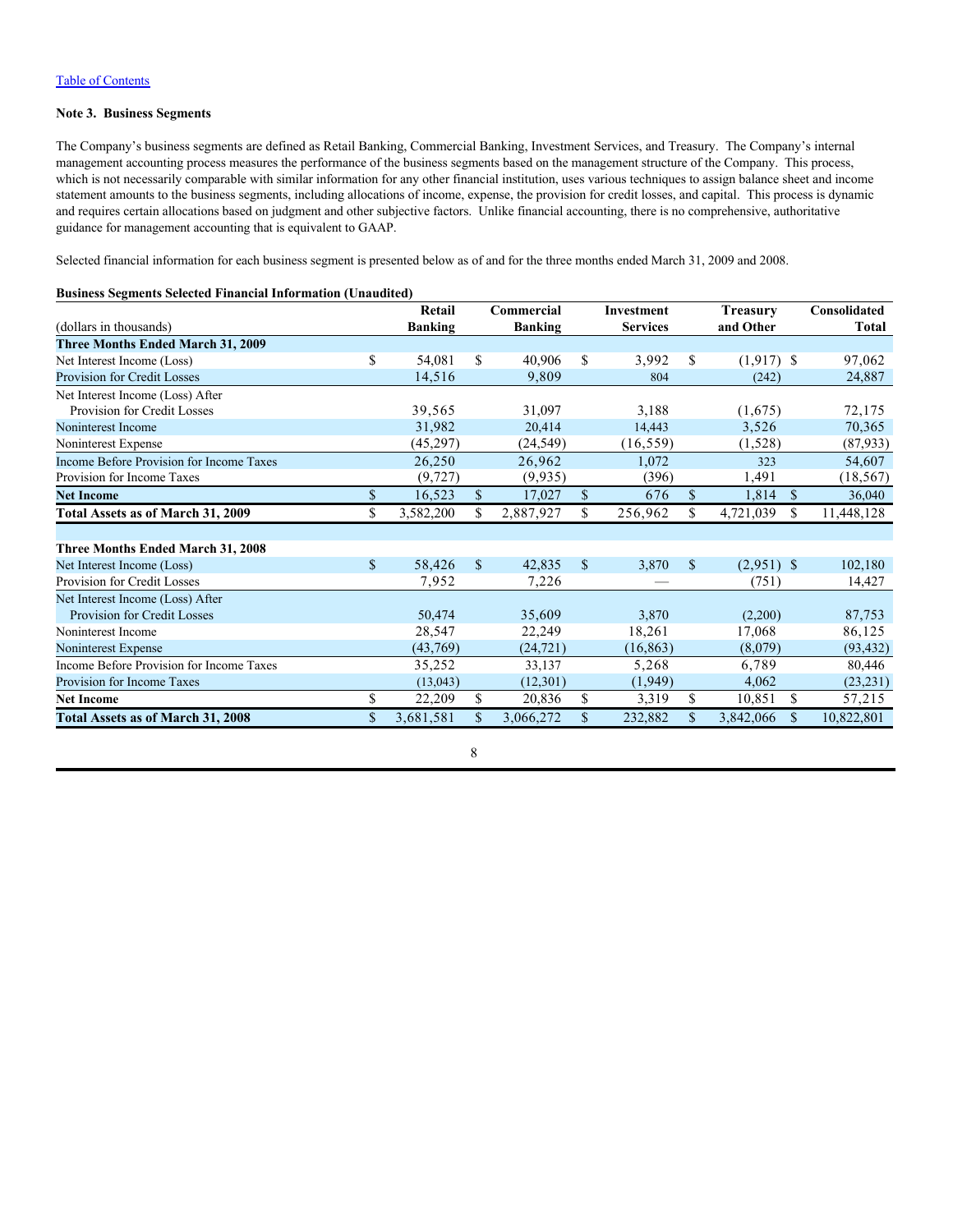# **Note 4. Pension Plans and Postretirement Benefit Plan**

The components of net periodic benefit cost for the Company's pension plans and the postretirement benefit plan for the three months ended March 31, 2009 and 2008 are presented in the following table:

# **Pension Plans and Postretirement Benefit Plan (Unaudited)**

|                                         | <b>Pension Benefits</b> |  | <b>Postretirement Benefits</b> |  |       |  |       |  |
|-----------------------------------------|-------------------------|--|--------------------------------|--|-------|--|-------|--|
|                                         |                         |  | Three Months Ended March 31.   |  |       |  |       |  |
| (dollars in thousands)                  | 2009                    |  | 2008                           |  | 2009  |  | 2008  |  |
| Service Cost                            |                         |  | $\overbrace{\hspace{25mm}}^{}$ |  | 109   |  | 89    |  |
| Interest Cost                           | 1.285                   |  | 1.298                          |  | 419   |  | 420   |  |
| <b>Expected Return on Plan Assets</b>   | (1, 332)                |  | (1, 522)                       |  |       |  |       |  |
| Amortization of Prior Service Credit    |                         |  |                                |  | (53)  |  | (53)  |  |
| Recognized Net Actuarial Losses (Gains) | 732                     |  | 270                            |  | (119) |  | (140) |  |
| <b>Net Periodic Benefit Cost</b>        | 685                     |  | 46                             |  | 356   |  | 316   |  |

The net periodic benefit cost for the Company's pension plans and the postretirement benefit plan are recorded as a component of salaries and benefits in the statements of income. There were no significant changes from the previously reported \$10.2 million that the Company expects to contribute to the pension plans and the \$1.2 million that it expects to contribute to the postretirement benefit plan for the year ending December 31, 2009. For the three months ended March 31, 2009, the Company contributed \$0.1 million to its pension plans and \$0.3 million to its postretirement benefit plan.

# **Note 5. Derivative Financial Instruments**

The following table presents the Company's derivative financial instruments, their estimated fair values, and balance sheet location as of March 31, 2009:

# **Fair Values of Derivative Financial Instruments (Unaudited)**

|                                                                 |                          | As of March 31, 2009 |                              |                      |          |                   |  |  |  |  |  |
|-----------------------------------------------------------------|--------------------------|----------------------|------------------------------|----------------------|----------|-------------------|--|--|--|--|--|
| (dollars in thousands)                                          | <b>Asset Derivatives</b> |                      | <b>Liability Derivatives</b> |                      |          |                   |  |  |  |  |  |
| <b>Derivative Financial Instruments Not Designated as</b>       | <b>Balance Sheet</b>     |                      |                              | <b>Balance Sheet</b> |          |                   |  |  |  |  |  |
| Hedging Instruments under SFAS No. 133                          | Location                 |                      | <b>Fair Value</b>            | Location             |          | <b>Fair Value</b> |  |  |  |  |  |
| <b>Forward Commitments</b>                                      | <b>Other Assets</b>      |                      | 96                           | Other Liabilities    | <b>S</b> | 770               |  |  |  |  |  |
| <b>Interest Rate Lock Commitments</b>                           | Other Assets             |                      | 2.978                        | Other Liabilities    |          | 13                |  |  |  |  |  |
| <b>Interest Rate Swap Agreements</b>                            | <b>Other Assets</b>      |                      | 31.152                       | Other Liabilities    |          | 31,372            |  |  |  |  |  |
| Foreign Exchange Contracts                                      | Other Assets             |                      | 339                          | Other Liabilities    |          | 1,468             |  |  |  |  |  |
| <b>Total Derivative Financial Instruments Not Designated as</b> |                          |                      |                              |                      |          |                   |  |  |  |  |  |
| Hedging Instruments under SFAS No. 133                          |                          |                      | 34,565                       |                      |          | 33.623            |  |  |  |  |  |

The following table presents the Company's derivative financial instruments and the amount and location of the net gain recognized in the statement of income for the three months ended March 31, 2009:

### **The Effect of Derivative Financial Instruments on the Statement of Income (Unaudited)**

| Three Months Ended March 31, 2009      |   |                            |  |  |  |  |  |
|----------------------------------------|---|----------------------------|--|--|--|--|--|
| <b>Location of Net Gain</b>            |   | <b>Amount of Net Gain</b>  |  |  |  |  |  |
| Recognized in the<br>Recognized in the |   |                            |  |  |  |  |  |
| <b>Statement of Income</b>             |   | <b>Statement of Income</b> |  |  |  |  |  |
| Mortgage Banking                       | S | 587                        |  |  |  |  |  |
| Mortgage Banking                       |   | 6,925                      |  |  |  |  |  |
| Other Noninterest Income               |   | 142                        |  |  |  |  |  |
| Other Noninterest Income               |   | 598                        |  |  |  |  |  |
|                                        |   |                            |  |  |  |  |  |
|                                        |   | 8.252                      |  |  |  |  |  |
|                                        |   |                            |  |  |  |  |  |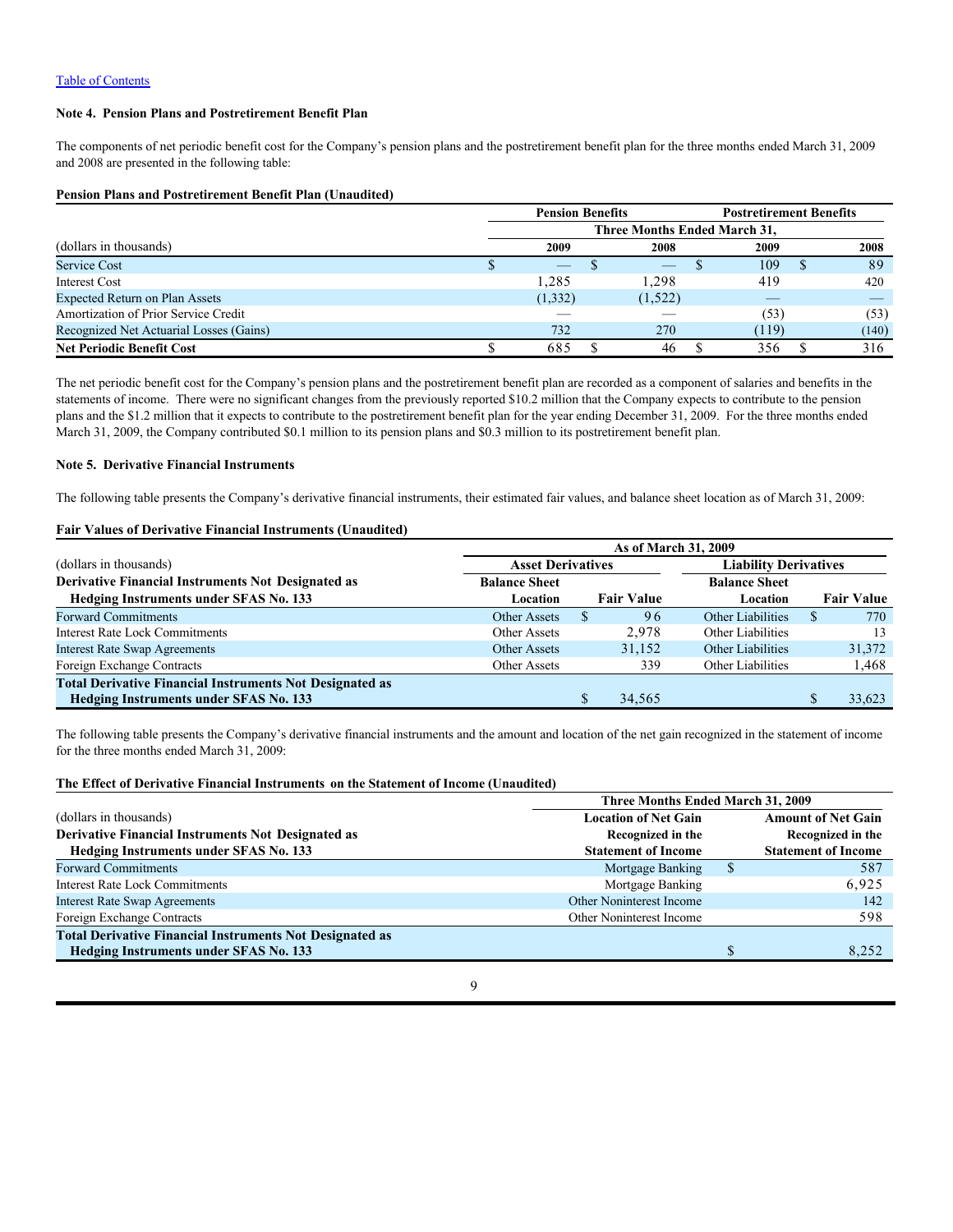Management has received authorization from the Parent's Board of Directors to use derivative financial instruments as an end-user in connection with its risk management activities and to accommodate the needs of its customers. The Company has elected not to qualify for hedge accounting methods addressed under current provisions of GAAP. All risk management derivative instruments are stated at fair value in the Consolidated Statements of Condition with changes in fair value reported in current period earnings.

The Company is a party to derivative financial instruments in the normal course of its business to meet the financing needs of its customers and to manage its own exposure to fluctuations in interest and foreign exchange rates. Where derivative financial instruments have been entered into to facilitate the risk management activities of our customers, the Company generally enters into transactions with dealers to offset its risk exposure. These financial instruments have been limited to forward commitments, interest rate lock commitments, interest rate swap agreements, and foreign exchange contracts.

The Company enters into forward commitments for the future delivery of residential mortgage loans to reduce interest rate risk associated with loans held for sale and interest rate lock commitments to fund loans at a specified interest rate. Changes in the estimated fair value of forward commitments and interest rate lock commitments subsequent to inception are based on changes in the fair value of the underlying loan resulting from the fulfillment of the commitment and changes in the probability that the loan will fund within the terms of the commitment, which is affected primarily by changes in interest rates and the passage of time. At inception and during the life of the interest rate lock commitment, the Company includes the expected net future cash flows related to the associated servicing of the loan as part of the fair value measurement of the interest rate lock commitments.

The Company's interest rate swap agreements are to facilitate the risk management strategies of a small number of commercial banking customers. The Company mitigates this risk by entering into equal and offsetting interest rate swap agreements.

The Company utilizes foreign exchange contracts to offset risks related to transactions executed on behalf of customers. Changes in the estimated fair value of the Company's foreign exchange contracts are included in other noninterest income in the Company's Consolidated Statements of Income.

As with any financial instrument, derivative financial instruments have inherent risks. Adverse changes in interest rates, foreign exchange rates, and equity prices affect the Company's market risks. The market risks are balanced with the expected returns to enhance earnings performance and shareholder value, while limiting the volatility of each. The Company uses various processes to monitor its overall market risk exposure, including sensitivity analysis, valueat-risk calculations, and other methodologies.

The Company's exposure to derivative credit risk is defined as the possibility of sustaining a loss due to the failure of the counterparty to perform in accordance with the terms of the contract. Credit risk associated with derivative financial instruments is similar to those relating to traditional on-balance sheet financial instruments. The Company manages derivative credit risk with the same standards and procedures applied to its commercial lending activities.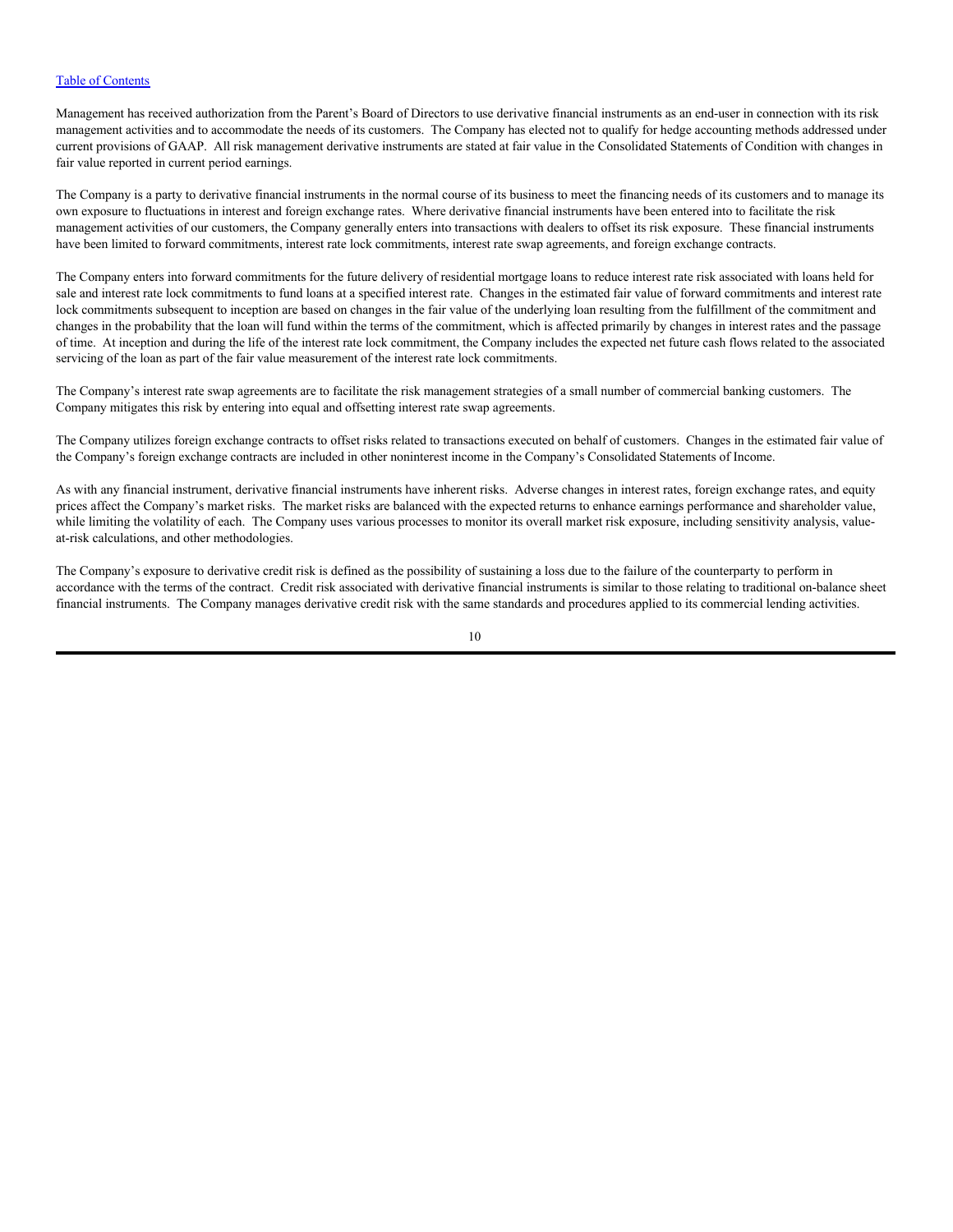# **Note 6. Fair Value of Financial Assets and Liabilities**

## *Fair Value Hierarchy*

SFAS No. 157 defines fair value as the price that would be received to sell an asset or paid to transfer a liability in the principal or most advantageous market for an asset or liability in an orderly transaction between market participants at the measurement date. SFAS No. 157 establishes a fair value hierarchy that prioritizes the use of inputs used in valuation methodologies into the following three levels:

- Level 1: Inputs to the valuation methodology are quoted prices, unadjusted, for identical assets or liabilities in active markets. A quoted price in an active market provides the most reliable evidence of fair value and shall be used to measure fair value whenever available.
- Level 2: Inputs to the valuation methodology include quoted prices for similar assets or liabilities in active markets; inputs to the valuation methodology include quoted prices for identical or similar assets or liabilities in markets that are not active; or inputs to the valuation methodology that are derived principally from or can be corroborated by observable market data by correlation or other means.
- Level 3: Inputs to the valuation methodology are unobservable and significant to the fair value measurement. Level 3 assets and liabilities include financial instruments whose value is determined using discounted cash flow methodologies, as well as instruments for which the determination of fair value requires significant management judgment or estimation.

A financial asset or liability's categorization within the fair value hierarchy is based upon the lowest level of input that is significant to the fair value measurement. Management reviews and updates the fair value hierarchy classifications of the Company's financial assets and liabilities on a quarterly basis.

# *Assets and Liabilities Measured at Fair Value on a Recurring Basis*

The table below presents the balances of assets and liabilities measured at fair value on a recurring basis as of March 31, 2009, December 31, 2008, and March 31, 2008:

# **Assets and Liabilities Measured at Fair Value on a Recurring Basis (Unaudited)**

|                                                                |   | <b>Ouoted Prices in</b>   |   |                          |    |                     |           |
|----------------------------------------------------------------|---|---------------------------|---|--------------------------|----|---------------------|-----------|
|                                                                |   | <b>Active Markets for</b> |   |                          |    |                     |           |
|                                                                |   | <b>Identical Assets</b>   |   | <b>Significant Other</b> |    | Significant         |           |
|                                                                |   | or Liabilities            |   | <b>Observable Inputs</b> |    | Unobservable Inputs |           |
| (dollars in thousands)                                         |   | (Level 1)                 |   | (Level 2)                |    | (Level 3)           | Total     |
| <b>March 31, 2009</b>                                          |   |                           |   |                          |    |                     |           |
| Investment Securities Available-for-Sale                       | c | 425,037                   | S | 2,681,571                | -S |                     | 3,106,608 |
| Mortgage Servicing Rights                                      |   |                           |   |                          |    | 17.904              | 17.904    |
| Other Assets                                                   |   | 6,343                     |   |                          |    |                     | 6,343     |
| Net Derivative Assets and Liabilities                          |   |                           |   | (1,803)                  |    | 2,745               | 942       |
| Total Assets Measured at Fair Value on a Recurring Basis as of |   |                           |   |                          |    |                     |           |
| <b>March 31, 2009</b>                                          |   | 431.380                   |   | 2.679.768                |    | 20,649              | 3.131.797 |

The Company sold its investment securities trading portfolio during the three months ended March 31, 2009. The change in fair value of the trading portfolio had been expected by the Company to offset changes in valuation assumptions related to the Company's mortgage servicing rights accounted for under the fair value measurement method.

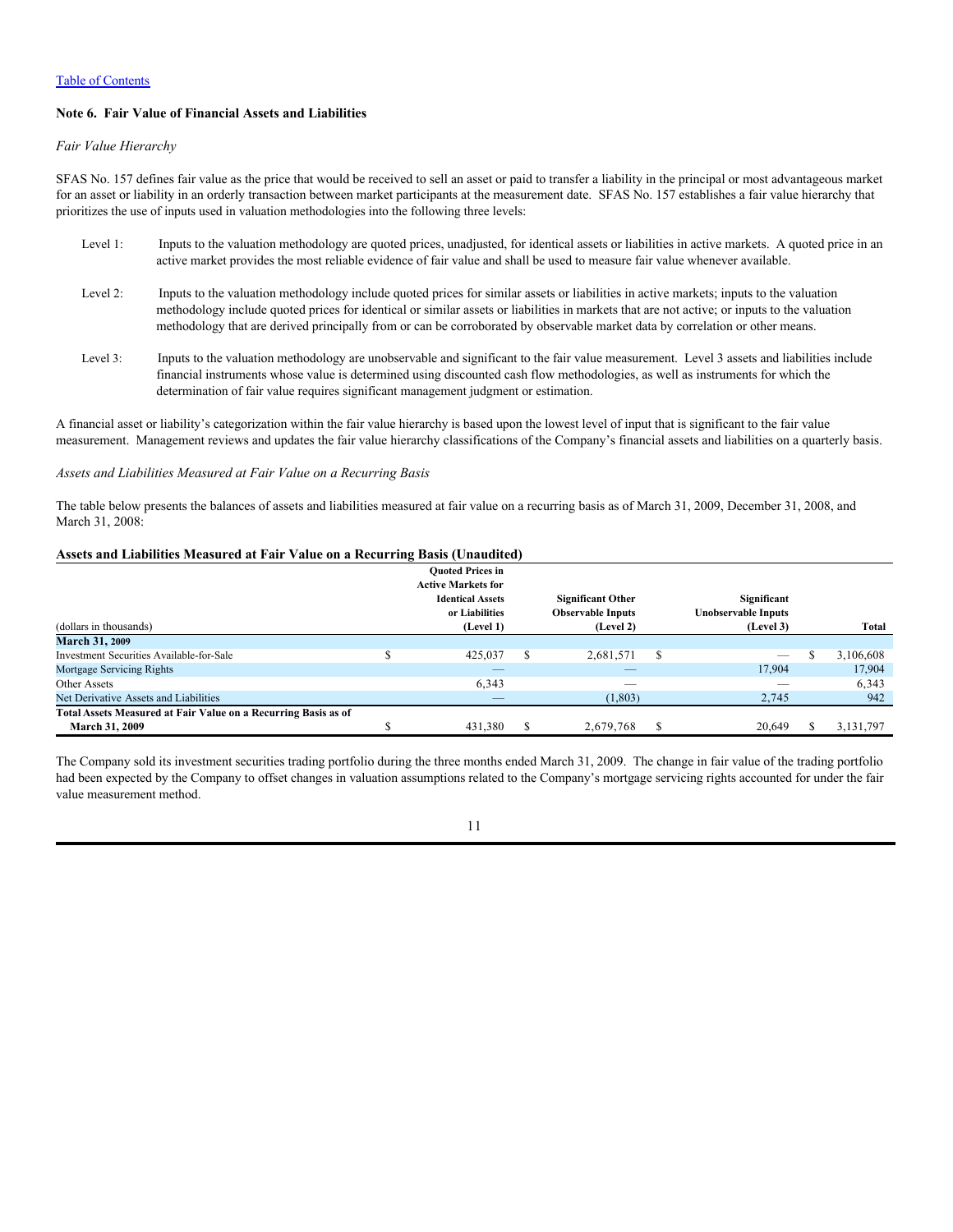# **Assets and Liabilities Measured at Fair Value on a Recurring Basis (Unaudited) - Continued**

|                                                                     |               | <b>Ouoted Prices in</b>                              |               |                          |              |                            |              |           |
|---------------------------------------------------------------------|---------------|------------------------------------------------------|---------------|--------------------------|--------------|----------------------------|--------------|-----------|
|                                                                     |               | <b>Active Markets for</b><br><b>Identical Assets</b> |               | <b>Significant Other</b> |              | Significant                |              |           |
|                                                                     |               | or Liabilities                                       |               | <b>Observable Inputs</b> |              | <b>Unobservable Inputs</b> |              |           |
| (dollars in thousands)                                              |               | (Level 1)                                            |               | (Level 2)                |              | (Level 3)                  |              | Total     |
| <b>December 31, 2008</b>                                            |               |                                                      |               |                          |              |                            |              |           |
| <b>Investment Securities Trading</b>                                | \$            |                                                      | S             | 91.500                   | S            |                            | \$           | 91,500    |
| Investment Securities Available-for-Sale                            |               | 577                                                  |               | 2,462,947                |              | 55,715                     |              | 2,519,239 |
| Mortgage Servicing Rights                                           |               |                                                      |               |                          |              | 19,553                     |              | 19,553    |
| <b>Other Assets</b>                                                 |               | 6,674                                                |               |                          |              |                            |              | 6,674     |
| Net Derivative Assets and Liabilities                               |               |                                                      |               | (951)                    |              | 3,051                      |              | 2,100     |
| Total Assets Measured at Fair Value on a Recurring Basis as of      |               |                                                      |               |                          |              |                            |              |           |
| <b>December 31, 2008</b>                                            | $\mathcal{S}$ | 7,251                                                | $\mathbb{S}$  | 2,553,496                | $\mathbb{S}$ | 78,319                     | \$           | 2,639,066 |
|                                                                     |               |                                                      |               |                          |              |                            |              |           |
| Long-Term Debt                                                      | \$            |                                                      | <sup>\$</sup> |                          | \$           | 119,275                    | \$           | 119,275   |
| Total Liabilities Measured at Fair Value on a Recurring Basis as of |               |                                                      |               |                          |              |                            |              |           |
| December 31, 2008                                                   | \$            |                                                      | ٩             |                          | S            | 119,275                    | S            | 119,275   |
| March 31, 2008                                                      |               |                                                      |               |                          |              |                            |              |           |
| <b>Investment Securities Trading</b>                                | $\mathsf{\$}$ |                                                      | $\mathcal{S}$ | 99,966                   | $\mathbb{S}$ |                            | $\mathbb{S}$ | 99,966    |
| Investment Securities Available-for-Sale                            |               | 1,998                                                |               | 2,575,069                |              | 95,219                     |              | 2,672,286 |
| Mortgage Servicing Rights                                           |               |                                                      |               |                          |              | 27,149                     |              | 27,149    |
| Other Assets                                                        |               | 5,971                                                |               |                          |              |                            |              | 5,971     |
| Net Derivative Assets and Liabilities                               |               | (202)                                                |               | 1,596                    |              | 810                        |              | 2,204     |
| <b>Total Assets Measured at Fair Value on a Recurring Basis</b>     |               |                                                      |               |                          |              |                            |              |           |
| as of March 31, 2008                                                | \$            | 7,767                                                | S             | 2,676,631                | S            | 123,178                    | S            | 2,807,576 |
|                                                                     |               |                                                      |               |                          |              |                            |              |           |
| Long-Term Debt                                                      | \$            |                                                      | \$            |                          | \$           | 128,932                    | S            | 128,932   |
| Total Liabilities Measured at Fair Value on a Recurring Basis as of |               |                                                      |               |                          |              |                            |              |           |
| March 31, 2008                                                      | \$            |                                                      | <sup>\$</sup> |                          | $\mathbb{S}$ | 128.932                    | S            | 128,932   |

For the three months ended March 31, 2009 and March 31, 2008, the changes in Level 3 assets and liabilities measured at fair value on a recurring basis are summarized as follows:

| (dollars in thousands)<br><b>Assets (Unaudited)</b>                                                                    | Investment<br><b>Securities</b><br>Available-<br>-for-Sale <sup>1</sup> | Mortgage<br>Servicing<br>Rights <sup>2</sup> |     | <b>Net Derivative</b><br>Assets and<br>Liabilities <sup>3</sup> |   | <b>Total</b> |
|------------------------------------------------------------------------------------------------------------------------|-------------------------------------------------------------------------|----------------------------------------------|-----|-----------------------------------------------------------------|---|--------------|
| Three Months Ended March 31, 2009                                                                                      |                                                                         |                                              |     |                                                                 |   |              |
| Balance as of January 1, 2009                                                                                          | \$<br>55,715                                                            | 19,553                                       | S   | 3,051                                                           | S | 78,319       |
| Realized and Unrealized Net Gains (Losses):                                                                            |                                                                         |                                              |     |                                                                 |   |              |
| Included in Net Income                                                                                                 |                                                                         | (1,649)                                      |     | 7.067                                                           |   | 5,418        |
| Purchases, Sales, Issuances, and Settlements, Net                                                                      |                                                                         |                                              |     | (7,373)                                                         |   | (7,373)      |
| Transfers out of Level 3                                                                                               | (55, 715)                                                               |                                              |     |                                                                 |   | (55, 715)    |
| Balance as of March 31, 2009                                                                                           |                                                                         | 17.904                                       | \$. | 2,745                                                           |   | 20,649       |
| <b>Total Unrealized Net Gains (Losses) Included in Net Income Related</b><br>to Assets Still Held as of March 31, 2009 |                                                                         | (92)                                         | -S  | 2.745                                                           |   | 2,653        |

|                                                                     |   | Long-Term         |            |
|---------------------------------------------------------------------|---|-------------------|------------|
| <b>Liabilities (Unaudited)</b> (dollars in thousands)               |   | Debt <sup>4</sup> | Total      |
| Three Months Ended March 31, 2009                                   |   |                   |            |
| Balance as of January 1, 2009                                       | S | 119,275           | 119,275    |
| Realized Gains Included in Net Income                               |   | (304)             | (304)      |
| Purchases, Sales, Issuances, and Settlements, Net                   |   | (118, 971)        | (118, 971) |
| Balance as of March 31, 2009                                        |   |                   |            |
|                                                                     |   |                   |            |
| <b>Total Unrealized Net Gains Included in Net Income Related to</b> |   |                   |            |
| Liabilities Still Held as of March 31, 2009                         |   |                   |            |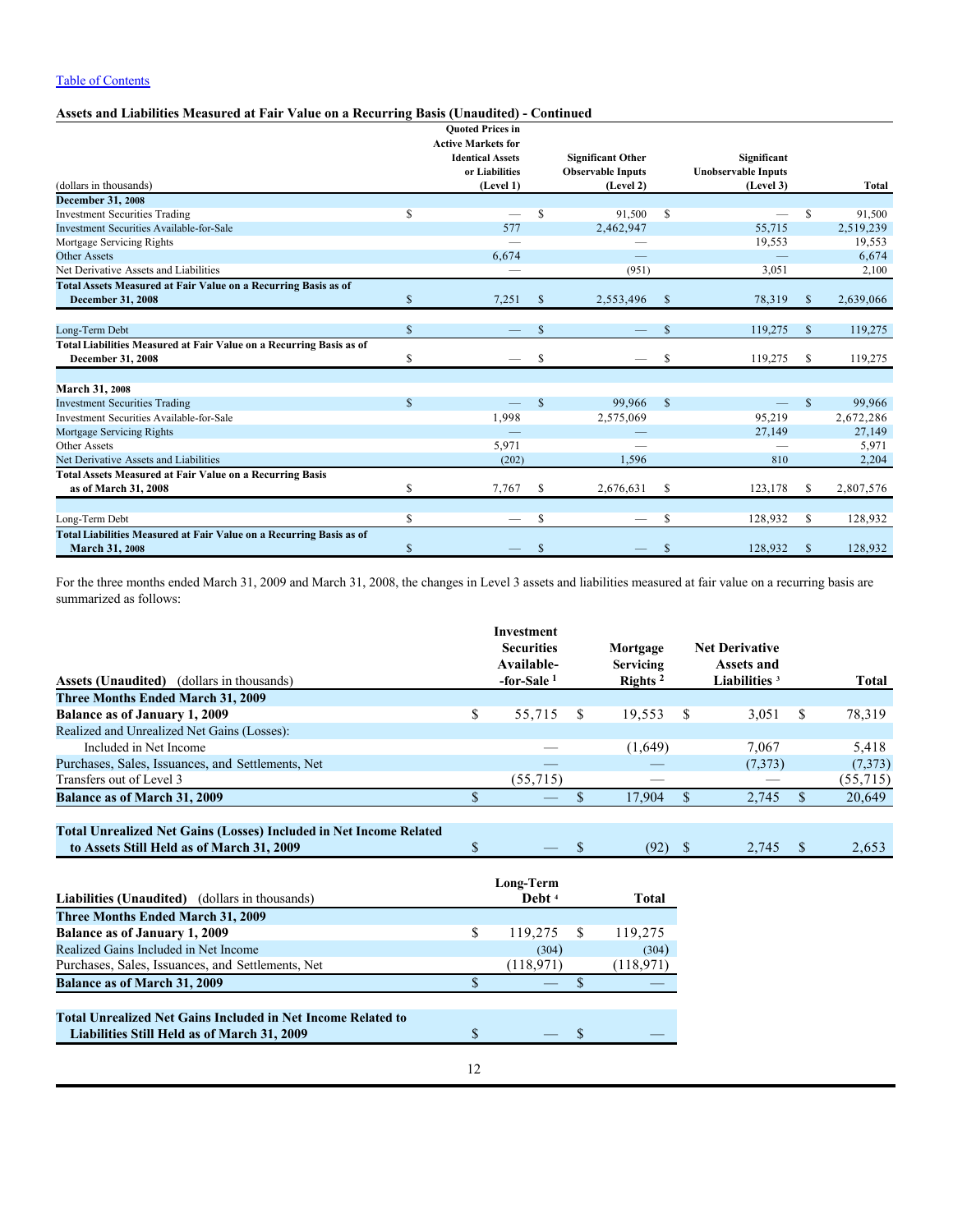|                                                                           | <b>Investment</b> |               |                     |             |                          |               |            |
|---------------------------------------------------------------------------|-------------------|---------------|---------------------|-------------|--------------------------|---------------|------------|
|                                                                           | <b>Securities</b> |               | Mortgage            |             | <b>Net Derivative</b>    |               |            |
|                                                                           | Available-        |               | <b>Servicing</b>    |             | Assets and               |               |            |
| <b>Assets (Unaudited)</b> (dollars in thousands)                          | -for-Sale $1$     |               | Rights <sup>2</sup> |             | Liabilities <sup>3</sup> |               | Total      |
| <b>Three Months Ended March 31, 2008</b>                                  |                   |               |                     |             |                          |               |            |
| <b>Balance as of January 1, 2008</b>                                      | \$<br>218,980     | S.            | 27,588              | S           | 113                      | -S            | 246,681    |
| Realized and Unrealized Net Gains (Losses):                               |                   |               |                     |             |                          |               |            |
| Included in Net Income                                                    |                   |               | (2,358)             |             | (1,076)                  |               | (3, 434)   |
| Included in Other Comprehensive Income                                    | 1,228             |               |                     |             |                          |               | 1,228      |
| Purchases, Sales, Issuances, and Settlements, Net                         | (124, 989)        |               | 1,919               |             | 1,773                    |               | (121, 297) |
| Balance as of March 31, 2008                                              | \$<br>95,219      | \$            | 27,149              | $\mathbf S$ | 810                      | <sup>\$</sup> | 123,178    |
| <b>Total Unrealized Net Gains (Losses) Included in Net Income Related</b> |                   |               |                     |             |                          |               |            |
| to Assets Still Held as of March 31, 2008                                 | \$                | <sup>\$</sup> | $(1,548)$ \$        |             | 810                      | - S           | (738)      |
|                                                                           |                   |               |                     |             |                          |               |            |
|                                                                           | Long-Term         |               |                     |             |                          |               |            |
| <b>Liabilities (Unaudited)</b> (dollars in thousands)                     | Debt <sup>4</sup> |               | <b>Total</b>        |             |                          |               |            |
| <b>Three Months Ended March 31, 2008</b>                                  |                   |               |                     |             |                          |               |            |
| <b>Balance as of January 1, 2008</b>                                      | \$<br>129,032     | S             | 129,032             |             |                          |               |            |
| Unrealized Net Gains Included in Net Income                               | (100)             |               | (100)               |             |                          |               |            |
| Balance as of March 31, 2008                                              | \$<br>128,932     |               | 128,932             |             |                          |               |            |
|                                                                           |                   |               |                     |             |                          |               |            |

Unrealized gains and losses related to investment securities available-for-sale are reported as a component of other comprehensive income.

Realized and unrealized gains and losses related to mortgage servicing rights are reported as a component of mortgage banking income in the statement of income.

**Liabilities Still Held as of March 31, 2008** \$ (100) \$ (100)

<sup>3</sup> Realized and unrealized gains and losses related to forward commitments and interest rate lock commitments are reported as a component of mortgage banking income in the statement of income. Realized and

unrealized gains and losses related to foreign exchange contracts and interest rate swap agreements are reported as a component of other noninterest income in the statement of income.<br><sup>4</sup> Realized and unrealized gains and

Significant assumptions in the valuation of the Company's mortgage servicing rights included changes in interest rates, estimated loan repayment rates, and the timing of cash flows, among other factors. Net derivative assets and liabilities classified as Level 3 were comprised of interest rate lock commitments and interest rate swap agreements, as significant unobservable inputs and management judgment are required.

*Assets and Liabilities Measured at Fair Value on a Nonrecurring Basis*

**Total Unrealized Net Gains Included in Net Income Related to**

The following presents the assets that the Company measures at fair value on a nonrecurring basis in accordance with GAAP as of March 31, 2009, December 31, 2008, and March 31, 2008.

### **Assets Measured at Fair Value on a Nonrecurring Basis (Unaudited)**

| (dollars in thousands)                                         | <b>Ouoted Prices in</b><br><b>Active Markets for</b><br><b>Identical Assets</b><br>(Level 1) | <b>Significant Other</b><br><b>Observable Inputs</b><br>(Level 2) | Significant<br><b>Unobservable Inputs</b><br>(Level 3) | Total  |
|----------------------------------------------------------------|----------------------------------------------------------------------------------------------|-------------------------------------------------------------------|--------------------------------------------------------|--------|
| <b>March 31, 2009</b>                                          |                                                                                              |                                                                   |                                                        |        |
| Loans Held for Sale                                            |                                                                                              | 24,121                                                            |                                                        | 24,121 |
| Mortgage Servicing Rights - Amortization Method                |                                                                                              | $\overline{\phantom{a}}$                                          | 5,624                                                  | 5,624  |
| Goodwill                                                       |                                                                                              |                                                                   | 34,959                                                 | 34,959 |
| Low-Income Housing and Other Equity Investments                |                                                                                              |                                                                   | 29,490                                                 | 29,490 |
| Total Assets Measured at Fair Value on a Nonrecurring Basis as |                                                                                              |                                                                   |                                                        |        |
| of March 31, 2009                                              |                                                                                              | 24,121                                                            | 70.073                                                 | 94,194 |

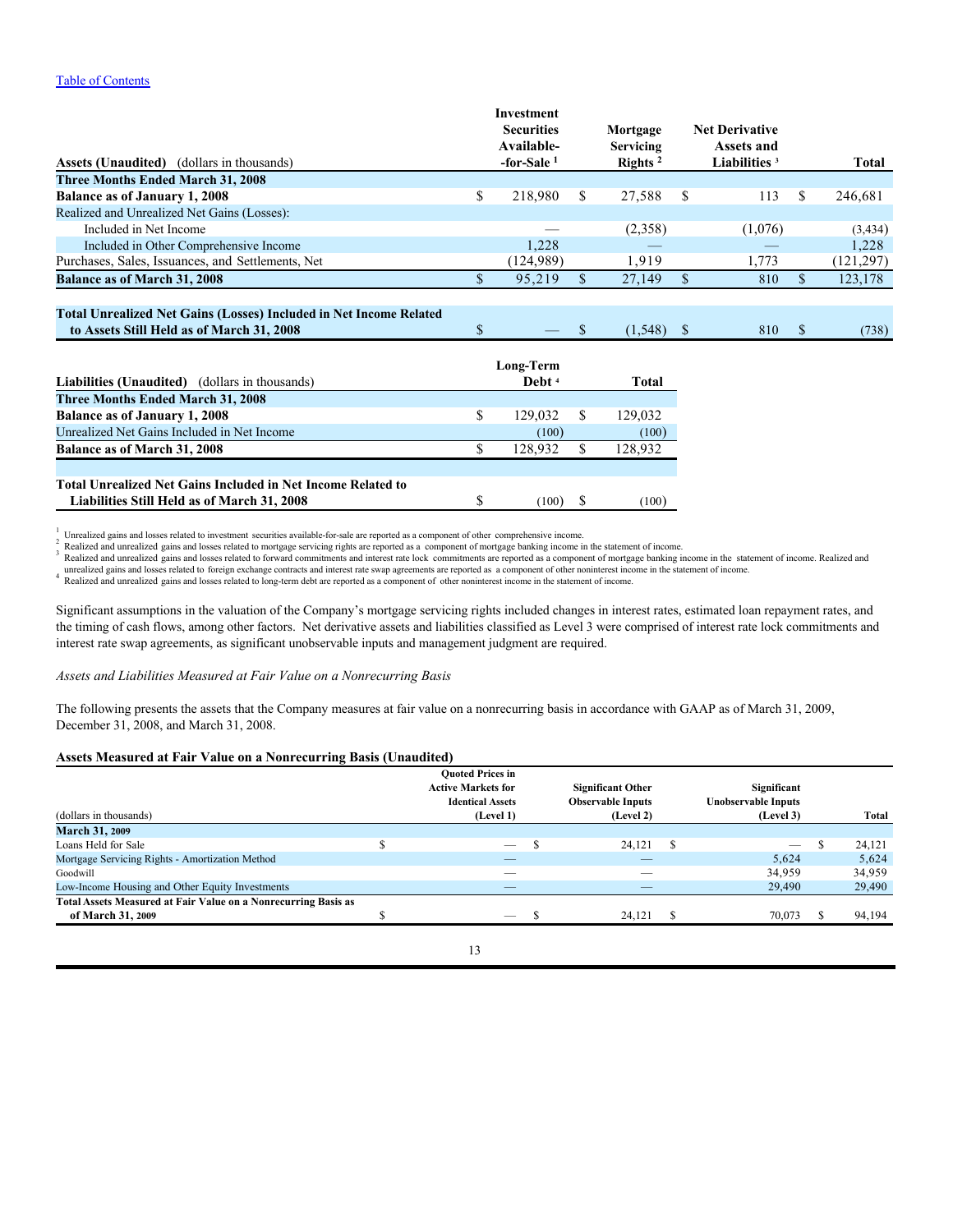### **Assets Measured at Fair Value on a Nonrecurring Basis (Unaudited) - Continued**

|                                                                    | <b>Ouoted Prices in</b>   |                                |    |                            |   |        |
|--------------------------------------------------------------------|---------------------------|--------------------------------|----|----------------------------|---|--------|
|                                                                    | <b>Active Markets for</b> | <b>Significant Other</b>       |    | Significant                |   |        |
|                                                                    | <b>Identical Assets</b>   | <b>Observable Inputs</b>       |    | <b>Unobservable Inputs</b> |   |        |
| (dollars in thousands)                                             | (Level 1)                 | (Level 2)                      |    | (Level 3)                  |   | Total  |
| <b>December 31, 2008</b>                                           |                           |                                |    |                            |   |        |
| Loans Held for Sale                                                |                           | 21,540                         |    |                            |   | 21,540 |
| Mortgage Servicing Rights - Amortization Method                    |                           |                                |    | 1,504                      |   | 1,504  |
| Low-Income Housing and Other Equity Investments                    |                           | $\overbrace{\hspace{25mm}}^{}$ |    | 30,920                     |   | 30,920 |
| <b>Total Assets Measured at Fair Value on a Nonrecurring Basis</b> |                           |                                |    |                            |   |        |
| as of December 31, 2008                                            |                           | 21,540                         |    | 32,424                     |   | 53,964 |
| <b>March 31, 2008</b>                                              |                           |                                |    |                            |   |        |
| Loans Held for Sale                                                |                           | 13,096                         | -S |                            | ъ | 13,096 |
| Low-Income Housing and Other Equity Investments                    |                           |                                |    | 36,133                     |   | 36,133 |
| <b>Total Assets Measured at Fair Value on a Nonrecurring Basis</b> |                           |                                |    |                            |   |        |
| as of March 31, 2008                                               |                           | 13.096                         |    | 36,133                     |   | 49,229 |

As of March 31, 2009, December 31, 2008, and March 31, 2008, the Company had no liabilities measured at fair value on a nonrecurring basis.

As of March 31, 2009 and 2008, there were no adjustments to fair value for the Company's assets measured at fair value on a nonrecurring basis in accordance with GAAP. As of December 31, 2008, the Company recorded a \$0.3 million adjustment to fair value related to the Company's mortgage servicing rights recorded under the amortization method.

# *Fair Value Option*

On January 1, 2008, the Company elected the fair value option for its subordinated notes, a component of long-term debt in the Company's Consolidated Statements of Condition. The fair value option was elected for the subordinated notes as it provided the Company with an opportunity to better manage its interest rate risk and to achieve balance sheet management flexibility. Changes in the estimated fair value of the Company's subordinated notes subsequent to the initial fair value measurement were recognized in earnings as a component of other noninterest income. For the three months ended March 31, 2009 and 2008, the Company recorded realized gains of \$0.3 million and unrealized gains of \$0.1 million, respectively, as a result of the change in fair value of the Company's subordinated notes. Interest expense related to the Company's subordinated notes continued to be measured based on contractual interest rates and was reported as such in the statement of income. The Company repaid its subordinated notes in March 2009.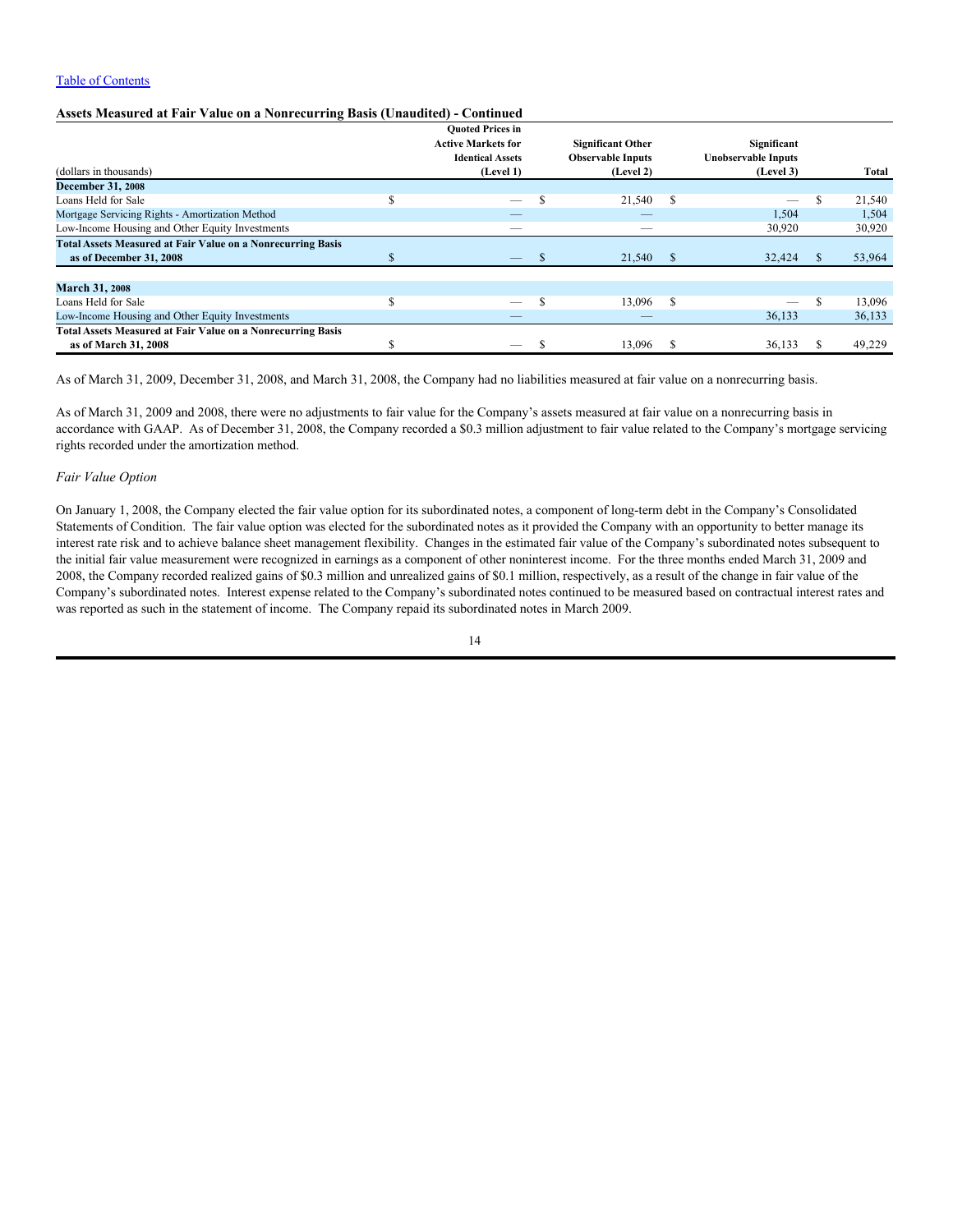# <span id="page-15-0"></span>**Item 2. Management's Discussion and Analysis of Financial Condition and Results of Operations**

# **Forward-Looking Statements**

This report contains forward-looking statements concerning, among other things, the economic and business environment in our service area and elsewhere, credit quality, and other financial and business matters in future periods. Our forward-looking statements are based on numerous assumptions, any of which could prove to be inaccurate and actual results may differ materially from those projected because of a variety of risks and uncertainties, including, but not limited to: 1) general economic conditions either nationally, internationally, or locally may be different than expected; 2) unanticipated changes in the securities markets, public debt markets, and other capital markets in the U.S. and globally; 3) the effect of the increase in government intervention in the U.S. financial system; 4) competitive pressure among financial services and products; 5) the impact of legislation and changes in the regulatory environment; 6) changes in fiscal and monetary policies of the markets in which we operate; 7) actual or alleged conduct which could harm our reputation; 8) changes in accounting standards; 9) changes in tax laws or regulations or the interpretation of such laws and regulations; 10) changes in our credit quality or risk profile that may increase or decrease the required level of our reserve for credit losses; 11) changes in market interest rates that may affect credit markets and our ability to maintain our net interest margin; 12) unpredicted costs and other consequences of legal or regulatory matters involving the Company; 13) resumption of common stock repurchases; and 14) geopolitical risk, military or terrorist activity, natural disasters, or adverse weather, public health, and other conditions impacting us and our customers' operations. For a detailed discussion of these and other risks and uncertainties that could cause actual results and events to differ materially from such forward-looking statements, refer to the section entitled "Risk Factors" in Part I of our Annual Report on Form 10-K for the year ended December 31, 2008, and subsequent periodic and current reports, filed with the U.S. Securities and Exchange

Commission (the "SEC"). Words such as "believes," "anticipates," "expects," "intends," "targeted," and similar expressions are intended to identify forward-looking statements but are not exclusive means of identifying such statements. We do not undertake an obligation to update forward-looking statements to reflect later events or circumstances.

# **Reclassifications**

Certain prior period information in Management's Discussion and Analysis of Financial Condition and Results of Operations ("MD&A") has been reclassified to conform to current period classifications.

# **Overview**

Bank of Hawaii Corporation (the "Parent") is a bank holding company headquartered in Honolulu, Hawaii. The Parent's principal and only operating subsidiary is Bank of Hawaii (the "Bank").

The Bank, directly and through its subsidiaries, provides a broad range of financial services to businesses, consumers, and governments in Hawaii, American Samoa, and the West Pacific. References to "we," "our," "us," or the "Company" refer to the holding company and its subsidiaries that are consolidated for financial reporting purposes.

"Maximizing shareholder value over time" remains our governing objective. Our vision is "exceptional people building exceptional value for our customers, our island communities, our shareholders, and each other. "

In striving to fulfill our governing objective and vision, we introduced our 2007+ Plan ("Plan") to our shareholders, customers, and employees in January 2007. The five themes that resulted from our Plan were:

- **Business Growth**
- **Integration**
- People Development
- **Brand Enhancement**
- Performance Discipline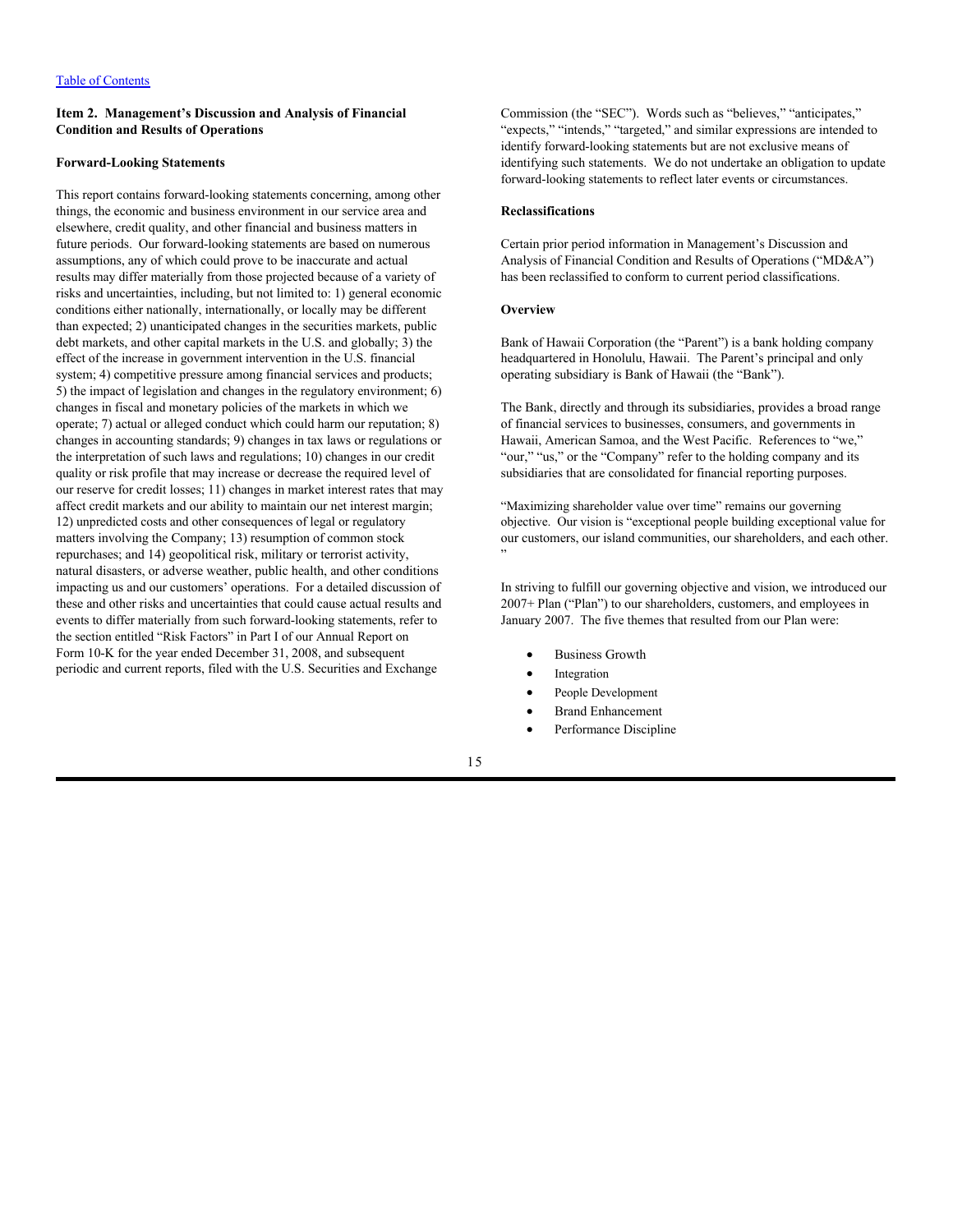Our Plan was balanced between growth and risk management, and included the flexibility to adjust, given our anticipation of a slowing economy. We did not expect an economic downturn of the magnitude that occurred in 2008 and has continued into 2009. Accordingly, we adjusted some of the strategies in our original Plan. The adjustments to our strategies included an increased focus on measures of soundness such as asset quality, reserve and capital levels, liquidity, and confidence.

### *Earnings Summary*

For the first quarter of 2009, net income was \$36.0 million, a decrease of \$21.2 million from the first quarter of 2008. For the first quarter of 2009, diluted earnings per share were \$0.75 per share, a decrease of \$0.43 per share from the first quarter of 2008.

Our lower net income for the first quarter of 2009 was primarily due to the following:

- The provision for credit losses (the "Provision") increased by \$10.5 million from the first quarter of 2008, reflecting increased risk in our commercial and industrial, commercial mortgage, and consumer portfolios due to the continued weakness in the Hawaii and U.S. Mainland economies;
- Net interest income decreased by \$5.1 million and our net interest margin decreased by 41 basis points from the first quarter of 2008, fully reflecting the effects of a decreasing interest rate environment and our decision to maintain high levels of liquidity; and
- In the first quarter of 2009, we recorded \$10.0 million in pre-tax gains from the sale of our equity interest in two watercraft leveraged leases. By comparison, in the first quarter of 2008, we recorded pre-tax gains from significant items totaling \$25.3 million.

Our actions during the first quarter of 2009 continue to be influenced by a weakening economy in Hawaii and the U.S. Mainland, as well as the uncertainties regarding the impact of government regulation. We continued to strengthen our balance sheet in the first quarter of 2009 with increased levels of deposits, reserves for credit losses, liquidity, and capital.

- · Total deposits were \$9.2 billion as of March 31, 2009, an increase of \$920.7 million or 11% from the balance as of December 31, 2008;
- We increased our reserve for credit losses by \$11.2 million or 9% from December 31, 2008; and
- We continued to increase our capital levels during the first quarter of 2009. Shareholders' equity increased by \$43.2 million or 5% from December 31, 2008. Our Tier 1 capital ratio was 12.02% as of March 31, 2009 compared to 11.24% as of December 31, 2008. Our ratio of tangible common equity to risk-weighted assets was 12.47% as of March 31, 2009 compared to 11.28% as of December 31, 2008.

We also reduced our long-term debt by \$144.3 million or 71% from December 31, 2008 and reduced our securities sold under agreements to repurchase by \$184.6 million or 18% from December 31, 2008 as we had adequate sources of liquidity from growth in our deposit balances.

As of March 31, 2009, with \$895.6 million in excess reserves invested with the Federal Reserve Bank ("FRB"), we remain very liquid and have substantial resources for lending and investment.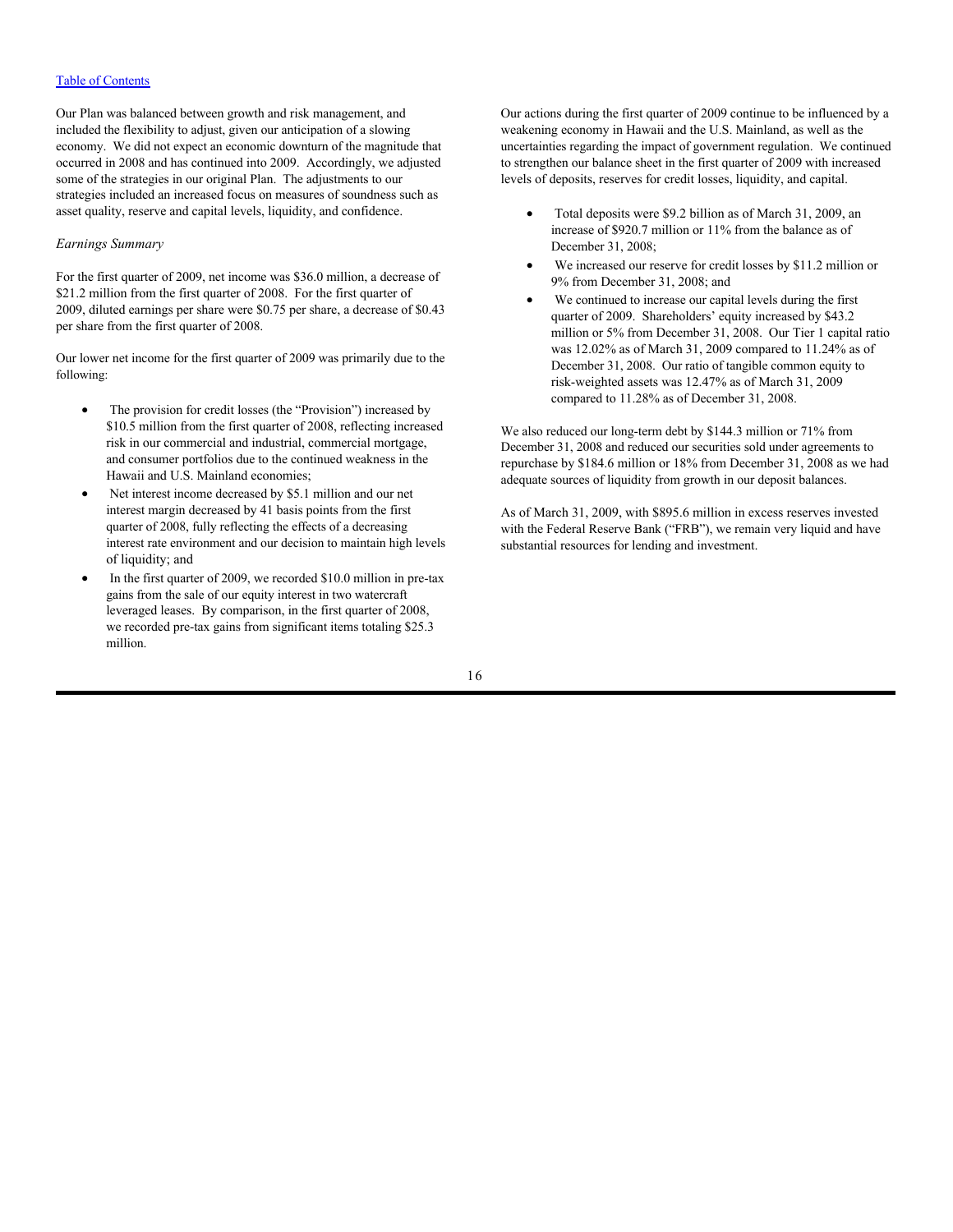1

Table 1 presents our financial highlights for the three months ended March 31, 2009 and 2008 and as of March 31, 2009, December 31, 2008, and March 31, 2008.

| <b>Financial Highlights (Unaudited)</b>          |                   |             |                      |               | Table 1<br><b>Three Months Ended</b> |
|--------------------------------------------------|-------------------|-------------|----------------------|---------------|--------------------------------------|
|                                                  |                   |             |                      |               | March 31,                            |
| (dollars in thousands, except per share amounts) |                   |             | 2009                 |               | 2008                                 |
| <b>For the Period:</b>                           |                   |             |                      |               |                                      |
| <b>Operating Results</b><br>Net Interest Income  |                   | \$          | 97,062               | $\mathbb{S}$  | 102,180                              |
| Provision for Credit Losses                      |                   |             | 24,887               |               | 14,427                               |
| <b>Total Noninterest Income</b>                  |                   |             | 70,365               |               | 86,125                               |
| <b>Total Noninterest Expense</b>                 |                   |             | 87,933               |               | 93,432                               |
| Net Income                                       |                   |             | 36,040               |               | 57,215                               |
| Basic Earnings Per Share                         |                   |             | 0.76                 |               | 1.19                                 |
| <b>Diluted Earnings Per Share</b>                |                   |             | 0.75                 |               | 1.18                                 |
| Dividends Declared Per Share                     |                   |             | 0.45                 |               | 0.44                                 |
| <b>Performance Ratios</b>                        |                   |             |                      |               |                                      |
| <b>Return on Average Assets</b>                  |                   |             | 1.32%                |               | 2.16%                                |
| Return on Average Shareholders' Equity           |                   |             | 17.86                |               | 29.88                                |
| Efficiency Ratio <sup>1</sup>                    |                   |             | 52.52                |               | 49.62                                |
| Operating Leverage <sup>2</sup>                  |                   |             | 2.41                 |               | 40.13                                |
| Net Interest Margin <sup>3</sup>                 |                   |             | 3.76                 |               | 4.17                                 |
| Dividend Payout Ratio <sup>4</sup>               |                   |             | 59.21                |               | 36.97                                |
| Average Shareholders' Equity to Average Assets   |                   |             | 7.37                 |               | 7.24                                 |
| <b>Average Balances</b>                          |                   |             |                      |               |                                      |
| Average Loans and Leases                         |                   | \$          | 6,446,513            | \$            | 6,587,918                            |
| <b>Average Assets</b>                            |                   |             | 11,096,322           |               | 10,643,904                           |
| <b>Average Deposits</b>                          |                   |             | 8,751,374            |               | 7,952,546                            |
| Average Shareholders' Equity                     |                   |             | 818,218              |               | 770,157                              |
| <b>Market Price Per Share of Common Stock</b>    |                   |             |                      |               |                                      |
| Closing                                          |                   | \$          | 32.98                | \$            | 49.56                                |
| High                                             |                   |             | 45.24                |               | 52.93                                |
| Low                                              |                   |             | 25.33                |               | 40.95                                |
|                                                  | March 31,<br>2009 |             | December 31,<br>2008 |               | March 31,<br>2008                    |
| <b>As of Period End:</b>                         |                   |             |                      |               |                                      |
| <b>Balance Sheet Totals</b>                      |                   |             |                      |               |                                      |
| Loans and Leases                                 | \$<br>6,338,726   | \$          | 6,530,233            | <sup>\$</sup> | 6,579,337                            |
| <b>Total Assets</b>                              | 11,448,128        |             | 10,763,475           |               | 10,822,801                           |
| <b>Total Deposits</b>                            | 9,212,791         |             | 8,292,098            |               | 8,102,855                            |
| Long-Term Debt                                   | 59,003            |             | 203,285              |               | 239,389                              |
| <b>Total Shareholders' Equity</b>                | 833,935           |             | 790,704              |               | 766,747                              |
| <b>Asset Quality</b>                             |                   |             |                      |               |                                      |
| Allowance for Loan and Lease Losses              | \$<br>134,416     | $\mathbb S$ | 123,498              | \$            | 99,998                               |
| Non-Performing Assets                            | 40,329            |             | 14,949               |               | 6,045                                |
| <b>Financial Ratios</b>                          |                   |             |                      |               |                                      |
| Allowance to Loans and Leases Outstanding        | 2.12%             |             | 1.89%                |               | 1.52%                                |
| Tier 1 Capital Ratio <sup>5</sup>                | 12.02             |             | 11.24                |               | 10.50                                |
| Total Capital Ratio <sup>5</sup>                 | 13.28             |             | 12.49                |               | 11.76                                |
| Leverage Ratio <sup>5</sup>                      | 6.94              |             | 7.30                 |               | 6.97                                 |
| Tangible Common Equity to Total Assets 6         | 6.97              |             | 7.01                 |               | 6.75                                 |
| Tangible Common Equity to Risk-Weighted Assets 6 | 12.47             |             | 11.28                |               | 10.36                                |
| <b>Non-Financial Data</b>                        |                   |             |                      |               |                                      |
| Full-Time Equivalent Employees                   | 2,587             |             | 2,581                |               | 2,538                                |
| <b>Branches and Offices</b>                      | 85                |             | 85                   |               | 83                                   |
| ATMs                                             | 463               |             | 462                  |               | 411                                  |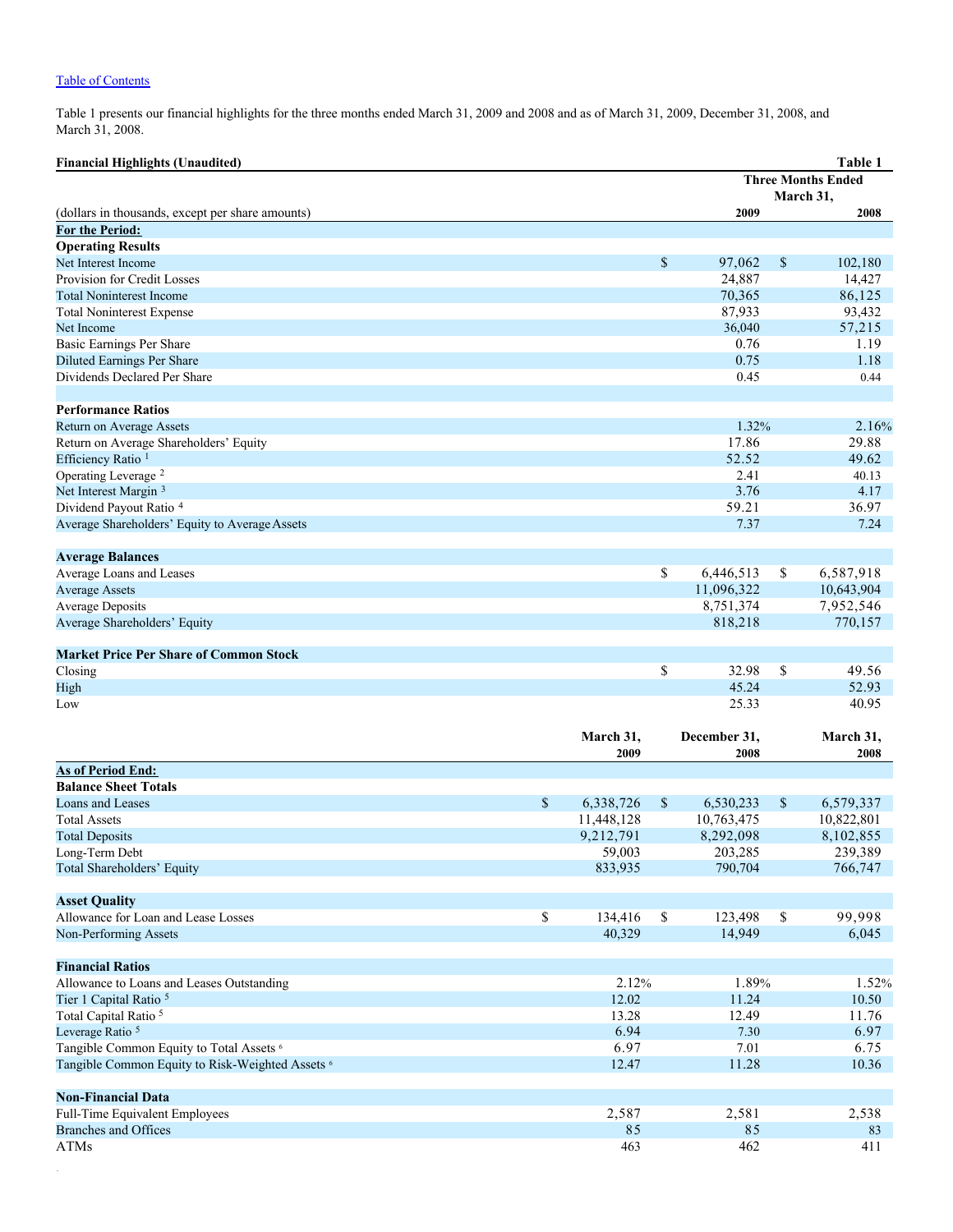Efficiency ratio is defined as noninterest expense divided by total revenue (net interest income and total noninterest income).<br>Operating leverage is defined as the percentage change in income before the provision for cred 

Dividend payout ratio is defined as dividends declared per share divided by basic earnings per share.

6

Tier 1 capital, total capital, and leverage ratios as of March 31, 2008 were revised from 10.54%, 11.79%, and 6.99%, respectively.<br>Tangible common equity, a non-GAAP financial measure, is defined by the Company as sharehol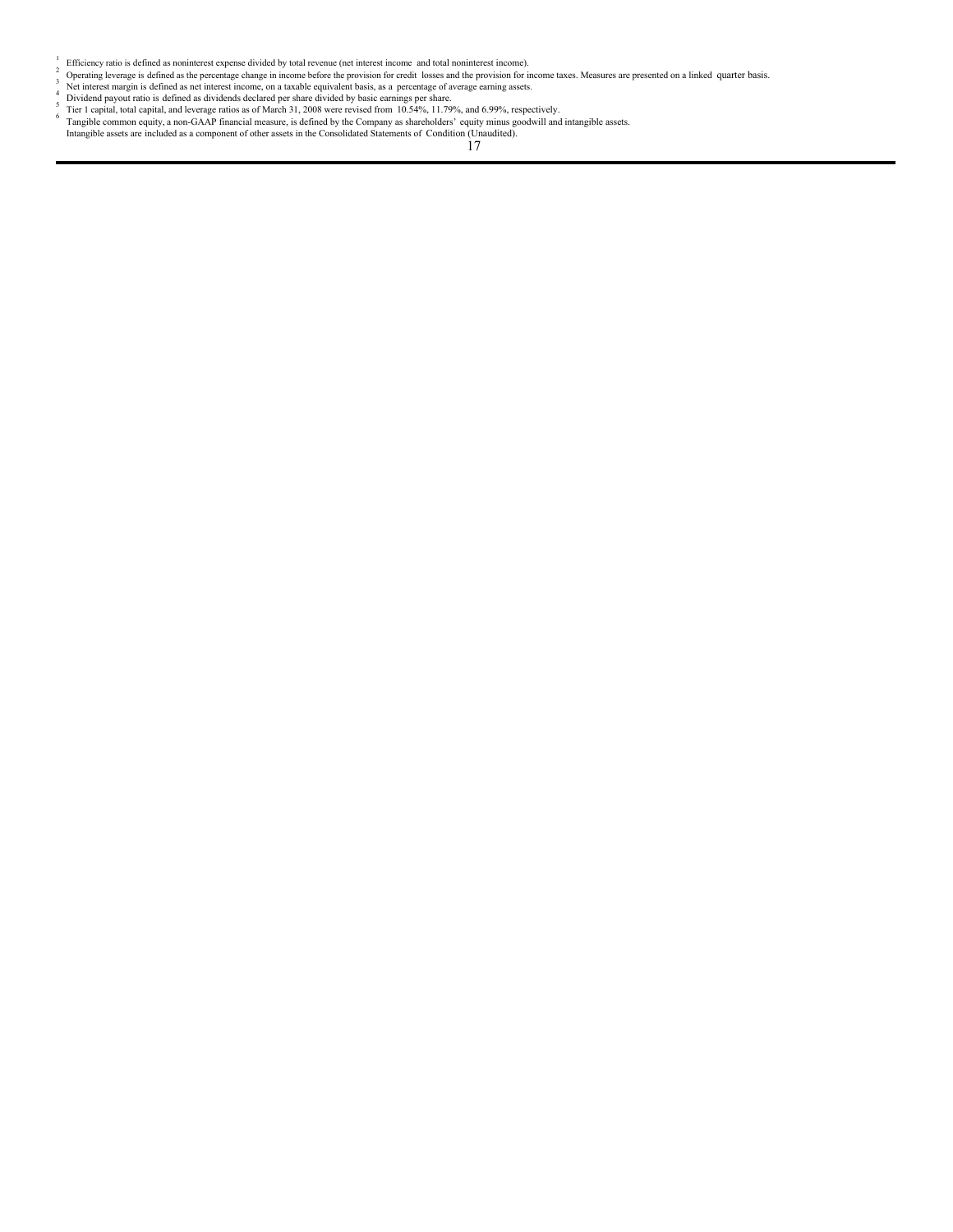# **Analysis of Statements of Income**

Average balances, related income and expenses, and resulting yields and rates are presented in Table 2. An analysis of the change in net interest income, on a taxable equivalent basis, is presented in Table 3.

| Average Balances and Interest Rates - Taxable Equivalent Basis (Unaudited) |                          |                |                                                    |          |        |                    |                |                                                    |                | Table 2 |
|----------------------------------------------------------------------------|--------------------------|----------------|----------------------------------------------------|----------|--------|--------------------|----------------|----------------------------------------------------|----------------|---------|
|                                                                            |                          |                | <b>Three Months Ended</b><br><b>March 31, 2009</b> |          |        |                    |                | <b>Three Months Ended</b><br><b>March 31, 2008</b> |                |         |
|                                                                            |                          | Average        | Income/                                            |          | Yield/ |                    | Average        |                                                    | Income/        | Yield/  |
| (dollars in millions)                                                      |                          | <b>Balance</b> | <b>Expense</b>                                     |          | Rate   |                    | <b>Balance</b> |                                                    | <b>Expense</b> | Rate    |
| <b>Earning Assets</b>                                                      |                          |                |                                                    |          |        |                    |                |                                                    |                |         |
| <b>Interest-Bearing Deposits</b>                                           | \$                       | 4.9            | \$                                                 |          | 0.84%  | \$                 | 27.5           | \$                                                 | 0.2            | 2.82%   |
| Funds Sold                                                                 |                          | 912.9          |                                                    | 0.6      | 0.25   |                    | 138.2          |                                                    | 1.0            | 2.84    |
| <b>Investment Securities</b>                                               |                          |                |                                                    |          |        |                    |                |                                                    |                |         |
| Trading                                                                    |                          | 48.8           |                                                    | 0.6      | 4.87   |                    | 95.7           |                                                    | 1.2            | 4.85    |
| Available-for-Sale                                                         |                          | 2,628.7        |                                                    | 32.5     | 4.95   |                    | 2,631.6        |                                                    | 34.5           | 5.24    |
| Held-to-Maturity                                                           |                          | 235.0          |                                                    | 2.6      | 4.37   |                    | 285.6          |                                                    | 3.2            | 4.54    |
| Loans Held for Sale                                                        |                          | 21.8           |                                                    | 0.2      | 4.41   |                    | 10.5           |                                                    | 0.1            | 5.43    |
| Loans and Leases <sup>1</sup>                                              |                          |                |                                                    |          |        |                    |                |                                                    |                |         |
| Commercial and Industrial                                                  |                          | 1,031.3        |                                                    | 10.4     | 4.11   |                    | 1,065.1        |                                                    | 16.6           | 6.26    |
| <b>Commercial Mortgage</b>                                                 |                          | 730.6          |                                                    | 9.6      | 5.32   |                    | 649.1          |                                                    | 10.4           | 6.45    |
| Construction                                                               |                          | 154.1          |                                                    | 1.6      | 4.21   |                    | 199.5          |                                                    | 3.3            | 6.73    |
| Commercial Lease Financing                                                 |                          | 462.9          |                                                    | 3.7      | 3.16   |                    | 477.9          |                                                    | 4.0            | 3.35    |
| Residential Mortgage                                                       |                          | 2,437.4        |                                                    | 36.3     | 5.96   |                    | 2,496.7        |                                                    | 38.2           | 6.13    |
| Home Equity                                                                |                          | 1,028.7        |                                                    | 13.0     | 5.13   |                    | 993.4          |                                                    | 16.4           | 6.60    |
| Automobile                                                                 |                          | 356.3          |                                                    | 7.0      | 7.94   |                    | 438.7          |                                                    | 8.9            | 8.18    |
| Other <sup>2</sup>                                                         |                          | 245.2          |                                                    | 4.8      | 7.86   |                    | 267.4          |                                                    | 6.5            | 9.73    |
| <b>Total Loans and Leases</b>                                              |                          | 6,446.5        |                                                    | 86.4     | 5.40   |                    | 6,587.8        |                                                    | 104.3          | 6.35    |
| Other                                                                      |                          | 79.7           |                                                    | 0.3      | 1.39   |                    | 79.5           |                                                    | 0.4            | 2.15    |
| <b>Total Earning Assets<sup>3</sup></b>                                    |                          | 10,378.3       | 123.2                                              |          | 4.77   |                    | 9,856.4        |                                                    | 4.9            | 5.89    |
| Cash and Noninterest-Bearing Deposits                                      |                          | 243.4          |                                                    |          |        |                    | 294.1          |                                                    |                |         |
| Other Assets                                                               |                          | 474.6          |                                                    |          |        |                    | 493.4          |                                                    |                |         |
| <b>Total Assets</b>                                                        | $\overline{\mathcal{S}}$ | 11,096.3       |                                                    |          |        | $\mathcal{S}$      | 10,643.9       |                                                    |                |         |
| <b>Interest-Bearing Liabilities</b>                                        |                          |                |                                                    |          |        |                    |                |                                                    |                |         |
| <b>Interest-Bearing Deposits</b>                                           |                          |                |                                                    |          |        |                    |                |                                                    |                |         |
| Demand                                                                     | $\mathbb{S}$             | 1,888.6        |                                                    | 0.3      | 0.06   | $\mathbb{S}$       | 1,550.9        |                                                    | 2.3            | 0.59    |
| Savings                                                                    |                          | 3,533.0        |                                                    | 8.2      | 0.94   |                    | 2,755.2        |                                                    | 9.2            | 1.35    |
| Time                                                                       |                          | 1,500.8        |                                                    | 8.5      | 2.30   |                    | 1,747.2        |                                                    | 16.0           | 3.67    |
| <b>Total Interest-Bearing Deposits</b>                                     |                          | 6,922.4        |                                                    | 17.0     | 1.00   |                    | 6,053.3        |                                                    | 27.5           | 1.82    |
| <b>Short-Term Borrowings</b>                                               |                          | 18.7           |                                                    | $\equiv$ | 0.11   |                    | 79.7           |                                                    | 0.7            | 3.31    |
| Securities Sold Under Agreements to Repurchase                             |                          | 935.4          |                                                    | 6.7      | 2.85   |                    | 1,164.2        |                                                    | 10.6           | 3.63    |
| Long-Term Debt                                                             |                          | 148.2          |                                                    | 2.2      | 5.88   |                    | 239.8          |                                                    | 3.7            | 6.25    |
| <b>Total Interest-Bearing Liabilities</b>                                  |                          | 8,024.7        |                                                    | 25.9     | 1.30   |                    | 7,537.0        |                                                    | 42.5           | 2.26    |
| <b>Net Interest Income</b>                                                 |                          |                | $\mathbb{S}$                                       | 97.3     |        |                    |                | $\mathcal{S}$                                      | 102.4          |         |
| <b>Interest Rate Spread</b>                                                |                          |                |                                                    |          | 3.47%  |                    |                |                                                    |                | 3.63%   |
| Net Interest Margin                                                        |                          |                |                                                    |          | 3.76%  |                    |                |                                                    |                | 4.17%   |
| Noninterest-Bearing Demand Deposits                                        |                          | 1,829.0        |                                                    |          |        |                    | 1,899.2        |                                                    |                |         |
| <b>Other Liabilities</b>                                                   |                          | 424.4          |                                                    |          |        |                    | 437.5          |                                                    |                |         |
| Shareholders' Equity                                                       |                          | 818.2          |                                                    |          |        |                    | 770.2          |                                                    |                |         |
| <b>Total Liabilities and Shareholders' Equity</b>                          | $\sqrt{S}$               | 11,096.3       |                                                    |          |        | $\mathbf{\hat{s}}$ | 10,643.9       |                                                    |                |         |

1  $\frac{1}{2}$ 

3

Non-performing loans and leases are included in the respective average loan and lease balances. Income, if any, on such loans and leases is recognized on a cash basis.<br>Comprised of other consumer revolving credit, installm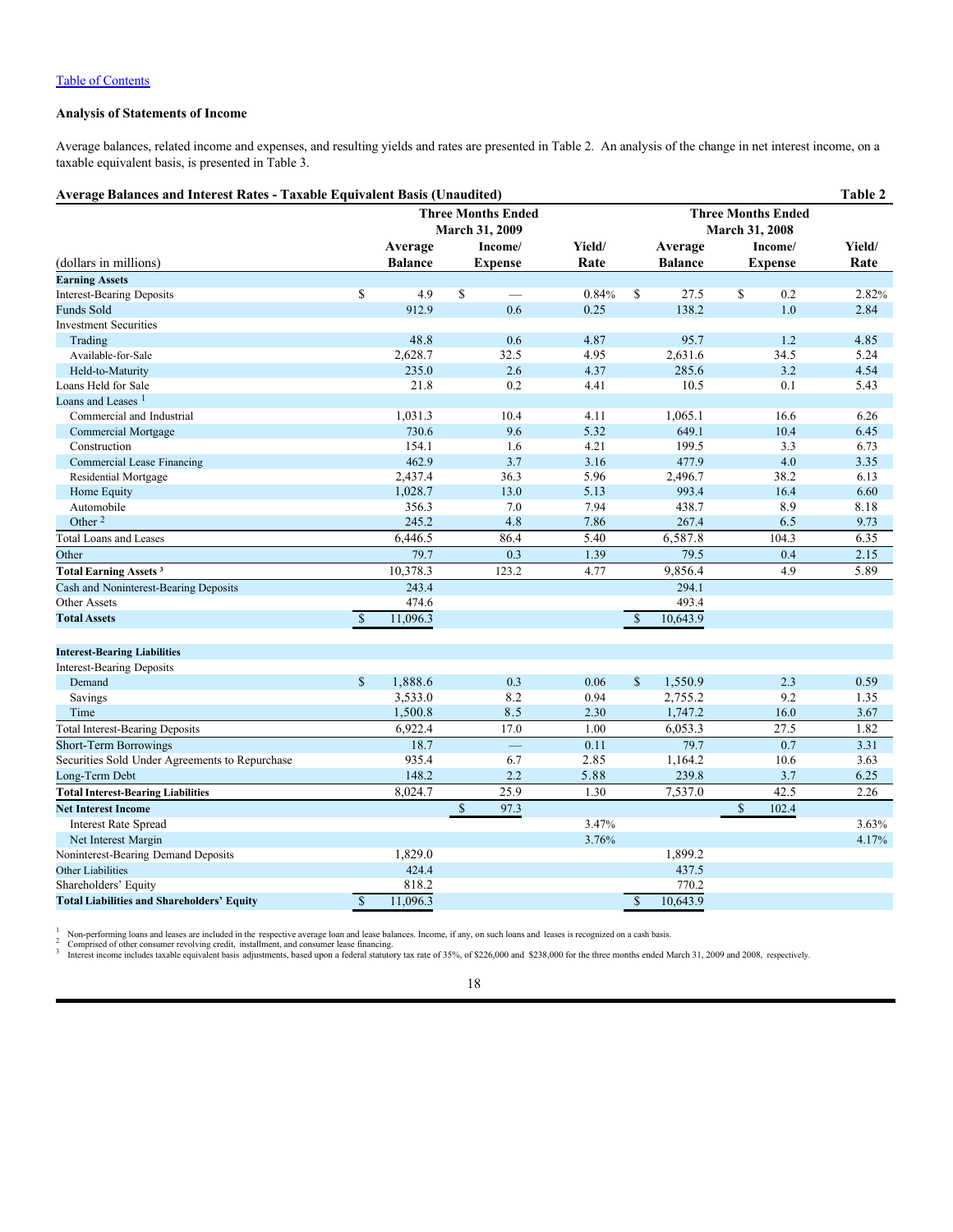| Analysis of Change in Net Interest Income - Taxable Equivalent Basis (Unaudited) |              |                     |                                                                 | Table 3      |
|----------------------------------------------------------------------------------|--------------|---------------------|-----------------------------------------------------------------|--------------|
|                                                                                  |              |                     | Three Months Ended March 31, 2009<br>Compared to March 31, 2008 |              |
| (dollars in millions)                                                            |              | Volume <sup>1</sup> | Rate <sup>1</sup>                                               | <b>Total</b> |
| Change in Interest Income:                                                       |              |                     |                                                                 |              |
| <b>Interest-Bearing Deposits</b>                                                 | \$           | (0.1)               | \$<br>(0.1)                                                     | \$<br>(0.2)  |
| <b>Funds Sold</b>                                                                |              | 1.2                 | (1.6)                                                           | (0.4)        |
| <b>Investment Securities</b>                                                     |              |                     |                                                                 |              |
| Trading                                                                          |              | (0.6)               |                                                                 | (0.6)        |
| Available-for-Sale                                                               |              | (0.1)               | (1.9)                                                           | (2.0)        |
| Held-to-Maturity                                                                 |              | (0.5)               | (0.1)                                                           | (0.6)        |
| Loans Held for Sale                                                              |              | 0.1                 |                                                                 | 0.1          |
| <b>Loans and Leases</b>                                                          |              |                     |                                                                 |              |
| Commercial and Industrial                                                        |              | (0.5)               | (5.7)                                                           | (6.2)        |
| <b>Commercial Mortgage</b>                                                       |              | 1.2                 | (2.0)                                                           | (0.8)        |
| Construction                                                                     |              | (0.6)               | (1.1)                                                           | (1.7)        |
| <b>Commercial Lease Financing</b>                                                |              | (0.1)               | (0.2)                                                           | (0.3)        |
| Residential Mortgage                                                             |              | (0.9)               | (1.0)                                                           | (1.9)        |
| Home Equity                                                                      |              | 0.5                 | (3.9)                                                           | (3.4)        |
| Automobile                                                                       |              | (1.7)               | (0.2)                                                           | (1.9)        |
| Other <sup>2</sup>                                                               |              | (0.5)               | (1.2)                                                           | (1.7)        |
| <b>Total Loans and Leases</b>                                                    |              | (2.6)               | (15.3)                                                          | (17.9)       |
| Other                                                                            |              |                     | (0.1)                                                           | (0.1)        |
| <b>Total Change in Interest Income</b>                                           |              | (2.6)               | (19.1)                                                          | (21.7)       |
| Change in Interest Expense:                                                      |              |                     |                                                                 |              |
| <b>Interest-Bearing Deposits</b>                                                 |              |                     |                                                                 |              |
| Demand                                                                           |              | 0.4                 | (2.4)                                                           | (2.0)        |
| Savings                                                                          |              | 2.2                 | (3.2)                                                           | (1.0)        |
| Time                                                                             |              | (2.1)               | (5.4)                                                           | (7.5)        |
| <b>Total Interest-Bearing Deposits</b>                                           |              | 0.5                 | (11.0)                                                          | (10.5)       |
| Short-Term Borrowings                                                            |              | (0.3)               | (0.4)                                                           | (0.7)        |
| Securities Sold Under Agreements to Repurchase                                   |              | (1.9)               | (2.0)                                                           | (3.9)        |
| Long-Term Debt                                                                   |              | (1.3)               | (0.2)                                                           | (1.5)        |
| <b>Total Change in Interest Expense</b>                                          |              | (3.0)               | (13.6)                                                          | (16.6)       |
| <b>Change in Net Interest Income</b>                                             | $\mathbb{S}$ | 0.4                 | \$<br>(5.5)                                                     | \$<br>(5.1)  |

The changes for each category of interest income and expense are allocated between the portion of changes attributable to the variance in volume and rate for that category.<br>Comprised of other consumer revolving credit, ins 1 2

# *Net Interest Income*

The amount of net interest income is affected by both changes in interest rates (rate) and the amount and composition of earning assets and interestbearing liabilities (volume).

Net interest income, on a taxable equivalent basis, decreased by \$5.1 million or 5% in the first quarter of 2009 compared to the same period in 2008. Net interest margin decreased by 41 basis points in the first quarter of 2009 compared to the first quarter of 2008.

This decrease in net interest income, on a taxable equivalent basis, was primarily due to a 112 basis point decrease in yields earned on our interest earning assets, fully reflecting the effects of a decreasing interest rate environment, and higher levels of funds sold. The 95 basis point decrease in yields from our loan and lease portfolio was consistent with the decline in benchmark interest rates throughout 2008. The lower yields from our residential mortgage loans were primarily due to customers refinancing their loans at lower interest rates. The lower yields from our home equity loans were primarily due to the re-pricing of variable rate loans at lower interest rates. The decrease in net interest income, on a taxable equivalent basis,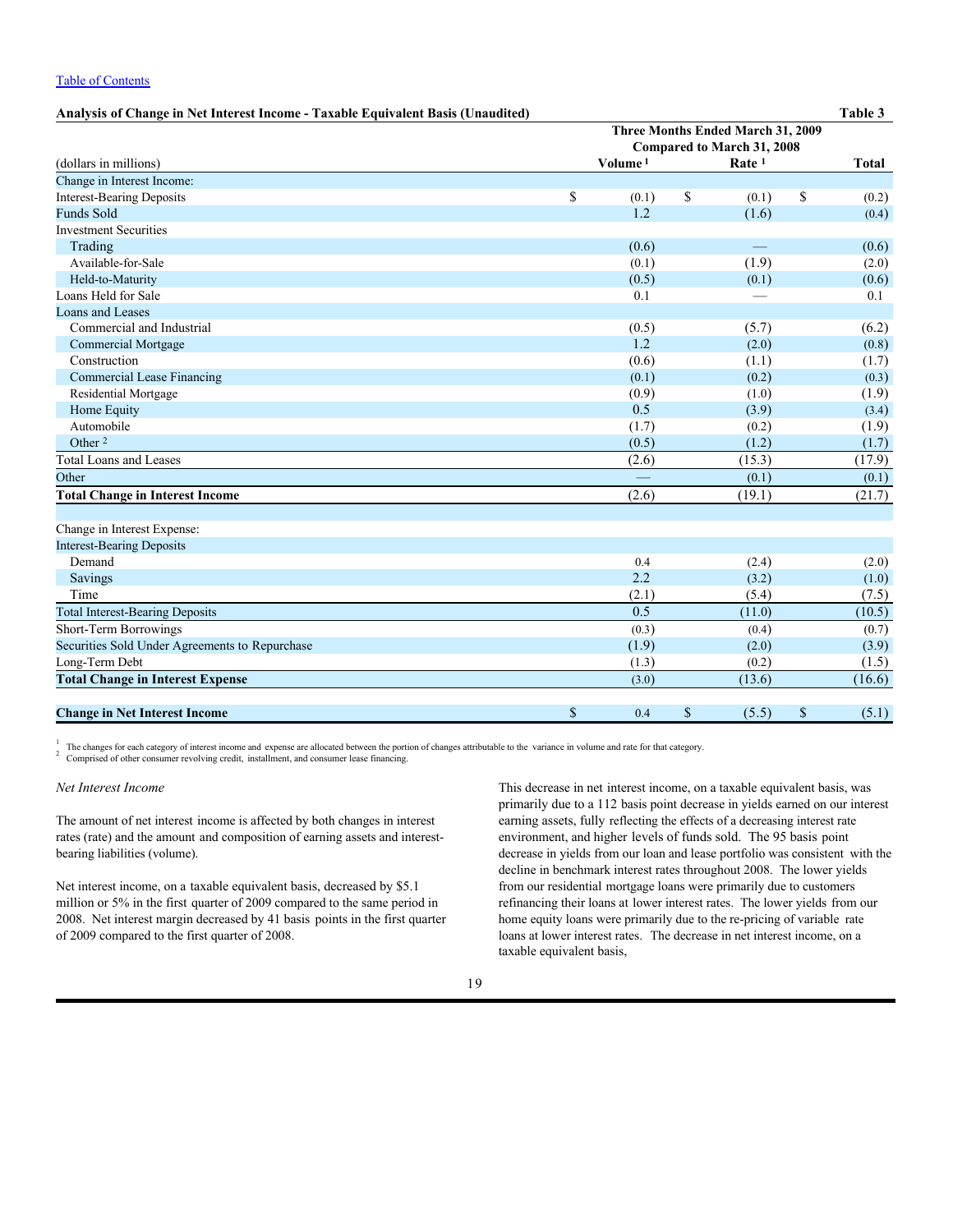was partially offset by lower funding costs. Rates paid on our interestbearing liabilities decreased by 96 basis points, reflecting the effects of a steeper yield curve in 2009. Rates paid on interest-bearing deposits decreased by 82 basis points in the first quarter of 2009 compared to the same period in 2008, primarily due to lower rates paid on our time deposits. Also contributing to our lower funding costs was a 78 basis point decrease in rates paid on our securities sold under agreements to repurchase.

Average balances of our interest-earning assets increased in the first quarter of 2009 primarily due to a significant increase in funds sold balances which strengthened our liquidity position. We experienced an \$869.1 million or 14% increase in interest-bearing deposit balances. The increase in savings deposit balances was primarily due to the continued success of our Bonus Rate Savings Plus product and business money market savings product. The increase in savings deposit balances was partially offset by a decrease in our time deposit balances as some customers moved their deposits to more liquid savings and interest-bearing demand products. Partially offsetting this increase in interest-bearing deposit balances was a \$228.8 million or 20% decline in average balances in securities sold under agreements to repurchase, primarily with government entities, and a \$91.6 million or 38% decline in average balances in long-term debt.

# *Provision for Credit Losses*

The Provision for Credit Losses (the "Provision") reflects our judgment of the expense or benefit necessary to achieve the appropriate amount of the Allowance. We maintain the Allowance at levels adequate to cover our estimate of probable credit losses as of the end of the reporting period. The Allowance is determined through detailed quarterly analyses of the loan and lease portfolio. The Allowance is based on our loss experience, changes in the economic environment, as well as an ongoing assessment of our credit quality. We recorded a Provision of \$24.9 million in the first quarter of 2009 compared to a Provision of \$14.4 million in the first quarter of 2008. The higher Provision, a result of our quarterly evaluation of the adequacy of the Allowance, was primarily due to increased risk

in our commercial and industrial, commercial mortgage, and consumer portfolios due to the continued weakness in the Hawaii and U.S. Mainland economies. For further discussion on the Allowance, see the "Corporate Risk Profile – Reserve for Credit Losses" section in MD&A.

# *Noninterest Income*

Noninterest income decreased by \$15.8 million or 18% in the first quarter of 2009 compared to the first quarter of 2008.

Trust and asset management income decreased by \$3.5 million or 23% in first quarter of 2009 compared to the first quarter of 2008, primarily due to a \$1.7 million decrease in fees from accounts under management, which were adversely affected by the decline in the equity markets over this period. Also contributing to the decrease in trust and asset management income was a \$0.4 million decrease each in agency and employee benefit trust fee income. Total trust assets under administration were \$9.1 billion as of March 31, 2009 and \$12.4 billion as of March 31, 2008. Trust and asset management income is expected to continue to fluctuate based in part on the value of trust assets under administration and customer activity.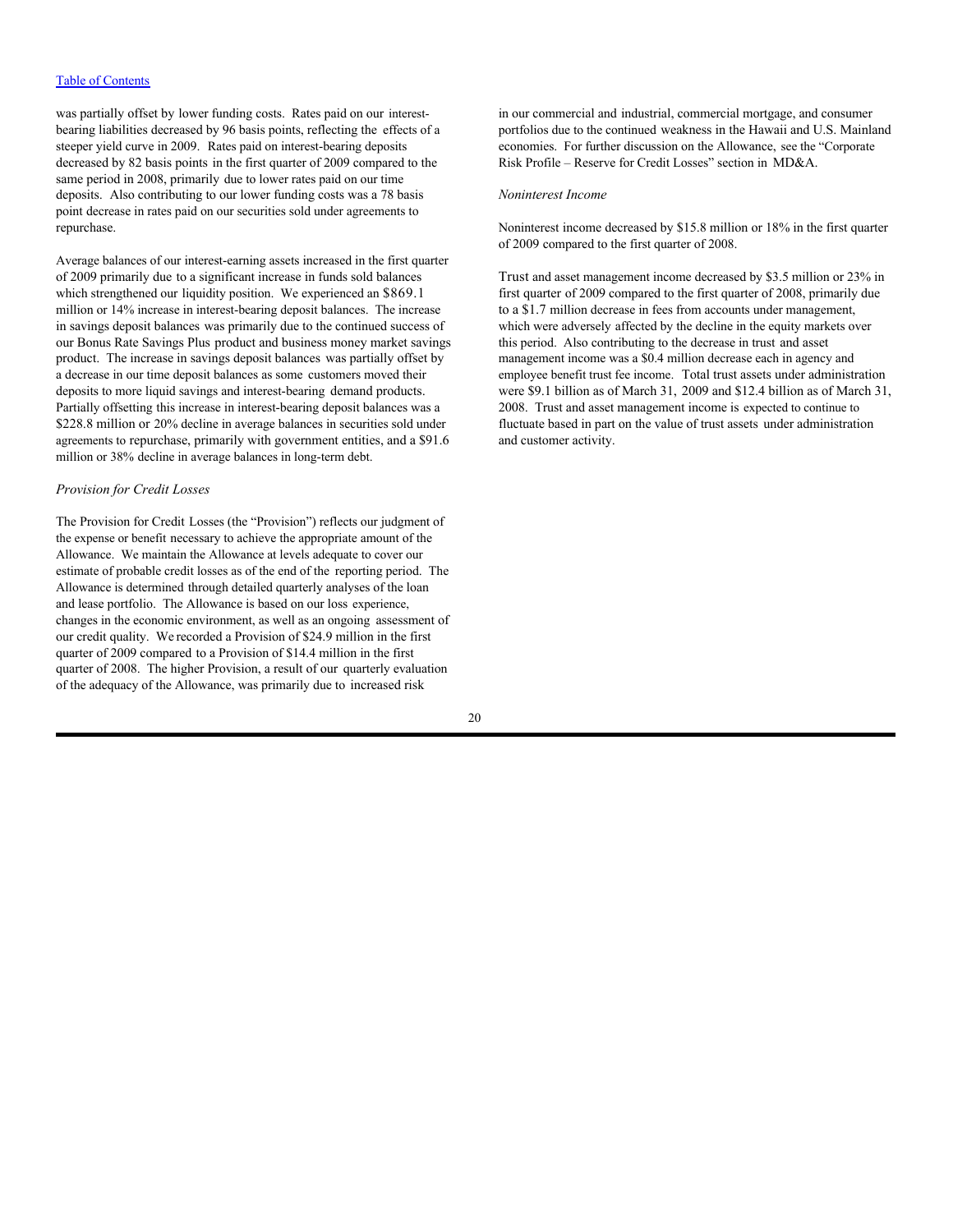Table 4 presents the components of mortgage banking income for the first quarter 2009 and 2008.

# **Mortgage Banking (Unaudited) Table 4**

| $1001$ teach banning (chauditure)                                                                     |                       |                           |                       | 1891 V |
|-------------------------------------------------------------------------------------------------------|-----------------------|---------------------------|-----------------------|--------|
|                                                                                                       |                       | <b>Three Months Ended</b> |                       |        |
| (dollars in thousands)                                                                                | <b>March 31, 2009</b> |                           | <b>March 31, 2008</b> |        |
| Mortgage Origination and Servicing Activities                                                         |                       |                           |                       |        |
| Servicing Income                                                                                      | S                     | 1,611                     | S                     | 1,527  |
| Net Gains (Losses) on the Sale of Residential Mortgage Loans                                          |                       | (274)                     |                       | 1,018  |
| Mortgage Loan Fees                                                                                    |                       | 1,064                     |                       | 745    |
| Total Mortgage Origination and Servicing Activities                                                   |                       | 2,401                     |                       | 3,290  |
| Mortgage Servicing Rights and Derivative Financial Instruments                                        |                       |                           |                       |        |
| Net Change in the Fair Value of Mortgage Servicing Rights Due to Paydowns <sup>1</sup>                |                       | (1, 558)                  |                       | (383)  |
| Net Change in the Fair Value of Mortgage Servicing Rights Due to Changes in Valuation Assumptions and |                       |                           |                       |        |
| the Fair Value of Designated Securities <sup>2</sup>                                                  |                       | 77                        |                       | (235)  |
| Net Gains Related to Mortgage Servicing Rights Under the Amortization Method                          |                       | 198                       |                       |        |
| Net Gains on Derivative Financial Instruments                                                         |                       | 7,560                     |                       | 1,625  |
| Total Mortgage Servicing Rights and Derivative Financial Instruments                                  |                       | 6,277                     |                       | 1.007  |
| Total Mortgage Banking                                                                                |                       | 8,678                     |                       | 4,297  |

Principally represents changes due to the expected realization of cash flows over time. 1

Changes in valuation assumptions principally reflects changes in discount rates and loan repayment rate assumptions, mostly due to changes in interest rates. Designated Securities were comprised of mortgage-backed securities in our trading portfolio, which had been expected to offset the volatility of the fair value of our mortgage servicing rights. The investment securities trading portfolio was sold during the first quarter of 200 Realized investment trading gains and losses were not material for the periods presented.

Mortgage banking income increased by \$4.4 million in the first quarter of 2009 compared to the first quarter of 2008. This increase was primarily due to a \$5.9 million increase in net gains related to our derivative financial instruments, the result of higher refinancing activity due to lower interest rates on mortgage-based products in the first quarter of 2009 compared to the first quarter of 2008. Residential mortgage loan originations were \$489.2 million in the first quarter of 2009, a \$197.4 million or 68% increase compared to the first quarter of 2008. Partially offsetting the increase in net gains related to our derivative financial instruments was a \$1.3 million decrease in the net gain on sale of residential mortgage loans and a \$1.2 million decrease in the fair value of our mortgage servicing rights as a result of paydowns. Residential mortgage loan sales were \$398.4 million in the first quarter of 2009, a \$248.5 million increase compared to the first quarter of 2008. Paydowns in our mortgage servicing portfolio were the result of higher refinancing activity due to lower interest rates on mortgage-based products. Servicing income remained stable in the first quarter of 2009, as our portfolio of loans serviced for third parties was \$2.9 billion as of March 31, 2009 compared to \$2.6 billion as of March 31, 2008.

Service charges on deposit accounts increased by \$1.3 million or 11% in the first quarter of 2009 compared to the first quarter of 2008. This increase was primarily due to a \$2.0 million increase in account analysis fees on analyzed business checking accounts as a result of lower earnings credit rates on customer accounts, partially offset by a \$0.5 million decrease in monthly service fees due to the implementation of free checking in the third quarter of 2008.

Insurance income decreased by \$1.5 million or 21% in the first quarter of 2009 compared to the first quarter of 2008. This decrease was primarily due to a \$0.8 million decrease in contingent commission income and a \$0.4 million decrease in commission and brokerage income.

Other noninterest income decreased by \$16.0 million or 50% in the first quarter of 2009 compared to the first quarter of 2008. This decrease was primarily due to a \$13.7 million gain from the mandatory redemption of our Visa Inc. ("Visa") shares and a \$11.6 million gain on the sale of our equity interest in an aircraft leveraged lease recorded in the first quarter of 2008. In the first quarter of 2009, we recorded a \$10.0 million gain from the sale of our equity interest in two watercraft leveraged leases.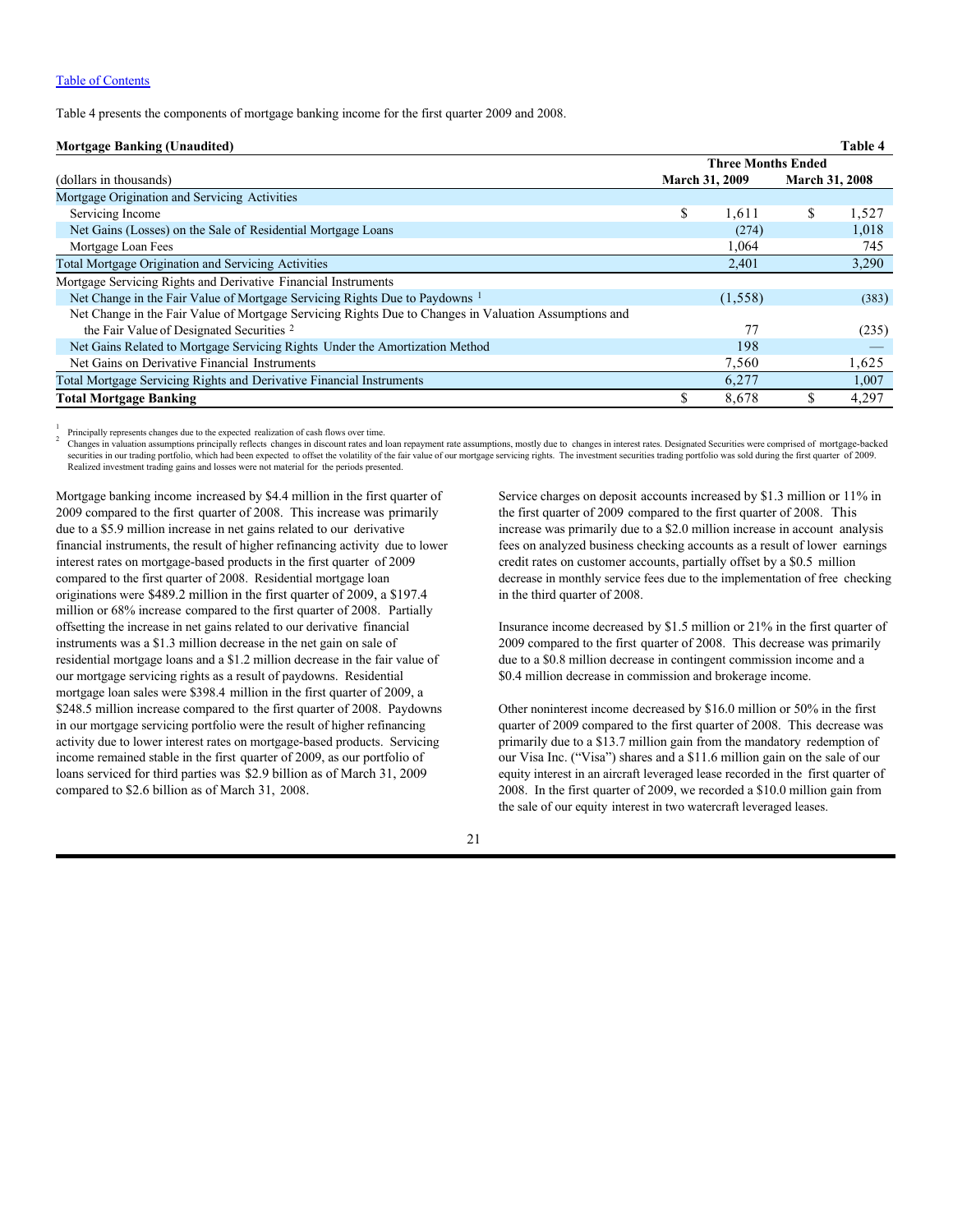# *Noninterest Expense*

Noninterest expense decreased by \$5.5 million or 6% in the first quarter of 2009 compared to the first quarter of 2008.

Table 5 presents the components of salaries and benefits expense for the first quarter of 2009 and 2008.

| <b>Salaries and Benefits (Unaudited)</b> |           |                           |    | Table 5 |  |  |
|------------------------------------------|-----------|---------------------------|----|---------|--|--|
|                                          |           | <b>Three Months Ended</b> |    |         |  |  |
|                                          | March 31, |                           |    |         |  |  |
| (dollars in thousands)                   |           | 2009                      |    | 2008    |  |  |
| <b>Salaries</b>                          | S.        | 29,845                    | \$ | 28,903  |  |  |
| Incentive Compensation                   |           | 3,292                     |    | 6,267   |  |  |
| Share-Based Compensation and Cash        |           |                           |    |         |  |  |
| for Stock Grants                         |           | 787                       |    | 6,288   |  |  |
| <b>Commission Expense</b>                |           | 2,255                     |    | 1,873   |  |  |
| Retirement and Other Benefits            |           | 4,619                     |    | 5,226   |  |  |
| Payroll Taxes                            |           | 3,500                     |    | 3,414   |  |  |
| Medical, Dental, and Life Insurance      |           | 2,664                     |    | 2,499   |  |  |
| Separation Expense                       |           | 66                        |    | 1,003   |  |  |
| <b>Total Salaries and Benefits</b>       | S.        | 47,028                    | S  | 55.473  |  |  |

Salaries and benefits expense decreased in the first quarter of 2009 compared to the first quarter of 2008 primarily due to a \$5.5 million decrease in share-based compensation and cash for stock grants as a result of a \$4.6 million accrual recorded in the first quarter of 2008 related to a change in our practice of equity compensation for senior management. Also contributing to the decrease was a \$3.0 million decline in incentive compensation expense, reflecting lower levels of profitability.

Other noninterest expense increased by \$3.1 million or 15% in the first quarter of 2009 compared to the first quarter of 2008. The increase in other noninterest expense was primarily due to:

- · \$5.6 million reversal recorded in the first quarter of 2008 of contingency accruals related to Visa legal matters;
- \$1.6 million increase in our Federal Deposit Insurance Corporation ("FDIC") insurance expense;
- \$0.9 million premium related to the early repayment of our privately placed notes; and
- · \$0.3 million increase in our reserve for unfunded commitments.

These increases in other noninterest expense in the first quarter of 2009 compared to first quarter of 2008 were partially offset by:

- \$2.0 million reduction in contributions to the Bank of Hawaii Charitable Foundation;
- · \$1.0 million expense related to a call premium on our Capital Securities recorded in the first quarter of 2008; and
- · \$0.4 million reduction in expenses related to legal claims and contingencies.

Based on current information available to management, we expect that our FDIC insurance expense will be significantly higher in 2009 compared to 2008. The increase in our expected FDIC insurance expense is the result of us exhausting our credits from the Federal Deposit Insurance Reform Act of 2005, higher assessment rates, along with our participation in new programs.

*Provision for Income Taxes*

# **Provision for Income Taxes and Effective Tax Rates (Unaudited) Table 6**

|                                   | <b>Three Months Ended</b> |           |  |           |  |  |  |  |
|-----------------------------------|---------------------------|-----------|--|-----------|--|--|--|--|
| (dollars in thousands)            |                           | March 31, |  |           |  |  |  |  |
|                                   |                           | 2009      |  | 2008      |  |  |  |  |
| <b>Provision for Income Taxes</b> |                           | 18.567    |  | \$ 23,231 |  |  |  |  |
| <b>Effective Tax Rates</b>        |                           | 34.00%    |  | 28.88%    |  |  |  |  |

The lower effective tax rate for the first quarter of 2008 was primarily due to the lessee in an aircraft leveraged lease exercising its early buyout option in March 2008. The total income tax benefit from this transaction was approximately \$6.0 million. The sale of our equity interest in two watercraft leveraged leases in the first quarter of 2009 did not have a similar impact on the provision for income taxes.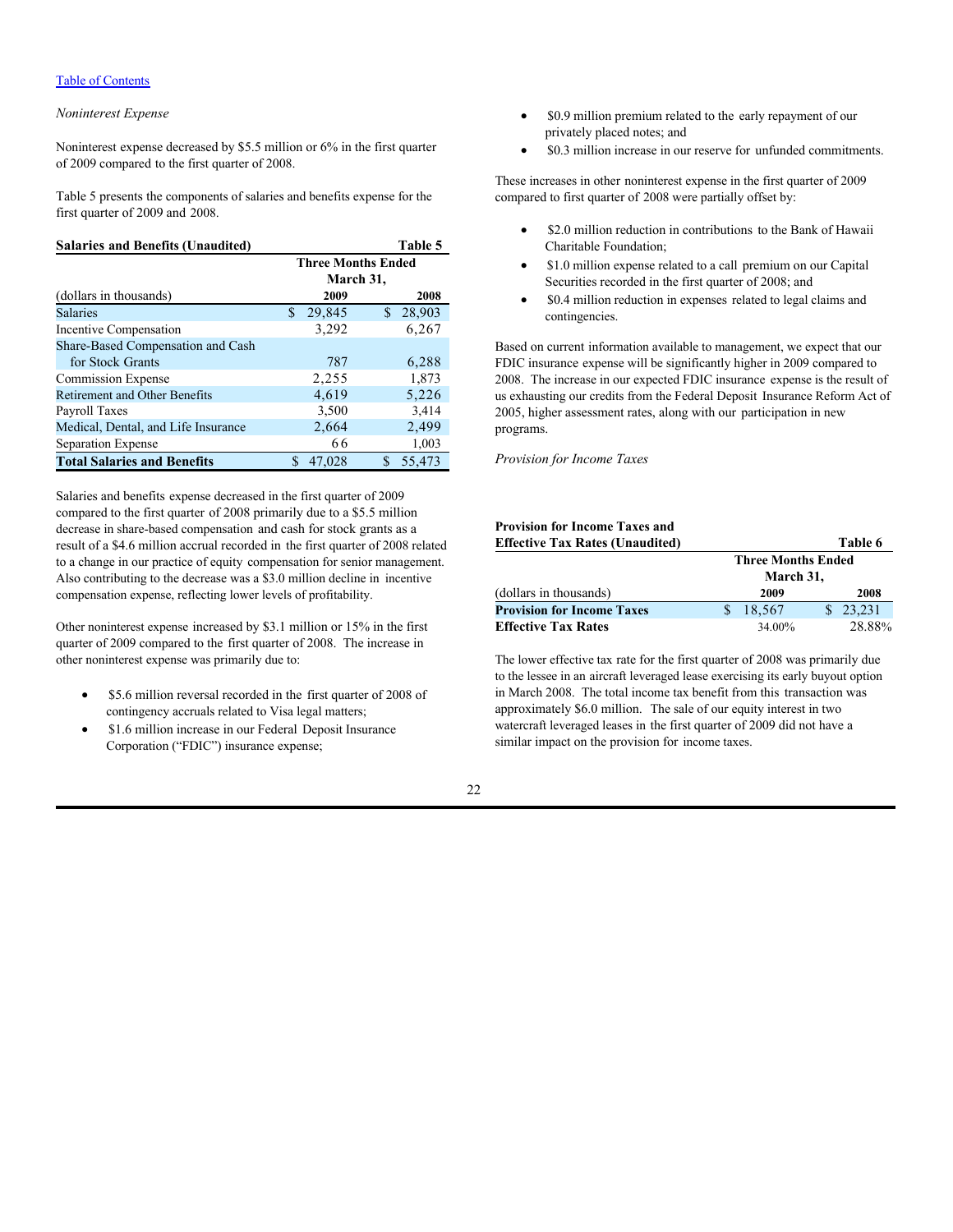# **Analysis of Statements of Condition**

# *Investment Securities*

Table 7 presents the amortized cost and estimated fair value of our investment securities available-for-sale and held-to-maturity as of March 31, 2009, December 31, 2008, and March 31, 2008.

# **Investment Securities (Unaudited) Table 7**

| Value<br>Cost<br>Available-for-Sale:<br>\$<br>563,704<br>\$<br>565,131<br>50,482<br>51,610<br>148,714<br>148,432<br>U.S. Government-Sponsored Enterprises<br>2,003,867<br>2,063,972<br>279,093<br>Non-Agencies<br>252,079<br>2,282,960<br>2,316,051<br>25,088<br>25,102<br>\$<br>3,070,666<br>$\mathbb{S}$<br>3,106,608<br><b>Held-to-Maturity:</b><br>Mortgage-Backed Securities Issued by<br>\$<br>228,177<br>U.S. Government-Sponsored Enterprises<br>\$<br>233,633<br>$\overline{\$}$<br>$\mathcal{S}$<br>228,177<br>233,633<br><b>Available-for-Sale:</b><br>\$<br>551<br>\$<br>577<br>47,033<br>48,000<br>235,280<br>236,011<br>1,941,569<br>1,978,306<br>U.S. Government-Sponsored Enterprises<br>Non-Agencies<br>256,313<br>301,453<br>2,243,022<br>2,234,619<br><b>Other Debt Securities</b><br>34<br>32<br>\$<br>2,525,920<br>$\mathbb{S}$<br>2,519,239<br>Held-to-Maturity:<br>\$<br>239,635<br>\$<br>242,175<br>U.S. Government-Sponsored Enterprises<br>\$<br>$\mathcal{S}$<br>239,635<br>242,175<br>Total<br><b>Available-for-Sale:</b><br>\$<br>\$<br>1,998<br>1,946<br>49,586<br>48,840<br>350,658<br>352,490<br>U.S. Government-Sponsored Enterprises<br>1,809,715<br>1,837,191<br>Non-Agencies<br>342,457<br>326,245<br>2,152,172<br>2,163,436<br><b>Total Mortgage-Backed Securities</b><br>104,284<br>104,776<br>\$<br>2,657,900<br>$\mathbb{S}$<br>2,672,286<br>$\mathbb{S}$<br>\$<br>6<br>6<br>U.S. Government-Sponsored Enterprises<br>277,250<br>277,530<br>\$<br>$\mathbb{S}$<br>277,256<br>277,536 |                                                                     | Amortized | Fair |
|------------------------------------------------------------------------------------------------------------------------------------------------------------------------------------------------------------------------------------------------------------------------------------------------------------------------------------------------------------------------------------------------------------------------------------------------------------------------------------------------------------------------------------------------------------------------------------------------------------------------------------------------------------------------------------------------------------------------------------------------------------------------------------------------------------------------------------------------------------------------------------------------------------------------------------------------------------------------------------------------------------------------------------------------------------------------------------------------------------------------------------------------------------------------------------------------------------------------------------------------------------------------------------------------------------------------------------------------------------------------------------------------------------------------------------------------------------------------------------------------------------------------------|---------------------------------------------------------------------|-----------|------|
|                                                                                                                                                                                                                                                                                                                                                                                                                                                                                                                                                                                                                                                                                                                                                                                                                                                                                                                                                                                                                                                                                                                                                                                                                                                                                                                                                                                                                                                                                                                              | (dollars in thousands)                                              |           |      |
|                                                                                                                                                                                                                                                                                                                                                                                                                                                                                                                                                                                                                                                                                                                                                                                                                                                                                                                                                                                                                                                                                                                                                                                                                                                                                                                                                                                                                                                                                                                              | <b>March 31, 2009</b>                                               |           |      |
|                                                                                                                                                                                                                                                                                                                                                                                                                                                                                                                                                                                                                                                                                                                                                                                                                                                                                                                                                                                                                                                                                                                                                                                                                                                                                                                                                                                                                                                                                                                              |                                                                     |           |      |
|                                                                                                                                                                                                                                                                                                                                                                                                                                                                                                                                                                                                                                                                                                                                                                                                                                                                                                                                                                                                                                                                                                                                                                                                                                                                                                                                                                                                                                                                                                                              | Debt Securities Issued by the U.S. Treasury and Government Agencies |           |      |
|                                                                                                                                                                                                                                                                                                                                                                                                                                                                                                                                                                                                                                                                                                                                                                                                                                                                                                                                                                                                                                                                                                                                                                                                                                                                                                                                                                                                                                                                                                                              | Debt Securities Issued by States and Political Subdivisions         |           |      |
|                                                                                                                                                                                                                                                                                                                                                                                                                                                                                                                                                                                                                                                                                                                                                                                                                                                                                                                                                                                                                                                                                                                                                                                                                                                                                                                                                                                                                                                                                                                              | Debt Securities Issued by U.S. Government-Sponsored Enterprises     |           |      |
|                                                                                                                                                                                                                                                                                                                                                                                                                                                                                                                                                                                                                                                                                                                                                                                                                                                                                                                                                                                                                                                                                                                                                                                                                                                                                                                                                                                                                                                                                                                              | Mortgage-Backed Securities Issued by                                |           |      |
|                                                                                                                                                                                                                                                                                                                                                                                                                                                                                                                                                                                                                                                                                                                                                                                                                                                                                                                                                                                                                                                                                                                                                                                                                                                                                                                                                                                                                                                                                                                              |                                                                     |           |      |
|                                                                                                                                                                                                                                                                                                                                                                                                                                                                                                                                                                                                                                                                                                                                                                                                                                                                                                                                                                                                                                                                                                                                                                                                                                                                                                                                                                                                                                                                                                                              |                                                                     |           |      |
|                                                                                                                                                                                                                                                                                                                                                                                                                                                                                                                                                                                                                                                                                                                                                                                                                                                                                                                                                                                                                                                                                                                                                                                                                                                                                                                                                                                                                                                                                                                              | <b>Total Mortgage-Backed Securities</b>                             |           |      |
|                                                                                                                                                                                                                                                                                                                                                                                                                                                                                                                                                                                                                                                                                                                                                                                                                                                                                                                                                                                                                                                                                                                                                                                                                                                                                                                                                                                                                                                                                                                              | Other Debt Securities                                               |           |      |
|                                                                                                                                                                                                                                                                                                                                                                                                                                                                                                                                                                                                                                                                                                                                                                                                                                                                                                                                                                                                                                                                                                                                                                                                                                                                                                                                                                                                                                                                                                                              | <b>Total</b>                                                        |           |      |
|                                                                                                                                                                                                                                                                                                                                                                                                                                                                                                                                                                                                                                                                                                                                                                                                                                                                                                                                                                                                                                                                                                                                                                                                                                                                                                                                                                                                                                                                                                                              |                                                                     |           |      |
|                                                                                                                                                                                                                                                                                                                                                                                                                                                                                                                                                                                                                                                                                                                                                                                                                                                                                                                                                                                                                                                                                                                                                                                                                                                                                                                                                                                                                                                                                                                              |                                                                     |           |      |
|                                                                                                                                                                                                                                                                                                                                                                                                                                                                                                                                                                                                                                                                                                                                                                                                                                                                                                                                                                                                                                                                                                                                                                                                                                                                                                                                                                                                                                                                                                                              |                                                                     |           |      |
|                                                                                                                                                                                                                                                                                                                                                                                                                                                                                                                                                                                                                                                                                                                                                                                                                                                                                                                                                                                                                                                                                                                                                                                                                                                                                                                                                                                                                                                                                                                              | <b>Total</b>                                                        |           |      |
|                                                                                                                                                                                                                                                                                                                                                                                                                                                                                                                                                                                                                                                                                                                                                                                                                                                                                                                                                                                                                                                                                                                                                                                                                                                                                                                                                                                                                                                                                                                              |                                                                     |           |      |
|                                                                                                                                                                                                                                                                                                                                                                                                                                                                                                                                                                                                                                                                                                                                                                                                                                                                                                                                                                                                                                                                                                                                                                                                                                                                                                                                                                                                                                                                                                                              | <b>December 31, 2008</b>                                            |           |      |
|                                                                                                                                                                                                                                                                                                                                                                                                                                                                                                                                                                                                                                                                                                                                                                                                                                                                                                                                                                                                                                                                                                                                                                                                                                                                                                                                                                                                                                                                                                                              |                                                                     |           |      |
|                                                                                                                                                                                                                                                                                                                                                                                                                                                                                                                                                                                                                                                                                                                                                                                                                                                                                                                                                                                                                                                                                                                                                                                                                                                                                                                                                                                                                                                                                                                              | Debt Securities Issued by the U.S. Treasury and Government Agencies |           |      |
|                                                                                                                                                                                                                                                                                                                                                                                                                                                                                                                                                                                                                                                                                                                                                                                                                                                                                                                                                                                                                                                                                                                                                                                                                                                                                                                                                                                                                                                                                                                              | Debt Securities Issued by States and Political Subdivisions         |           |      |
|                                                                                                                                                                                                                                                                                                                                                                                                                                                                                                                                                                                                                                                                                                                                                                                                                                                                                                                                                                                                                                                                                                                                                                                                                                                                                                                                                                                                                                                                                                                              | Debt Securities Issued by U.S. Government-Sponsored Enterprises     |           |      |
|                                                                                                                                                                                                                                                                                                                                                                                                                                                                                                                                                                                                                                                                                                                                                                                                                                                                                                                                                                                                                                                                                                                                                                                                                                                                                                                                                                                                                                                                                                                              | Mortgage-Backed Securities Issued by                                |           |      |
|                                                                                                                                                                                                                                                                                                                                                                                                                                                                                                                                                                                                                                                                                                                                                                                                                                                                                                                                                                                                                                                                                                                                                                                                                                                                                                                                                                                                                                                                                                                              |                                                                     |           |      |
|                                                                                                                                                                                                                                                                                                                                                                                                                                                                                                                                                                                                                                                                                                                                                                                                                                                                                                                                                                                                                                                                                                                                                                                                                                                                                                                                                                                                                                                                                                                              |                                                                     |           |      |
|                                                                                                                                                                                                                                                                                                                                                                                                                                                                                                                                                                                                                                                                                                                                                                                                                                                                                                                                                                                                                                                                                                                                                                                                                                                                                                                                                                                                                                                                                                                              | <b>Total Mortgage-Backed Securities</b>                             |           |      |
|                                                                                                                                                                                                                                                                                                                                                                                                                                                                                                                                                                                                                                                                                                                                                                                                                                                                                                                                                                                                                                                                                                                                                                                                                                                                                                                                                                                                                                                                                                                              |                                                                     |           |      |
|                                                                                                                                                                                                                                                                                                                                                                                                                                                                                                                                                                                                                                                                                                                                                                                                                                                                                                                                                                                                                                                                                                                                                                                                                                                                                                                                                                                                                                                                                                                              | Total                                                               |           |      |
|                                                                                                                                                                                                                                                                                                                                                                                                                                                                                                                                                                                                                                                                                                                                                                                                                                                                                                                                                                                                                                                                                                                                                                                                                                                                                                                                                                                                                                                                                                                              |                                                                     |           |      |
|                                                                                                                                                                                                                                                                                                                                                                                                                                                                                                                                                                                                                                                                                                                                                                                                                                                                                                                                                                                                                                                                                                                                                                                                                                                                                                                                                                                                                                                                                                                              | Mortgage-Backed Securities Issued by                                |           |      |
|                                                                                                                                                                                                                                                                                                                                                                                                                                                                                                                                                                                                                                                                                                                                                                                                                                                                                                                                                                                                                                                                                                                                                                                                                                                                                                                                                                                                                                                                                                                              |                                                                     |           |      |
|                                                                                                                                                                                                                                                                                                                                                                                                                                                                                                                                                                                                                                                                                                                                                                                                                                                                                                                                                                                                                                                                                                                                                                                                                                                                                                                                                                                                                                                                                                                              |                                                                     |           |      |
|                                                                                                                                                                                                                                                                                                                                                                                                                                                                                                                                                                                                                                                                                                                                                                                                                                                                                                                                                                                                                                                                                                                                                                                                                                                                                                                                                                                                                                                                                                                              |                                                                     |           |      |
|                                                                                                                                                                                                                                                                                                                                                                                                                                                                                                                                                                                                                                                                                                                                                                                                                                                                                                                                                                                                                                                                                                                                                                                                                                                                                                                                                                                                                                                                                                                              | <b>March 31, 2008</b>                                               |           |      |
|                                                                                                                                                                                                                                                                                                                                                                                                                                                                                                                                                                                                                                                                                                                                                                                                                                                                                                                                                                                                                                                                                                                                                                                                                                                                                                                                                                                                                                                                                                                              |                                                                     |           |      |
|                                                                                                                                                                                                                                                                                                                                                                                                                                                                                                                                                                                                                                                                                                                                                                                                                                                                                                                                                                                                                                                                                                                                                                                                                                                                                                                                                                                                                                                                                                                              | Debt Securities Issued by the U.S. Treasury and Government Agencies |           |      |
|                                                                                                                                                                                                                                                                                                                                                                                                                                                                                                                                                                                                                                                                                                                                                                                                                                                                                                                                                                                                                                                                                                                                                                                                                                                                                                                                                                                                                                                                                                                              | Debt Securities Issued by States and Political Subdivisions         |           |      |
|                                                                                                                                                                                                                                                                                                                                                                                                                                                                                                                                                                                                                                                                                                                                                                                                                                                                                                                                                                                                                                                                                                                                                                                                                                                                                                                                                                                                                                                                                                                              | Debt Securities Issued by U.S. Government-Sponsored Enterprises     |           |      |
|                                                                                                                                                                                                                                                                                                                                                                                                                                                                                                                                                                                                                                                                                                                                                                                                                                                                                                                                                                                                                                                                                                                                                                                                                                                                                                                                                                                                                                                                                                                              | Mortgage-Backed Securities Issued by                                |           |      |
|                                                                                                                                                                                                                                                                                                                                                                                                                                                                                                                                                                                                                                                                                                                                                                                                                                                                                                                                                                                                                                                                                                                                                                                                                                                                                                                                                                                                                                                                                                                              |                                                                     |           |      |
|                                                                                                                                                                                                                                                                                                                                                                                                                                                                                                                                                                                                                                                                                                                                                                                                                                                                                                                                                                                                                                                                                                                                                                                                                                                                                                                                                                                                                                                                                                                              |                                                                     |           |      |
|                                                                                                                                                                                                                                                                                                                                                                                                                                                                                                                                                                                                                                                                                                                                                                                                                                                                                                                                                                                                                                                                                                                                                                                                                                                                                                                                                                                                                                                                                                                              |                                                                     |           |      |
|                                                                                                                                                                                                                                                                                                                                                                                                                                                                                                                                                                                                                                                                                                                                                                                                                                                                                                                                                                                                                                                                                                                                                                                                                                                                                                                                                                                                                                                                                                                              | Other Debt Securities                                               |           |      |
|                                                                                                                                                                                                                                                                                                                                                                                                                                                                                                                                                                                                                                                                                                                                                                                                                                                                                                                                                                                                                                                                                                                                                                                                                                                                                                                                                                                                                                                                                                                              | <b>Total</b>                                                        |           |      |
|                                                                                                                                                                                                                                                                                                                                                                                                                                                                                                                                                                                                                                                                                                                                                                                                                                                                                                                                                                                                                                                                                                                                                                                                                                                                                                                                                                                                                                                                                                                              | Held-to-Maturity:                                                   |           |      |
|                                                                                                                                                                                                                                                                                                                                                                                                                                                                                                                                                                                                                                                                                                                                                                                                                                                                                                                                                                                                                                                                                                                                                                                                                                                                                                                                                                                                                                                                                                                              | Debt Securities Issued by States and Political Subdivisions         |           |      |
|                                                                                                                                                                                                                                                                                                                                                                                                                                                                                                                                                                                                                                                                                                                                                                                                                                                                                                                                                                                                                                                                                                                                                                                                                                                                                                                                                                                                                                                                                                                              | Mortgage-Backed Securities Issued by                                |           |      |
|                                                                                                                                                                                                                                                                                                                                                                                                                                                                                                                                                                                                                                                                                                                                                                                                                                                                                                                                                                                                                                                                                                                                                                                                                                                                                                                                                                                                                                                                                                                              |                                                                     |           |      |
|                                                                                                                                                                                                                                                                                                                                                                                                                                                                                                                                                                                                                                                                                                                                                                                                                                                                                                                                                                                                                                                                                                                                                                                                                                                                                                                                                                                                                                                                                                                              | Total                                                               |           |      |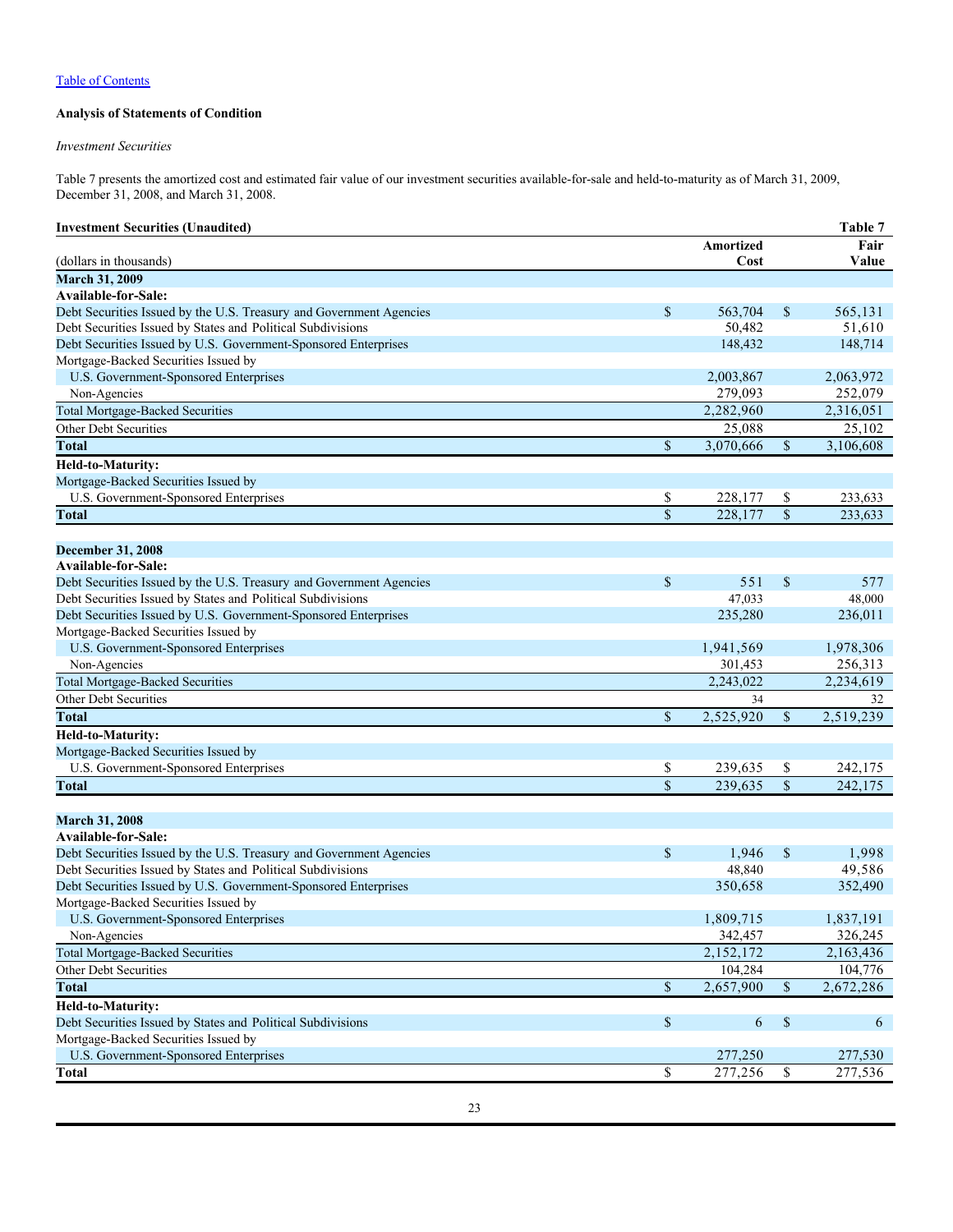The carrying value of our investment securities, excluding trading securities, was \$3.3 billion as of March 31, 2009, \$2.8 billion as of December 31, 2008, and \$2.9 billion as of March 31, 2008. Investment securities with a carrying value of \$2.3 billion as of March 31, 2009, \$2.0 billion as of December 31, 2008, and \$1.9 billion as of March 31, 2008 were pledged to secure deposits of governmental entities and securities sold under agreements to repurchase.

Investment securities pledged where the secured party has the right to sell or repledge the investment securities were \$837.1 million as of March 31, 2009, \$825.8 million as of December 31, 2008, and \$766.1 million as of March 31, 2008.

# **Investment Securities Issued by the Federal National Mortgage Association and the Federal Home Loan Mortgage Association (Unaudited) Table 8**

We sold our investment securities trading portfolio during the first quarter of 2009. The change in the fair value of the trading portfolio had been expected to offset changes in valuation assumptions related to our mortgage servicing rights accounted for under the fair value measurement method.

Table 8 presents the par value, amortized cost, and fair value of our debt and mortgage-backed securities issued by the Federal National Mortgage Association and the Federal Home Loan Mortgage Corporation as of March 31, 2009.

|                                                                            |     |           | Amortized     |     | Fair      |
|----------------------------------------------------------------------------|-----|-----------|---------------|-----|-----------|
| (dollars in thousands)                                                     |     | Par Value | Cost          |     | Value     |
| <b>March 31, 2009</b>                                                      |     |           |               |     |           |
| Debt Securities Issued by U.S. Government-Sponsored Enterprises            |     |           |               |     |           |
| Federal National Mortgage Association                                      | \$. | 145,057   | \$<br>145,031 | аĐ. | 145,302   |
| Federal Home Loan Mortgage Corporation                                     |     | 500       | 499           |     | 540       |
| Subtotal                                                                   |     | 145,557   | 145,530       |     | 145,842   |
| Mortgage-Backed Securities Issued by U.S. Government-Sponsored Enterprises |     |           |               |     |           |
| Federal National Mortgage Association                                      |     | 812,190   | 813,794       |     | 840,208   |
| Federal Home Loan Mortgage Corporation                                     |     | 758,151   | 758,447       |     | 781,871   |
| Subtotal                                                                   |     | 1,570,341 | 1,572,241     |     | 1,622,079 |
| Total                                                                      |     | 1,715,898 | 1.717.771     |     | 1,767,921 |

As of March 31, 2009, we did not own any subordinated debt, or preferred or common stock of the Federal National Mortgage Association or the Federal Home Loan Mortgage Corporation.

As of March 31, 2009, all of our mortgage-backed securities issued by private issuers ("non-agencies") were prime jumbo, with an average original loan-to-value ratio of 59%. As of March 31, 2009, 97% of the fair value of our mortgage-backed

securities issued by non-agencies were AAA-rated and were originated prior to 2006. Loans past due 90 days or more, underlying the mortgagebacked securities issued by non-agencies, represented approximately 133 basis points of the par value outstanding or approximately \$3.7 million as of March 31, 2009. As of March 31, 2009, there were no "sub-prime" or "Alt-A" securities in our mortgage-backed securities portfolio.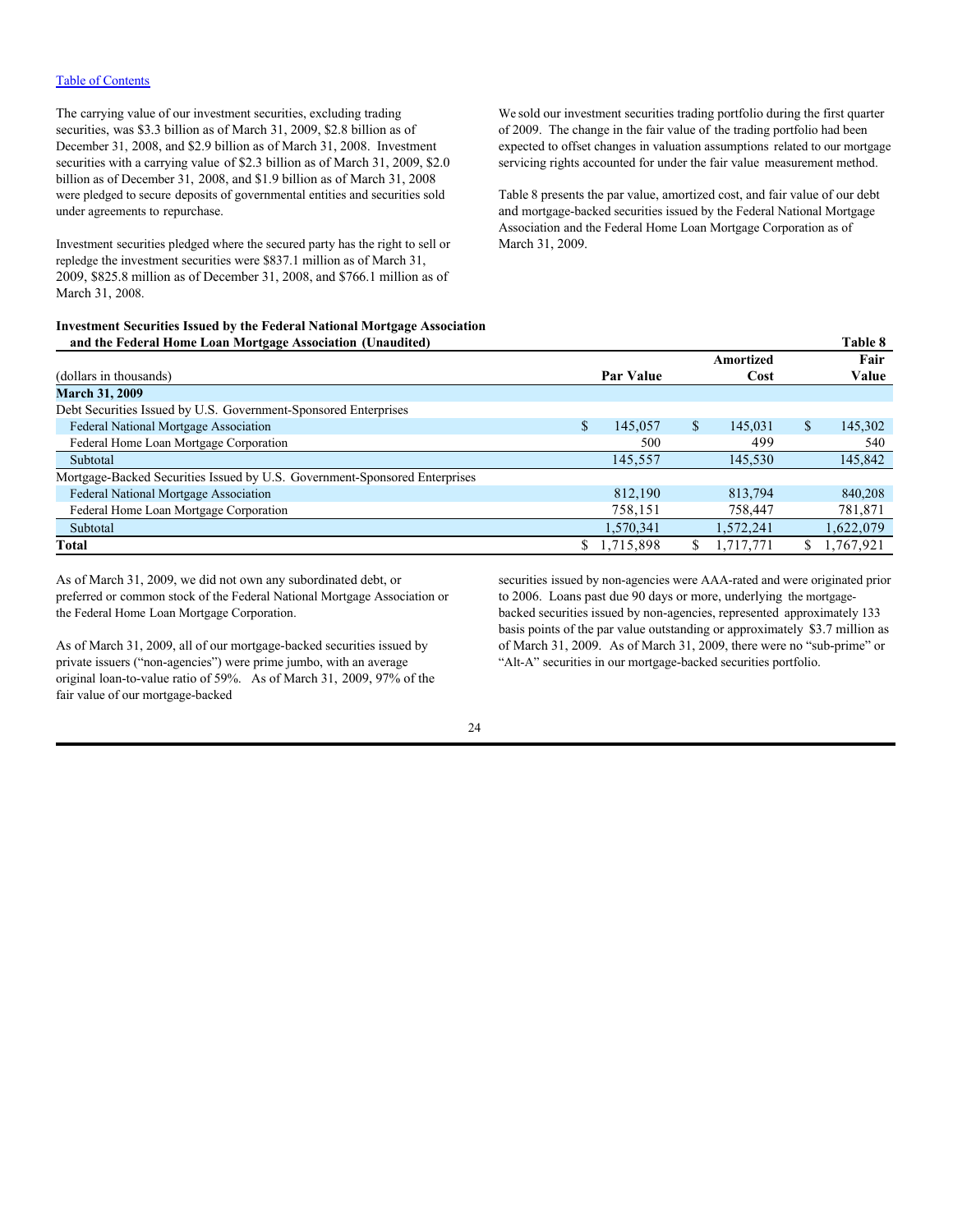Table 9 presents our temporarily impaired investment securities as of March 31, 2009, December 31, 2008, and March 31, 2008.

| <b>Temporarily Impaired Investment Securities (Unaudited)</b> |    |                            |    |                                   |                     |                   |              |                            |       |                   |    | Table 9                           |
|---------------------------------------------------------------|----|----------------------------|----|-----------------------------------|---------------------|-------------------|--------------|----------------------------|-------|-------------------|----|-----------------------------------|
|                                                               |    | <b>Less Than 12 Months</b> |    |                                   | 12 Months or Longer |                   |              |                            | Total |                   |    |                                   |
|                                                               |    |                            |    | <b>Gross</b><br><b>Unrealized</b> |                     |                   |              | Gross<br><b>Unrealized</b> |       |                   |    | <b>Gross</b><br><b>Unrealized</b> |
| (dollars in thousands)                                        |    | <b>Fair Value</b>          |    | <b>Losses</b>                     |                     | <b>Fair Value</b> |              | <b>Losses</b>              |       | <b>Fair Value</b> |    | <b>Losses</b>                     |
| March 31, 2009                                                |    |                            |    |                                   |                     |                   |              |                            |       |                   |    |                                   |
| Debt Securities Issued by the U.S. Treasury and               |    |                            |    |                                   |                     |                   |              |                            |       |                   |    |                                   |
| Government Agencies                                           | S  | 226,230                    | S  | (450)                             | \$                  |                   | \$.          |                            | S     | 226,230           | \$ | (450)                             |
| Debt Securities Issued by States and                          |    |                            |    |                                   |                     |                   |              |                            |       |                   |    |                                   |
| <b>Political Subdivisions</b>                                 |    | 907                        |    | (13)                              |                     | 314               |              | (20)                       |       | 1,221             |    | (33)                              |
| Debt Securities Issued by U.S.                                |    |                            |    |                                   |                     |                   |              |                            |       |                   |    |                                   |
| Government-Sponsored Enterprises                              |    | 273                        |    | (4)                               |                     | 1,847             |              | (47)                       |       | 2,120             |    | (51)                              |
| Mortgage-Backed Securities Issued by                          |    |                            |    |                                   |                     |                   |              |                            |       |                   |    |                                   |
| U.S. Government-Sponsored Enterprises                         |    | 30,254                     |    | (38)                              |                     |                   |              |                            |       | 30,254            |    | (38)                              |
| Non-Agencies                                                  |    | 5,360                      |    | (1, 873)                          |                     | 235,859           |              | (25, 195)                  |       | 241,219           |    | (27,068)                          |
| <b>Total Mortgage-Backed Securities</b>                       |    | 35,614                     |    | (1, 911)                          |                     | 235,859           |              | (25, 195)                  |       | 271,473           |    | (27,106)                          |
| Other Debt Securities                                         |    |                            |    | $\overbrace{\hspace{25mm}}^{}$    |                     | 34                |              | (1)                        |       | 34                |    | (1)                               |
| <b>Total Temporarily Impaired Investment Securities</b>       |    |                            |    |                                   |                     |                   |              |                            |       |                   |    |                                   |
| <b>March 31, 2009</b>                                         | \$ | 263,024                    | \$ | (2,378)                           | \$                  | 238,054           | $\mathbb{S}$ | (25, 263)                  | \$    | 501,078           | \$ | (27, 641)                         |
| December 31, 2008                                             |    | 366,137                    | \$ | (18, 268)                         |                     | 182,774           | S.           | (29, 105)                  | \$    | 548,911           | \$ | (47, 373)                         |
| March 31, 2008                                                |    | 414,845                    |    | (6,098)                           |                     | 288,381           |              | (13,005)                   |       | 703,226           |    | (19, 103)                         |

Our temporarily impaired investment securities and related gross unrealized losses as of March 31, 2009 decreased from December 31, 2008 primarily due to maturities and pay-downs on investment securities as well as lower interest rates on mortgage-based products. Our temporarily impaired investment securities as of March 31, 2009 decreased from March 31, 2008 primarily due to a recovery of our gross unrealized losses related to a significant number of our mortgage-backed securities issued by U.S. government-sponsored enterprises. Gross unrealized losses related to our temporarily impaired investment securities as of March 31, 2009 increased from March 31, 2008 primarily due to higher gross unrealized losses on our mortgage-backed securities issued by non-agencies as a result of illiquidity.

We do not believe that the investment securities that were in an unrealized loss position as of March 31, 2009, which was comprised of 47 securities, represent an other-than-temporary impairment. Total gross unrealized losses were primarily attributable to changes in interest rates, relative to when the investment securities were purchased, and not due to the credit quality of the investment securities. We have both the intent and ability to hold the investment securities for a period of time necessary to recover the amortized cost.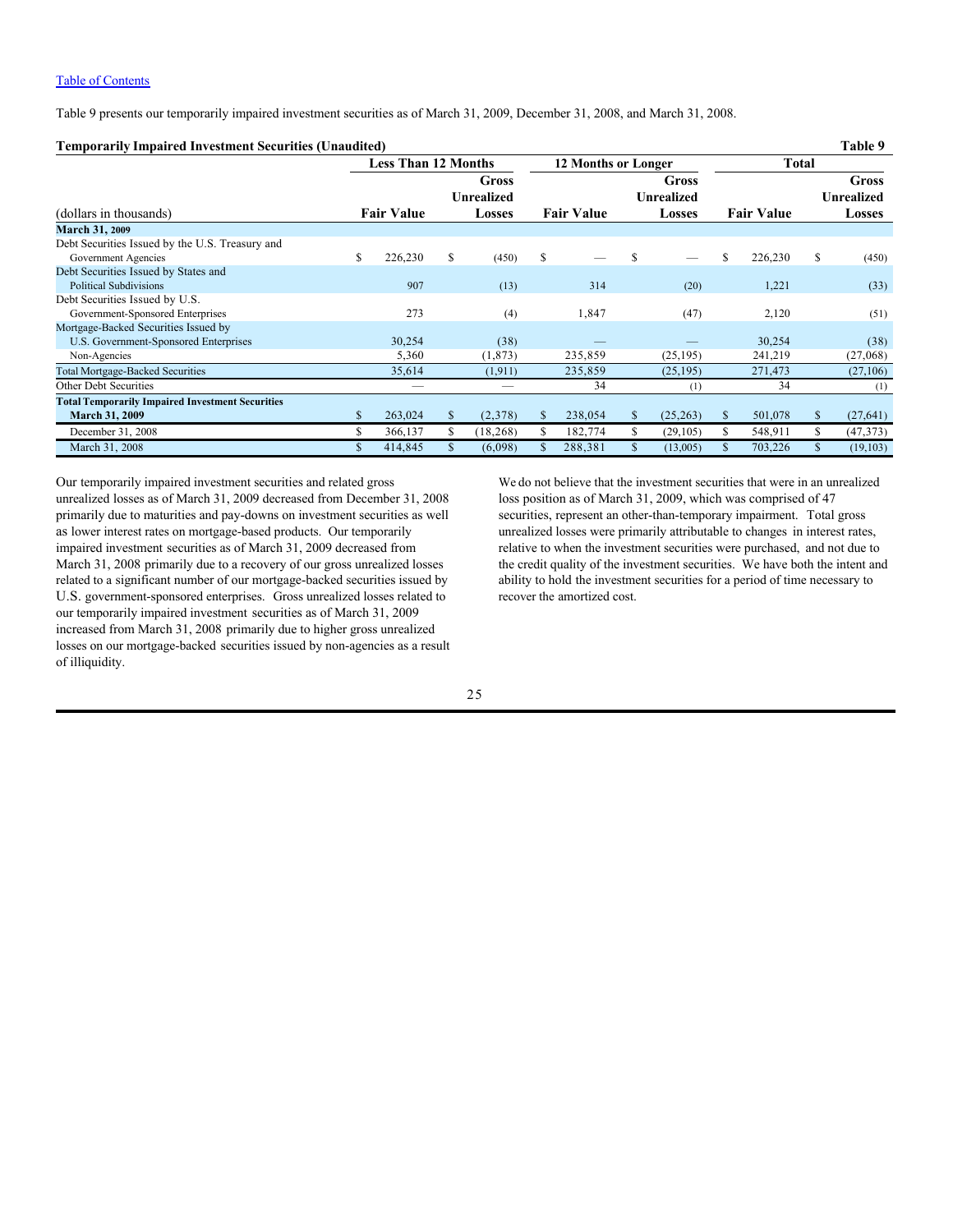# *Loans and Leases*

Table 10 presents the composition of our loan and lease portfolio by major categories.

| Loan and Lease Portfolio Balances (Unaudited) |                 |    |              |    |               |                 | Table 10        |
|-----------------------------------------------|-----------------|----|--------------|----|---------------|-----------------|-----------------|
|                                               | March 31,       |    | December 31. |    | September 30, | <b>June 30,</b> | March 31,       |
| (dollars in thousands)                        | 2009            |    | 2008         |    | 2008          | 2008            | 2008            |
| Commercial                                    |                 |    |              |    |               |                 |                 |
| Commercial and Industrial                     | \$<br>1,000,640 | S. | 1,053,781    | \$ | 1,077,314     | \$<br>1,052,319 | \$<br>1,079,772 |
| <b>Commercial Mortgage</b>                    | 726,193         |    | 740,779      |    | 708.961       | 680,784         | 650,638         |
| Construction                                  | 153,754         |    | 153,952      |    | 153,364       | 168,678         | 190,521         |
| Lease Financing                               | 454,822         |    | 468,140      |    | 467,279       | 471,443         | 465,945         |
| <b>Total Commercial</b>                       | 2,335,409       |    | 2,416,652    |    | 2,406,918     | 2,373,224       | 2,386,876       |
| Consumer                                      |                 |    |              |    |               |                 |                 |
| Residential Mortgage                          | 2,402,061       |    | 2,461,824    |    | 2,478,925     | 2,485,558       | 2,506,594       |
| Home Equity                                   | 1,016,381       |    | 1,033,221    |    | 1,004,437     | 989,683         | 990,759         |
| Automobile                                    | 343,642         |    | 369,789      |    | 395,015       | 413,338         | 430,920         |
| Other $1$                                     | 241,233         |    | 248,747      |    | 254,163       | 256,325         | 264,188         |
| <b>Total Consumer</b>                         | 4,003,317       |    | 4,113,581    |    | 4,132,540     | 4,144,904       | 4,192,461       |
| <b>Total Loans and Leases</b>                 | \$<br>6.338.726 |    | 6.530.233    | S. | 6.539.458     | \$<br>6.518.128 | \$<br>6.579.337 |

<sup>1</sup> Comprised of other revolving credit, installment, and lease financing.

Loans and leases represent our largest category of interest earning assets and the largest source of interest income. Total loans and leases as of March 31, 2009 decreased by \$191.5 million or 3% from December 31, 2008 and decreased by \$240.6 million or 4% from March 31, 2008.

Commercial loans and leases as of March 31, 2009 decreased by \$81.2 million or 3% from December 31, 2008. The decrease across all of our commercial lending portfolios was a result of our continued disciplined underwriting approach and a slowing economy in Hawaii. While we continue to lend to credit worthy customers, we remain cautious in our lending approach in the current economic environment. Consumer loans and leases as of March 31, 2009 decreased by \$110.3 million or 3% from December 31, 2008. We experienced a high level of refinancing activity in the first quarter of 2009 as a result of lower interest rates on mortgagebased products. Balances in other consumer loan categories have decreased as a result of our sound underwriting approach and the slowing economy in Hawaii.

Commercial loans and leases as of March 31, 2009 decreased by \$51.5 million or 2% from March 31, 2008. We have experienced run-off in our commercial and industrial portfolio as the economy has slowed in Hawaii. Our strategy over the past year has been to reduce our construction lending exposure and to grow our commercial secured mortgage portfolio.

Consumer loans and leases as of March 31, 2009 decreased by \$189.1 million or 5% from March 31, 2008. The decrease in consumer loans and leases from March 31, 2008 was in all categories except home equity loans. As noted above, we experienced high levels of refinancing activity in 2008 and into 2009 as interest rates on mortgage-based products have steadily decreased over the past year. The increase in home equity loans was primarily due to customer utilization of existing home equity lines. Our automobile portfolio has decreased as a result of decreased consumer demand for new automobiles as well as our continued disciplined underwriting approach to these loans.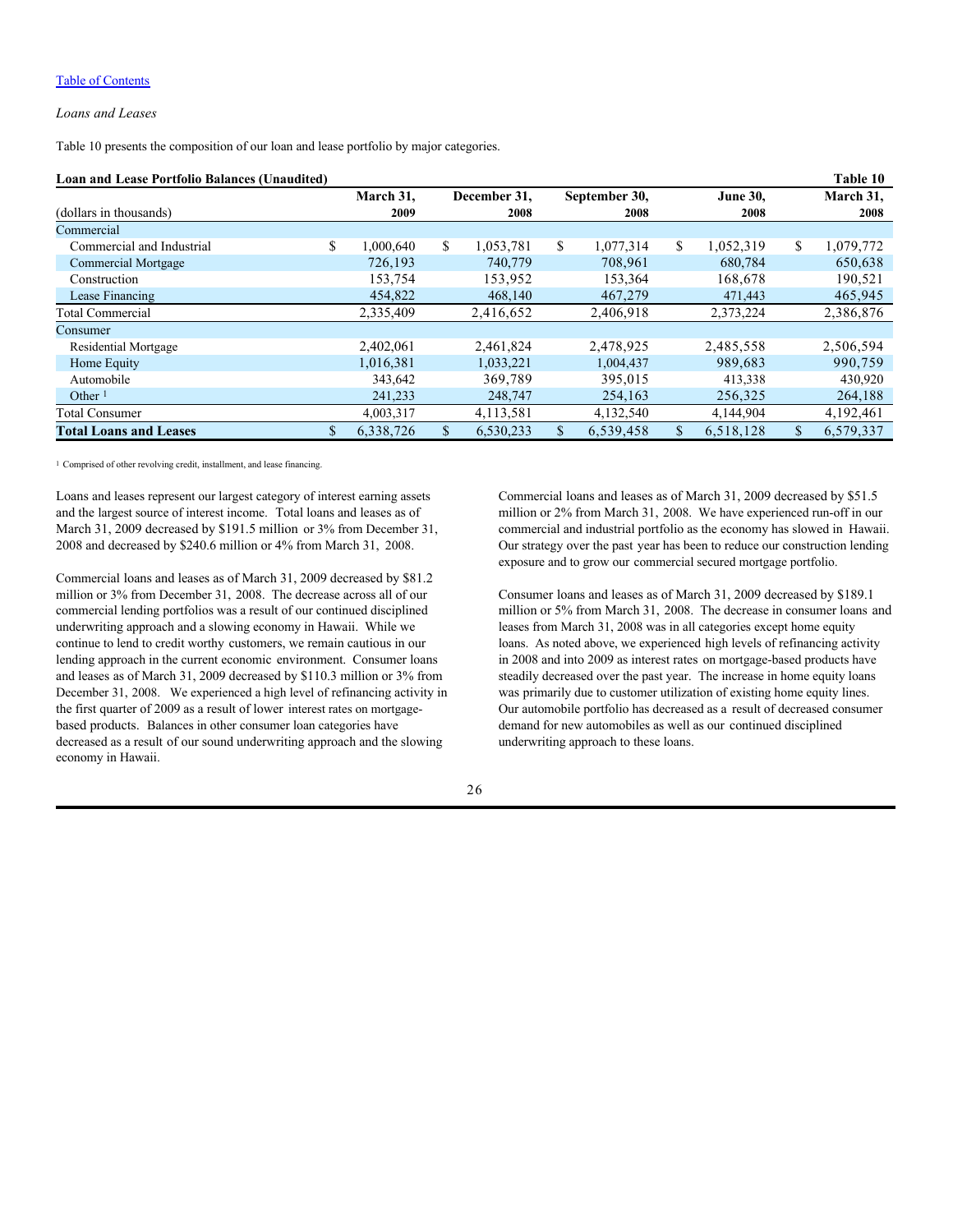Table 11 presents the composition of our loan and lease portfolio by geographic area and by major categories.

| Geographic Distribution of Loan and Lease Portfolio (Unaudited) |              |                |              |              |              |               |                         |                 |              | Table 11  |
|-----------------------------------------------------------------|--------------|----------------|--------------|--------------|--------------|---------------|-------------------------|-----------------|--------------|-----------|
|                                                                 |              | March 31,      |              | December 31, |              | September 30, |                         | <b>June 30,</b> |              | March 31, |
| (dollars in thousands)                                          |              | 2009           |              | 2008         |              | 2008          |                         | 2008            |              | 2008      |
| <b>Commercial</b>                                               |              |                |              |              |              |               |                         |                 |              |           |
| Hawaii                                                          |              |                |              |              |              |               |                         |                 |              |           |
| Commercial and Industrial                                       | \$           | 660,038        | \$           | 705,658      | $\mathbb{S}$ | 695,570       | \$                      | 710,528         | $\mathbb{S}$ | 721,841   |
| Commercial Mortgage                                             |              | 640,224        |              | 646,280      |              | 628,732       |                         | 599,385         |              | 566,936   |
| Construction                                                    |              | 146,258        |              | 145,208      |              | 142,719       |                         | 157,642         |              | 178,958   |
| Lease Financing                                                 |              | 50,311         |              | 50,622       |              | 50,294        |                         | 51,854          |              | 45,365    |
| U.S. Mainland <sup>1</sup>                                      |              |                |              |              |              |               |                         |                 |              |           |
| Commercial and Industrial                                       |              | 234,467        |              | 229,924      |              | 244,498       |                         | 207,369         |              | 212,718   |
| <b>Commercial Mortgage</b>                                      |              | 14,210         |              | 14,405       |              | 4,695         |                         | 4,808           |              | 4,953     |
| Construction                                                    |              | 6,220          |              | 6,438        |              | 8,655         |                         | 9,045           |              | 10,278    |
| Lease Financing                                                 |              | 372,008        |              | 385,181      |              | 387,160       |                         | 389,013         |              | 391,302   |
| Guam                                                            |              |                |              |              |              |               |                         |                 |              |           |
| Commercial and Industrial                                       |              | 73,595         |              | 77,507       |              | 78,700        |                         | 71,340          |              | 75,771    |
| <b>Commercial Mortgage</b>                                      |              | 70,056         |              | 78,291       |              | 73,240        |                         | 74,226          |              | 76,220    |
| Construction                                                    |              | 1,276          |              | 2,306        |              | 1,990         |                         | 1,991           |              | 1,285     |
| Lease Financing                                                 |              | 14,479         |              | 13,181       |              | 10,962        |                         | 11,329          |              | 10,134    |
| Other Pacific Islands                                           |              |                |              |              |              |               |                         |                 |              |           |
| Commercial and Industrial                                       |              | 9,343          |              | 12,177       |              | 14,660        |                         | 15,942          |              | 16,693    |
| <b>Commercial Mortgage</b>                                      |              | 1,609          |              | 1,703        |              | 2,188         |                         | 2,365           |              | 2,529     |
| Foreign <sup>2</sup>                                            |              |                |              |              |              |               |                         |                 |              |           |
| Commercial and Industrial                                       |              | 23,197         |              | 28,515       |              | 43,886        |                         | 47,140          |              | 52,749    |
| Commercial Mortgage                                             |              | 94             |              | 100          |              | 106           |                         |                 |              |           |
| Lease Financing                                                 |              | 18,024         |              | 19,156       |              | 18,863        |                         | 19,247          |              | 19,144    |
| <b>Total Commercial</b>                                         |              | 2,335,409      |              | 2,416,652    |              | 2,406,918     |                         | 2,373,224       |              | 2,386,876 |
| <b>Consumer</b>                                                 |              |                |              |              |              |               |                         |                 |              |           |
| Hawaii                                                          |              |                |              |              |              |               |                         |                 |              |           |
| Residential Mortgage                                            |              | 2,189,237      |              | 2,242,637    |              | 2,255,970     |                         | 2,257,489       |              | 2,272,345 |
| Home Equity                                                     |              | 967,570        |              | 982,379      |              | 953,078       |                         | 936,142         |              | 934,780   |
| Automobile                                                      |              | 239,960        |              | 256,131      |              | 271,568       |                         | 282,843         |              | 294,410   |
| Other <sup>3</sup>                                              |              | 181,102        |              | 185,479      |              | 189,417       |                         | 189,087         |              | 193,915   |
| U.S. Mainland <sup>1</sup>                                      |              |                |              |              |              |               |                         |                 |              |           |
| Home Equity                                                     |              | 25,876         |              | 28,034       |              | 29,473        |                         | 31,881          |              | 35,445    |
| Automobile                                                      |              | 41,785         |              | 45,559       |              | 48,631        |                         | 49,792          |              | 48,667    |
| Guam                                                            |              |                |              |              |              |               |                         |                 |              |           |
| Residential Mortgage                                            |              | 204,902        |              | 210.987      |              | 214,748       |                         | 219,857         |              | 225,606   |
| Home Equity                                                     |              | 19,726         |              | 19,546       |              | 18,625        |                         | 18,313          |              | 17,045    |
| Automobile                                                      |              | 56,665         |              | 61,907       |              | 67,600        |                         | 72,428          |              | 78,403    |
| Other $3$                                                       |              | 29,518         |              | 30,992       |              | 31,961        |                         | 33,078          |              | 34,679    |
| Other Pacific Islands                                           |              |                |              |              |              |               |                         |                 |              |           |
| Residential Mortgage                                            |              | 7,922          |              | 8,200        |              | 8,207         |                         | 8,212           |              | 8,643     |
| Home Equity                                                     |              | 3,209          |              | 3,262        |              | 3,261         |                         | 3,347           |              | 3,489     |
| Automobile                                                      |              | 5,232          |              | 6,192        |              | 7,216         |                         | 8,275           |              | 9,440     |
| Other <sup>3</sup>                                              |              | 30,609         |              | 32,271       |              | 32,780        |                         | 34,157          |              | 35,588    |
| Foreign <sup>2</sup>                                            |              |                |              |              |              |               |                         |                 |              |           |
| Other <sup>3</sup>                                              |              | $\overline{4}$ |              | $\sqrt{5}$   |              | 5             |                         | $\mathbf{3}$    |              | 6         |
| <b>Total Consumer</b>                                           |              | 4,003,317      |              | 4,113,581    |              | 4,132,540     |                         | 4,144,904       |              | 4,192,461 |
| <b>Total Loans and Leases</b>                                   | $\mathbb{S}$ | 6,338,726      | $\mathbb{S}$ | 6,530,233    | $\mathbb S$  | 6,539,458     | $\overline{\mathbb{S}}$ | 6,518,128       | $\sqrt{\ }$  | 6,579,337 |

For secured loans and leases, classification as U.S. Mainland is made based on where the collateral is located. For unsecured loans and leases, classification as U.S. Mainland is made based on the location where the majori 1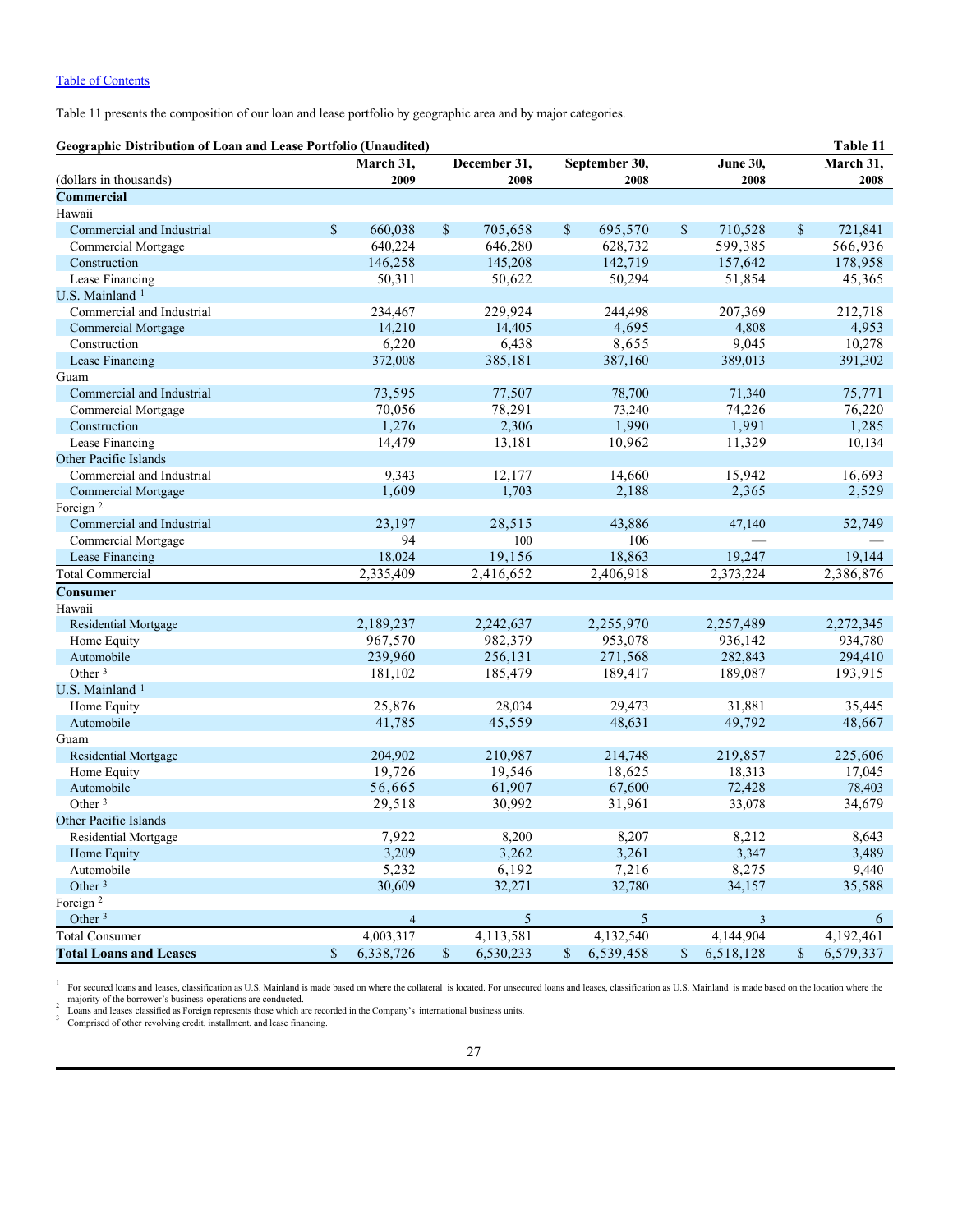Our commercial and consumer lending activities are concentrated primarily in Hawaii and the Pacific Islands. Our commercial loan and lease portfolio to borrowers based on the U.S. Mainland includes participation in shared national credits and leveraged lease financing. Our consumer loan and lease portfolio includes limited lending activities on the U.S. Mainland.

### *Other Assets*

Table 12 presents the major components of other assets as of March 31, 2009, December 31, 2008, and March 31, 2008.

| <b>Other Assets (Unaudited)</b>                       |           |              |   | Table 12  |
|-------------------------------------------------------|-----------|--------------|---|-----------|
|                                                       | March 31. | December 31, |   | March 31, |
| (dollars in thousands)                                | 2009      | 2008         |   | 2008      |
| Bank-Owned Life Insurance                             | 197.863   | 196,043      | S | 190,852   |
| Federal and State Tax Deposits                        | 82,500    | 82,500       |   | 61,000    |
| Federal Home Loan Bank and Federal Reserve Bank Stock | 79,705    | 79,705       |   | 79.494    |
| Derivative Financial Instruments                      | 34,565    | 38,870       |   | 13,693    |
| Low-Income Housing and Other Equity Investment        | 29,490    | 30,920       |   | 36,133    |
| <b>Accounts Receivable</b>                            | 16.530    | 17.607       |   | 25,265    |
| Other                                                 | 33,121    | 28,922       |   | 37,249    |
| <b>Total Other Assets</b>                             | 473,774   | 474.567      |   | 443,686   |

Total other assets as of March 31, 2009 remained relatively unchanged from December 31, 2008. Total other assets as of March 31, 2009 increased by \$30.1 million or 7% from March 31, 2008. The increase in total other assets was primarily due to a \$21.5 million increase in federal and state tax deposits. As of March 31, 2009, we had a total of \$82.5 million in tax deposits placed with the Internal Revenue Service and the State of Hawaii Department of Taxation. These deposits with the respective taxing authorities limit the potential accrual of additional interest based on our current estimate of our tax liabilities. Also contributing to the increase in total other assets was a \$20.3 million increase in the estimated fair value of our customer-related interest rate swap accounts, which have off-setting amounts recorded in other liabilities. This was partially offset by an \$8.7 million decrease in accounts receivable, arising in the normal course of business, and a \$6.6 million decrease in low-income housing and other equity investments as a result of amortization of these investments recorded over this period.

As of March 31, 2009, the carrying value of our Federal Home Loan Bank of Seattle ("FHLB") stock was \$61.3 million. On March 30, 2009, the FHLB filed its 2008 Form 10-K with the SEC, which included its audited financial statements for the year ended December 31, 2008. The FHLB reported a net loss of \$199.4 million for the year ended December 31, 2008 and

reported an accumulated deficit of \$78.9 million as of December 31, 2008. The FHLB noted that its net loss was primarily due to a \$304.2 million other-than-temporary impairment charge that was taken related to certain of its private-label mortgage-backed securities as a result of illiquid markets. The FHLB also noted that it has both the intent and the ability to hold these securities until their maturity, and based on analysis of anticipated cash flows for these securities, estimated principal losses on these securities were approximately \$11.9 million as of December 31, 2008. The FHLB has continued to meet its debt obligations and has the capacity to issue additional debt if necessary to raise cash. Additionally, if needed, the FHLB has the ability to secure funding available to government-sponsored enterprises through the U.S. Treasury. Management expects the Company to remain a member institution of the FHLB and believes that there is no impairment related to the carrying amount of the Company's FHLB stock as of March 31, 2009. See Note 1 to the Consolidated Financial Statements (Unaudited) for information on our accounting and impairment policy.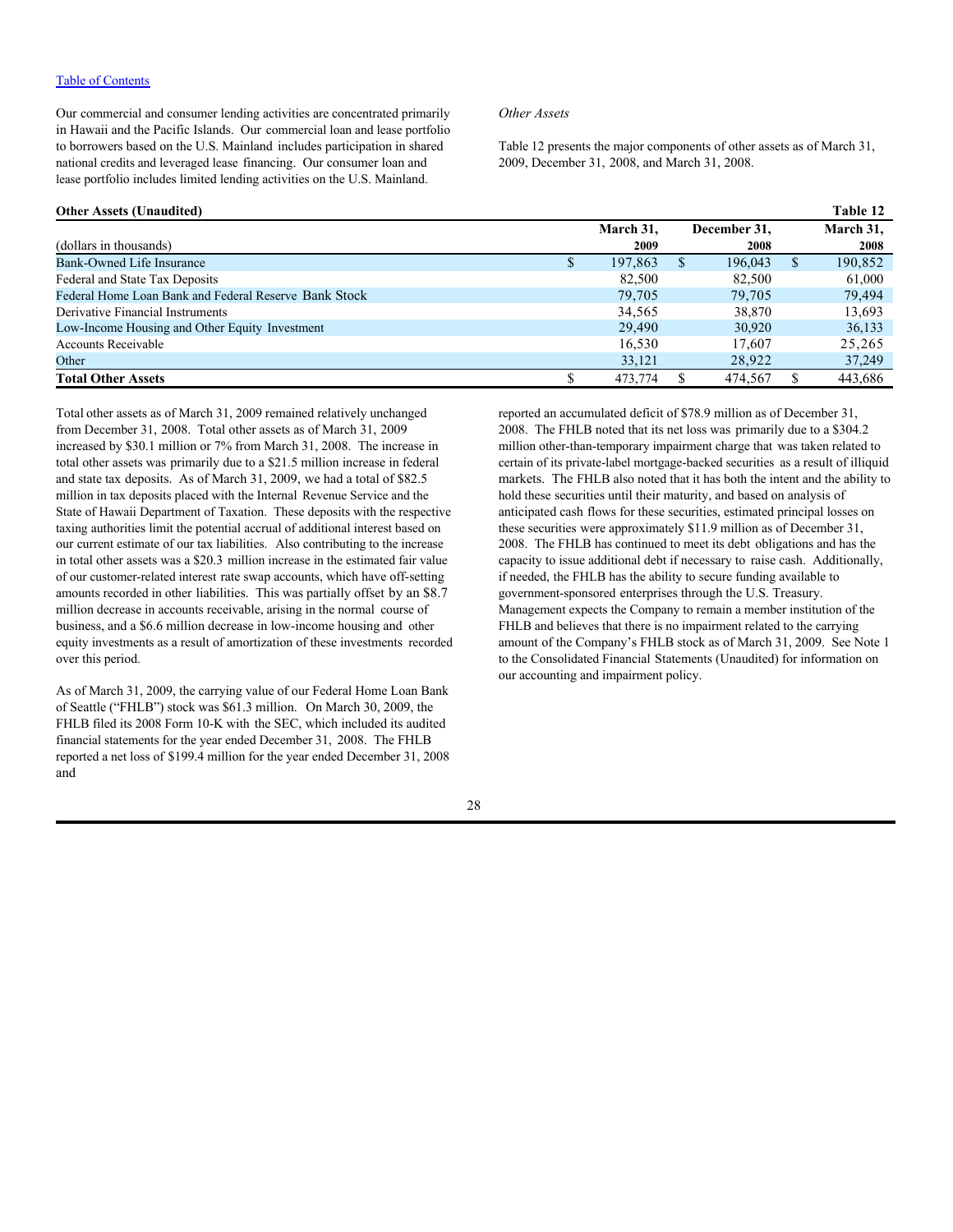# *Deposits*

Table 13 presents the composition of our deposits by major customer categories.

| <b>Deposits (Unaudited)</b> |   |           |              |               |                 | Table 13  |
|-----------------------------|---|-----------|--------------|---------------|-----------------|-----------|
|                             |   | March 31, | December 31. | September 30, | <b>June 30,</b> | March 31, |
| (dollars in thousands)      |   | 2009      | 2008         | 2008          | 2008            | 2008      |
| Consumer                    | Φ | 4.702.494 | 4.593.248    | 4.460.965     | 4.463.632       | 4,605,743 |
| Commercial                  |   | 3.645.842 | 3,221,668    | 2,835,699     | 3.013.234       | 3,174,676 |
| Public and Other            |   | 864.455   | 477.182      | 361,820       | 427,124         | 322,436   |
| <b>Total Deposits</b>       |   | 9.212.791 | 8.292.098    | 7.658.484     | .903.990        | 8.102.855 |

The increase in our deposit balances in March 31, 2009 from December 31, 2008 was primarily due to a \$423.4 million increase in our business money market savings product and a \$192.8 million increase in our Bonus Rate Savings Plus product. This was partially offset by a \$167.4 million decrease in time deposit balances as some customers moved their deposits to more liquid accounts, in light of current economic conditions.

The increase in our deposit balances in March 31, 2009 from March 31, 2008 was primarily due to a \$482.6 million increase in our business money market savings product and a \$489.9 million increase in our Bonus Rate Savings Plus product. This was partially offset by a \$313.6 million decrease in time deposit balances as some customers moved their deposits to more liquid accounts as noted above.

Table 14 presents the composition of our savings deposits.

| <b>Savings Deposits (Unaudited)</b> |    |           |              |               |                 | Table 14  |
|-------------------------------------|----|-----------|--------------|---------------|-----------------|-----------|
|                                     |    | March 31. | December 31. | September 30, | <b>June 30,</b> | March 31, |
| (dollars in thousands)              |    | 2009      | 2008         | 2008          | 2008            | 2008      |
| <b>Money Market</b>                 | د⊔ | .607.375  | 1,173,132    | 965,149       | 1.045.790       | 1,048,154 |
| Regular Savings                     |    | 2.298.334 | 1.931.731    | 1.815.648     | 1.770.432       | 1.750.481 |
| <b>Total Savings Deposits</b>       |    | 3.905.709 | 3.104.863    | 2,780,797     | 2.816.222       | 2,798,635 |

Table 15 presents our quarterly average balance of time deposits of \$100,000 or more.

| Table 15                     |
|------------------------------|
|                              |
| March 31,<br><b>June 30.</b> |
| 2008<br>2008                 |
| 948,729<br>.009.007          |
|                              |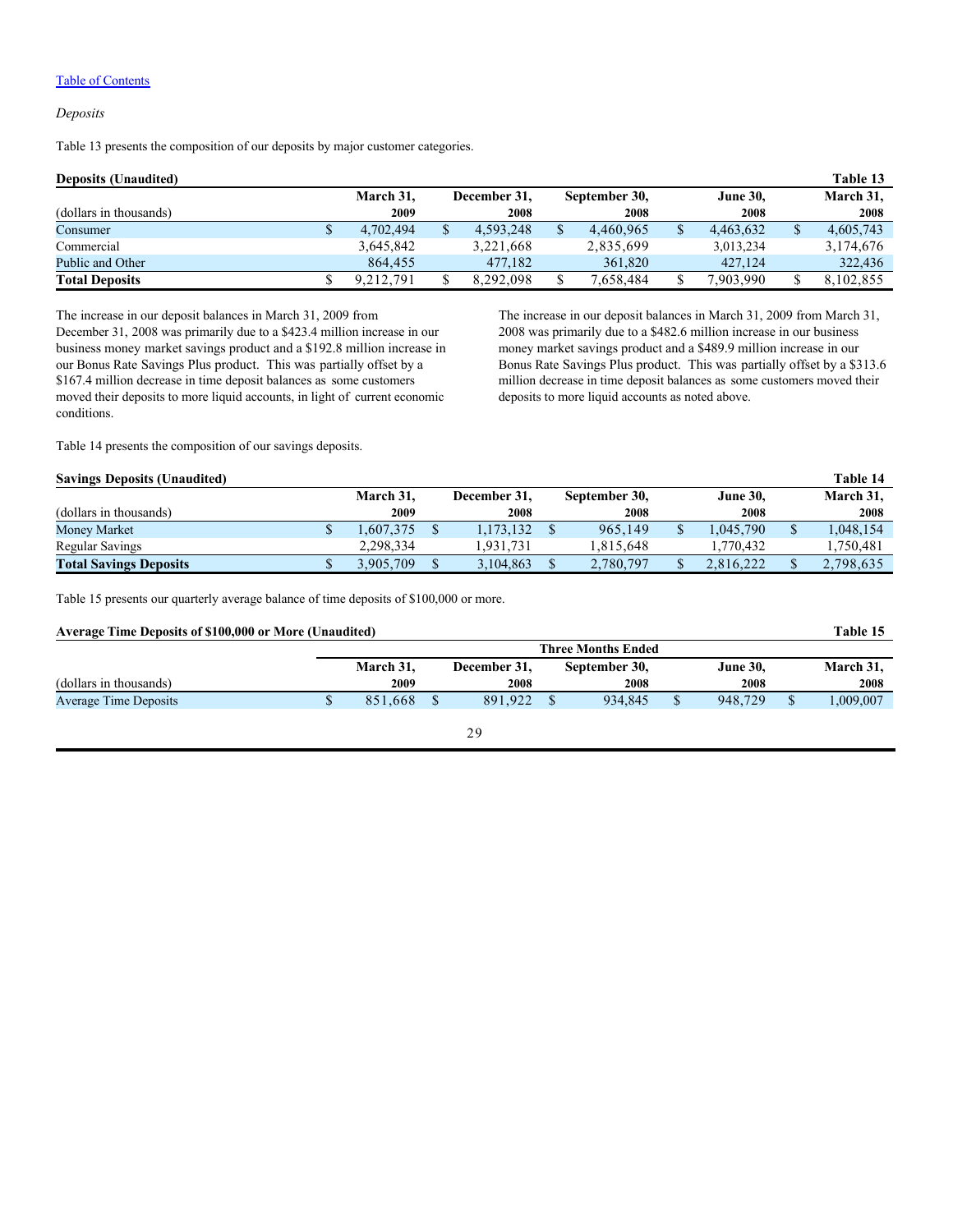## *Borrowings and Long-Term Debt*

Borrowings consisted of funds purchased and short-term borrowings, including commercial paper. Borrowings were \$19.7 million as of March 31, 2009, a \$1.0 million or 5% decrease from December 31, 2008, and a \$13.9 million or 41% decrease from March 31, 2008. We manage the level of our borrowings to ensure that we have adequate sources of liquidity. Due to our high level of deposits and our increased capital levels, we reduced the level of borrowings as a source of funds.

Long-term debt was \$59.0 million as of March 31, 2009, a \$144.3 million or 71% decrease from December 31, 2008, and a \$180.4 million or 75% decrease from March 31, 2008. The

decrease in long-term debt from December 31, 2008 was primarily due to our repayment of \$119.0 million in subordinated notes and our repayment of \$25.0 million in privately placed notes in the first quarter of 2009. Additionally contributing to the decrease from March 31, 2008 was the redemption of our \$26.4 million in Bancorp Hawaii Capital Trust I Capital Securities and \$6.0 million in subordinated notes in the second quarter of 2008.

## *Securities Sold Under Agreements to Repurchase*

Table 16 presents the composition of our securities sold under agreements to repurchase as of March 31, 2009, December 31, 2008, and March 31, 2008.

# **Securities Sold Under Agreements to Repurchase (Unaudited) Table 16**

|                                                             | March 31. | December 31. | March 31. |
|-------------------------------------------------------------|-----------|--------------|-----------|
| (dollars in thousands)                                      | 2009      | 2008         | 2008      |
| <b>Government Entities</b>                                  | 169,283   | 353.835      | 581.962   |
| Private Institutions                                        | 675,000   | 675.000      | 650,000   |
| <b>Total Securities Sold Under Agreements to Repurchase</b> | 844,283   | .028.835     | 1.231.962 |

As of March 31, 2009, the decrease in securities sold under agreements to repurchase from 2008 was primarily due to the maturity of placements with public institutions that were not replaced. As of March 31, 2009, the weighted average maturity was 82 days for our securities sold under agreements to repurchase with government entities and 8.04 years for securities sold under agreements to repurchase with private institutions, subject to the private institutions' right to terminate agreements at earlier specified dates which could decrease the weighted average maturity to 332 days. As of March 31, 2009, \$175.0 million of our securities sold under agreements to repurchase placed with private institutions were indexed to the London Inter Bank Offered Rate ("LIBOR") with the remaining \$500.0 million at fixed interest rates. If the agreements with private institutions are not terminated by the specified dates, the interest rates on the agreements become fixed, at rates ranging from 2.98% to 5.00%, for the remaining term of the respective agreements. As of March 31, 2009, the weighted average interest rate for outstanding agreements with private institutions was 3.42%.

# *Shareholders' Equity*

As of March 31, 2009, shareholders' equity was \$833.9 million, an increase of \$43.2 million or 5% from December 31, 2008 and an increase of \$67.2 million or 9% from March 31, 2008. The increase in shareholders' equity from December 31, 2008 was primarily due to current period earnings of \$36.0 million and gains on our investments securities available-for-sale, net of tax, of \$27.2 million. This was partially offset by cash dividends paid of \$21.5 million. Further discussion on our capital structure is included in the "Corporate Risk Profile – Capital Management" section of MD&A.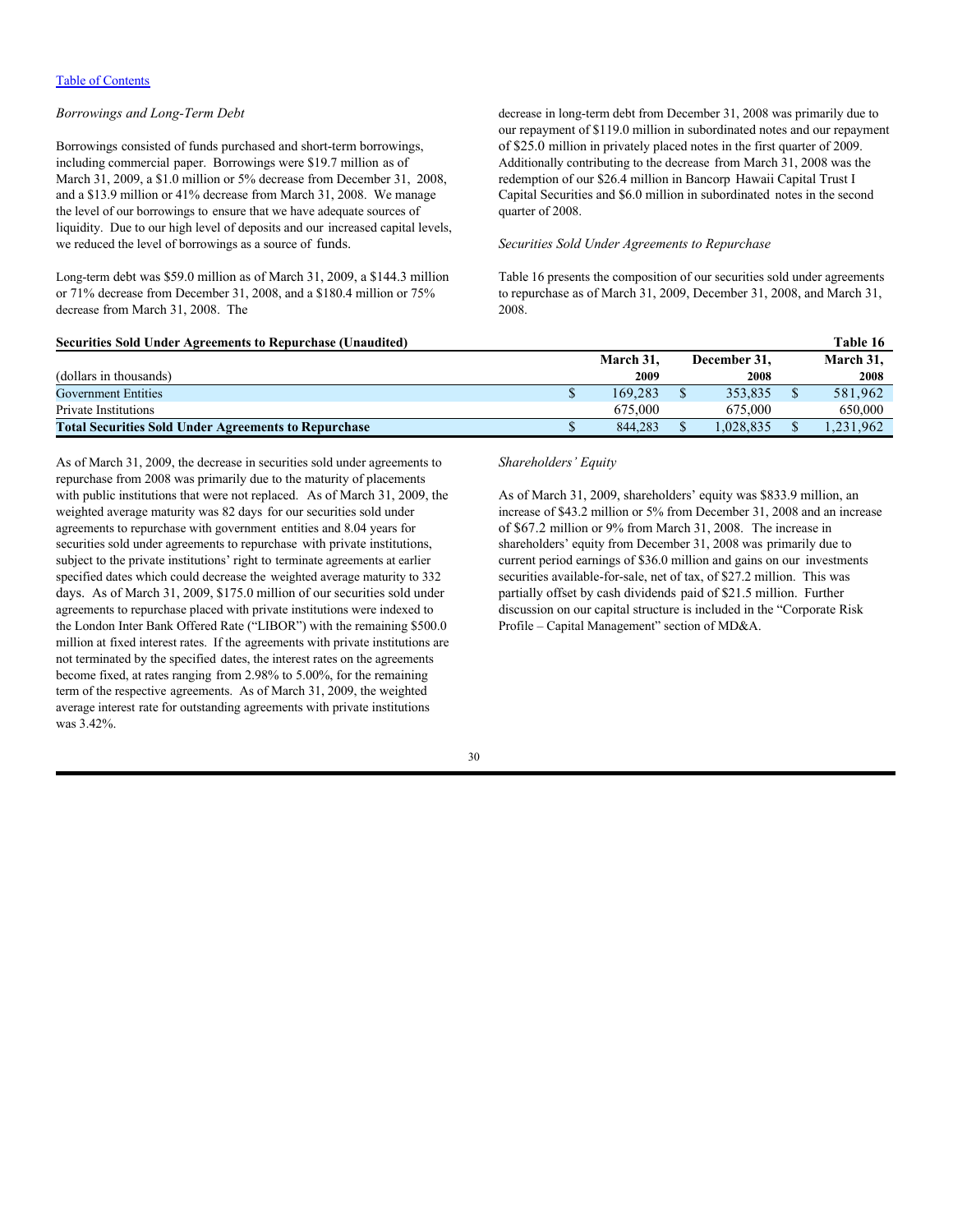### **Analysis of Business Segments**

Our business segments are Retail Banking, Commercial Banking, Investment Services, and Treasury. Our management accounting process measures the performance of the business segments based on the management structure of the Company. This process uses various techniques to assign balance sheet and income statement amounts to the business segments, including allocations of income, expense, the Provision, and capital. This process is dynamic and requires certain allocations based on judgment and other subjective factors. Unlike financial accounting, there is no comprehensive, authoritative guidance for management accounting that is equivalent to U.S. generally accepted accounting principles ("GAAP"). We use this management accounting process to assess business segment performance and to allocate resources.

The net interest income of the business segments reflects the results of a funds transfer pricing process that matches assets and liabilities with similar interest rate sensitivity and maturity characteristics and reflects the allocation of net interest income related to our overall asset and liability management activities on a proportionate basis. The basis for the allocation of net interest income is a function of our assumptions that are subject to change based on changes in current interest rates and market conditions. Funds transfer pricing also serves to transfer interest rate risk to Treasury. However, the other business segments have some latitude to retain certain interest rate exposures related to customer pricing decisions within guidelines. See Note 3 to the Consolidated Financial Statements (Unaudited) for selected financial information as of and for the three months ended March 31, 2009 and 2008.

# *Retail Banking*

Retail Banking offers a broad range of financial products and services to consumers and small businesses. Loan and lease products include residential mortgage loans, home equity lines of credit, and installment loans. Deposit products include checking, savings, and time deposit accounts. Retail Banking also provides merchant services to its small business

customers. Products and services from Retail Banking are delivered to customers through 73 Hawaii branch locations, 463 ATMs throughout Hawaii and the Pacific Islands, e-Bankoh (on-line banking service), a 24 hour customer service center, and a mobile banking service. This segment also offers retail property, casualty, and life insurance products.

Net income decreased by \$5.7 million or 26% in the first quarter of 2009 compared to the first quarter of 2008 primarily due to a decrease in net interest income, an increase in the Provision, and an increase in noninterest expense. This was partially offset by an increase in noninterest income. The \$4.3 million decrease in net interest income was primarily due to lower earnings credits on the segment's deposit portfolio, partially offset by higher average deposit balances. The \$6.6 million increase in the Provision was primarily due to higher net charge-offs of loans in the segment's consumer portfolios. The \$1.5 million increase in noninterest expense was primarily due to higher FDIC insurance assessments. The \$3.4 million increase in noninterest income was primarily due to higher mortgage banking income, as we experienced higher refinancing activity.

### *Commercial Banking*

Commercial Banking offers products including corporate banking, commercial real estate loans, commercial lease financing, auto dealer financing, consumer automobile loans and leases, deposit and cash management products, and wholesale property and casualty insurance products. Commercial lending, deposit, and cash management services are offered to middle-market and large companies in Hawaii. Commercial real estate mortgages focus on customers that include investors, developers, and builders domiciled in Hawaii. Commercial Banking also includes syndicated lending activities, international banking, and operations at our 12 branches in the Pacific Islands.

Net income decreased by \$3.8 million or 18% in the first quarter of 2009 compared to the first quarter of 2008 primarily due to a decrease in net interest income, an increase in the Provision, and a decrease in noninterest income. The \$1.9 million decrease in net interest income was primarily due to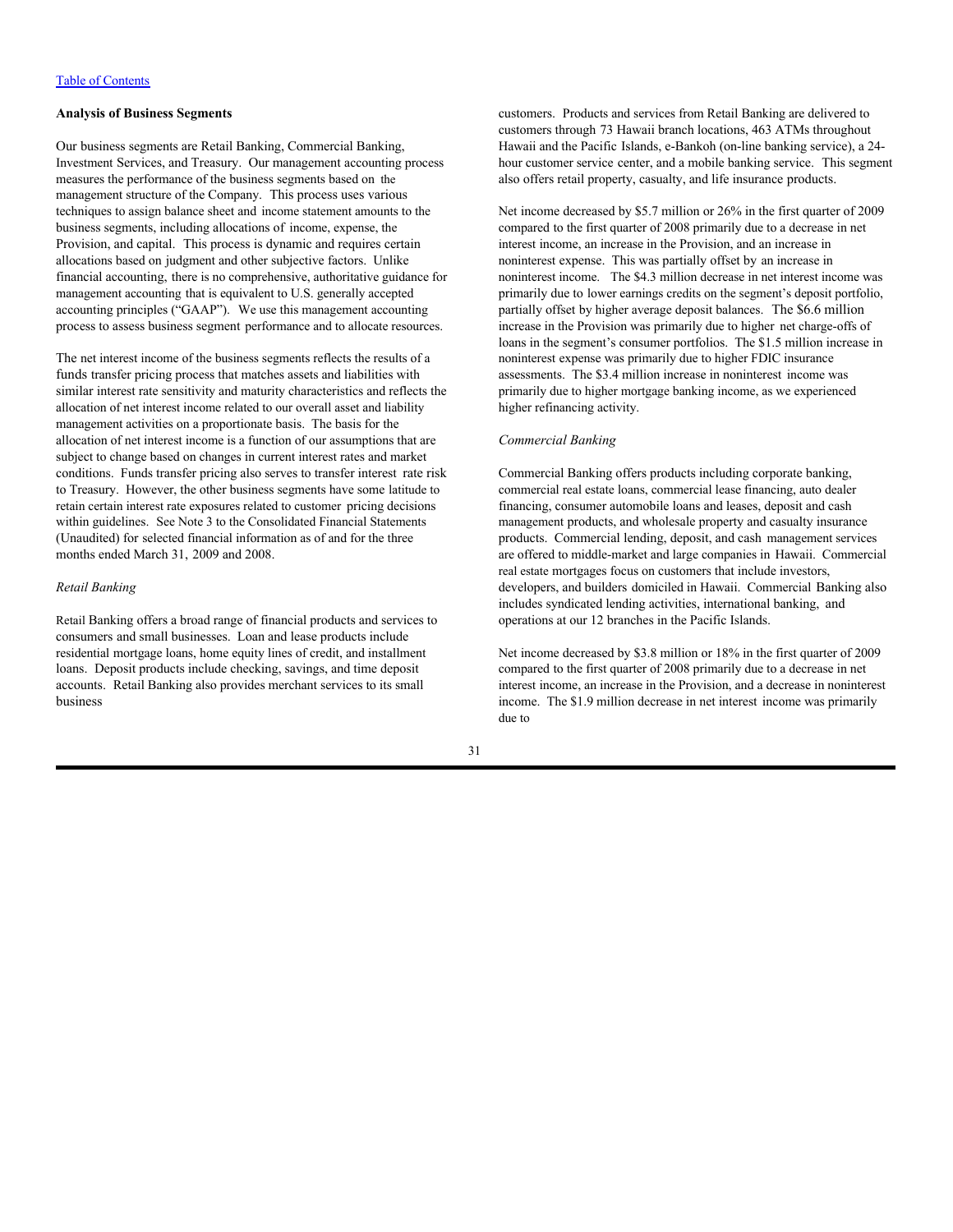lower average balances in our consumer automobile loan portfolio and lower spreads in our commercial loan portfolio. The \$2.6 million increase in the Provision was primarily due to higher net charge-offs of loans and leases in the segment. The \$1.8 million decrease in noninterest income was primarily due to the pre-tax gain on the sale of our equity interest in an aircraft lease in the first quarter of 2008.

### *Investment Services*

Investment Services includes private banking, trust services, asset management, and institutional investment advisory services. A significant portion of this segment's income is derived from fees, which are generally based on the market values of assets under management. The private banking and personal trust group assists individuals and families in building and preserving their wealth by providing investment, credit, and trust services to high-net-worth individuals. The asset management group manages portfolios and creates investment products. Institutional sales and service offers investment advice to corporations, government entities, and foundations. This segment also provides a full service brokerage offering equities, mutual funds, life insurance, and annuity products.

Net income decreased by \$2.6 million or 80% in the first quarter of 2009 compared to the first quarter of 2008 primarily due to a decrease in noninterest income and an increase in the Provision. The \$3.8 million decrease in noninterest income was primarily due to lower fee income as a result of lower asset values under trust administration. The \$0.8 million increase in the Provision was primarily due to higher net charge-offs of loans in this segment.

### *Treasury*

Treasury consists of corporate asset and liability management activities, including interest rate risk management and a foreign exchange business. This segment's assets and liabilities (and related interest income and expense) consist of interest-bearing deposits, investment securities, federal funds sold and purchased, government deposits, and short and long-term borrowings. The primary sources of noninterest income are from bankowned life insurance and foreign exchange income related to customer driven currency requests from merchants and island visitors. The net residual effect of the transfer pricing of assets and liabilities is included in this segment, along with eliminations of inter-company transactions.

Net income decreased by \$9.0 million or 83% in the first quarter of 2009 compared to the first quarter of 2008 primarily due to lower noninterest income, partially offset by lower noninterest expense. The \$13.5 million decrease in noninterest income was primarily due to a \$13.7 million gain from the mandatory redemption of our Visa shares in the first quarter of 2008. The \$6.6 million decrease in noninterest expense was primarily due to various accruals recorded in the first quarter of 2008 (cash awards to purchase our stock, earnings-based incentive compensation, legal contingencies, and contributions to the Bank of Hawaii Charitable Foundation and other charitable organizations.) This was partially offset by a \$5.6 million reversal in the first quarter of 2008 of the previously recorded Visa contingency accruals.

Other organizational units (Technology, Operations, Marketing, Human Resources, Finance, Credit and Risk Management, and Corporate and Regulatory Administration) included in Treasury provide a wide-range of support to our other income earning segments. Expenses incurred by these support units are charged to the business segments through an internal cost allocation process.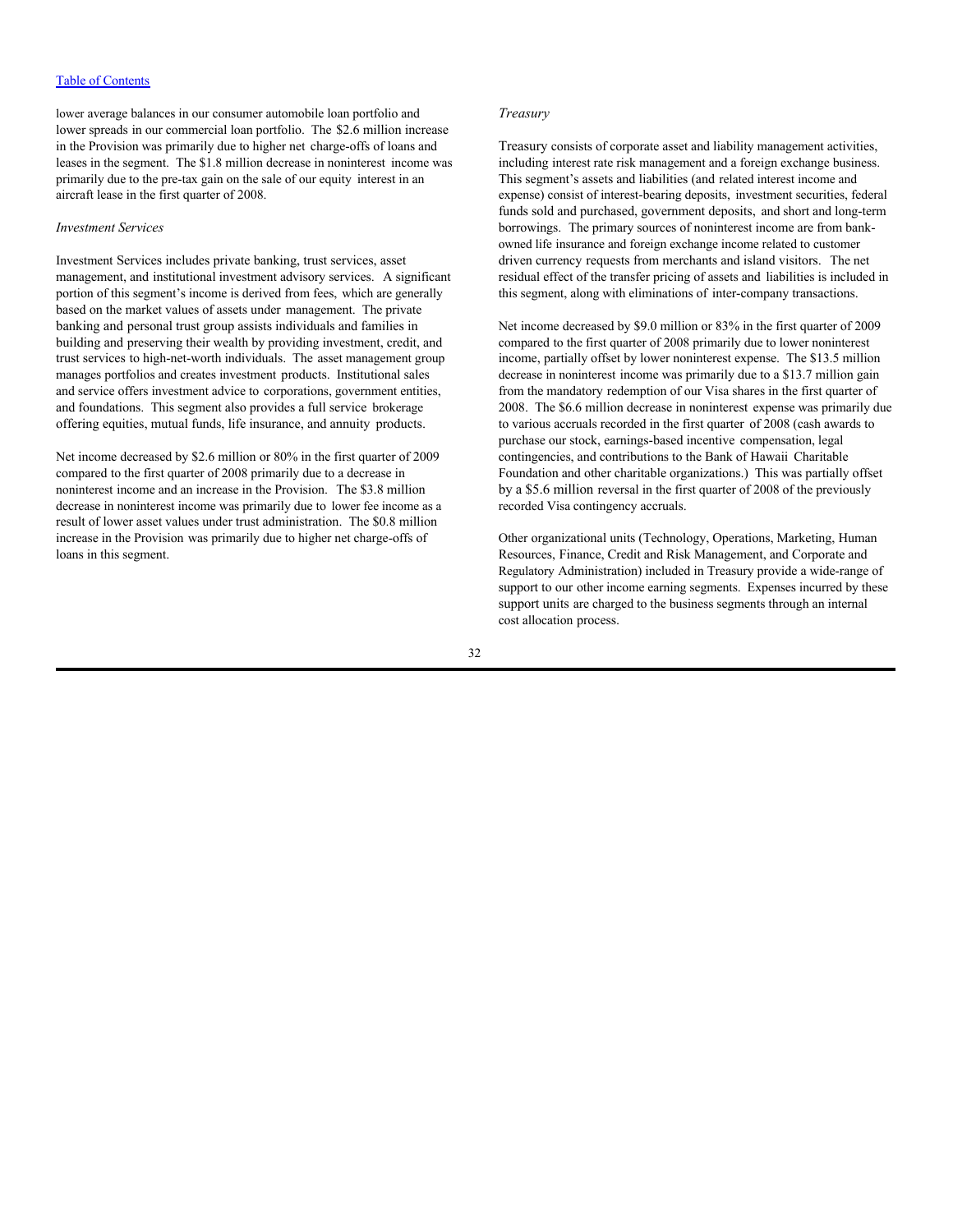# **Corporate Risk Profile**

# *Credit Risk*

Our overall credit risk position is reflective of the weakening economic activity during the first quarter of 2009, with increasing levels of nonperforming assets compared to December 31, 2008. The signs of slowing in the Hawaii economy became more prominent with the continued decline in visitor arrivals. Trends in the construction and real estate industries are also slowing. Unemployment levels are trending upward. The slowing economy in Hawaii is resulting in higher delinquencies and loss rates in our loan and lease portfolio, with the primary impact in our commercial and industrial, commercial mortgage, and consumer portfolios. We also have elevated risk in our air and other transportation exposures due to a weaker economy in Hawaii and the U.S. Mainland.

Table 17 summarizes our air transportation credit exposure. As of March 31, 2009, included in our commercial lending portfolio are nine leveraged leases on aircraft that were originated in the 1990's and prior. Outstanding credit exposure related to these leveraged leases was \$67.8 million as of March 31, 2009. Relative to our total loan and lease portfolio, domestic air transportation carriers continue to demonstrate a higher risk profile due to fuel costs, pension plan obligations, and marginal pricing power. We believe that volatile fuel costs, coupled with a slowing U.S. Mainland economy, will place additional pressure on the financial health of air transportation carriers for the foreseeable future. In the evaluation of the Reserve for Credit Losses (the "Reserve"), we continue to consider the ongoing financial concerns about the air transportation industry.

| Air Transportation Credit Exposure <sup>1</sup> (Unaudited) |           |              |               |                 | Table 17  |
|-------------------------------------------------------------|-----------|--------------|---------------|-----------------|-----------|
|                                                             | March 31. | December 31, | September 30. | <b>June 30.</b> | March 31, |
| (dollars in thousands)                                      | 2009      | 2008         | 2008          | 2008            | 2008      |
| Passenger Carriers Based In the United States               | 56.876    | 60.189       | 60.260        | 60.603          | 61.190    |
| Passenger Carriers Based Outside the United States          | 5.433     | 5.672        | 5.809         | 7.161           | 7.258     |
| Cargo Carriers                                              | 13.994    | 13.831       | 13.689        | 13.568          | 13.472    |
| <b>Total Air Transportation Credit Exposure</b>             | 76.303    | 79.692       | 79.758        | 81.332          | 81.920    |

<sup>1</sup> Exposure includes loans, leveraged leases, and operating leases.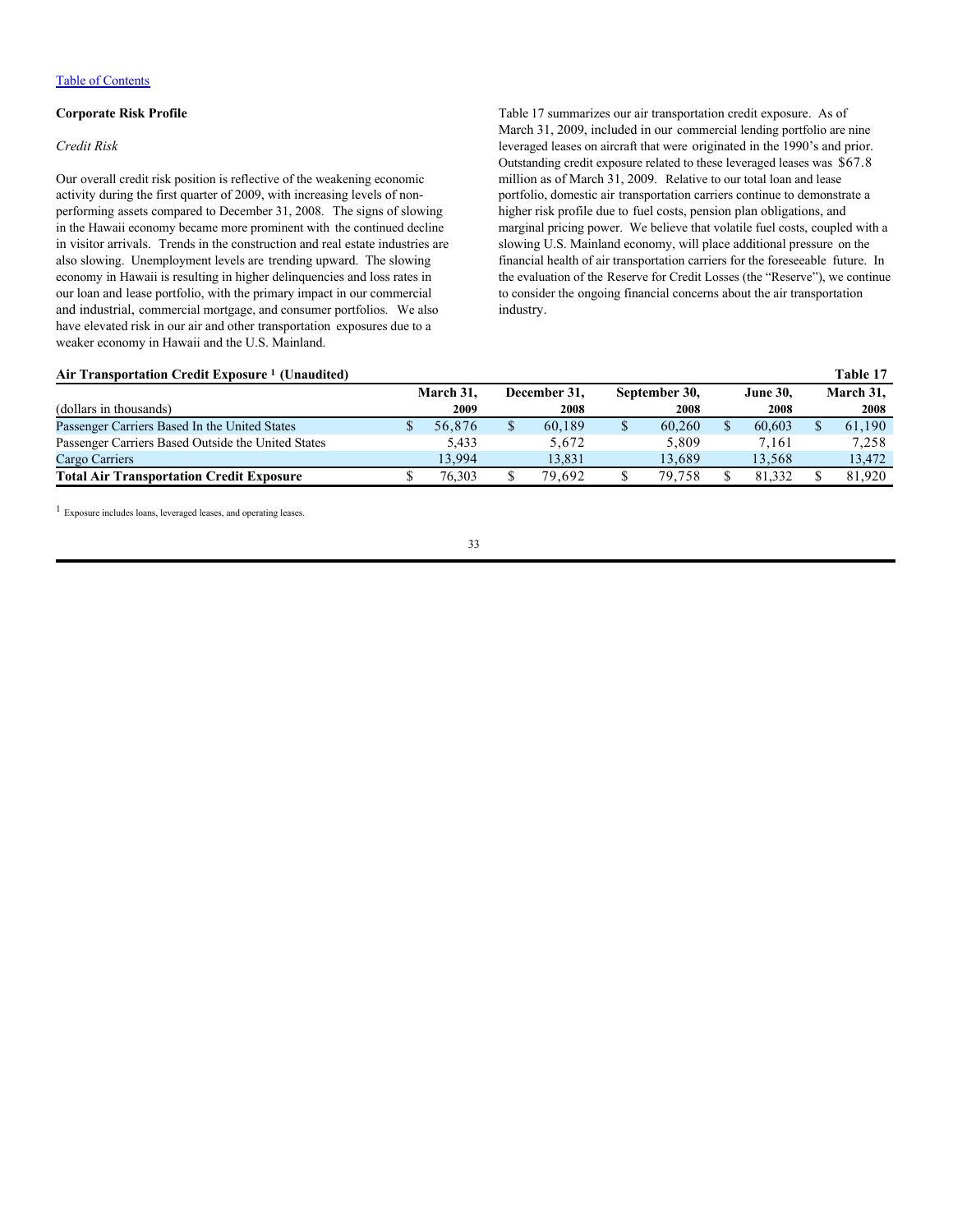# *Non-Performing Assets*

Table 18 presents information on non-performing assets ("NPAs") and accruing loans and leases past due 90 days or more.

| March 31,<br>December 31,<br>September 30,<br><b>June 30,</b><br>March 31,<br>2009<br>2008<br>2008<br>2008<br>2008<br>(dollars in thousands)<br><b>Non-Performing Assets</b><br>Non-Accrual Loans and Leases<br>Commercial<br>\$<br>21,839<br><sup>\$</sup><br>3,869<br><sup>\$</sup><br>574<br><sup>\$</sup><br>1,119 \$<br>Commercial and Industrial<br>794<br>5,001<br>Construction<br>5,001<br>910<br>133<br>149<br>329<br>504<br>Lease Financing<br>27,750<br>9,003<br>723<br>1,448<br>1,298<br><b>Total Commercial</b><br>Consumer<br>3,904<br>3,784<br><b>Residential Mortgage</b><br>9,230<br>3,749<br>3,235<br>1,620<br>1,189<br>1,614<br>1,162<br>1,187<br>Home Equity<br>Other $1$<br>1,383<br>30<br>31<br>5,518<br>4,911<br>5,003<br>4,453<br><b>Total Consumer</b><br>12,233<br>14,521<br>5,634<br>6,451<br>5,751<br>39,983<br>Total Non-Accrual Loans and Leases<br>Foreclosed Real Estate<br>428<br>293<br>229<br>294<br>346<br>$\mathbb{S}$<br>5,927<br>40,329<br>$\mathbb{S}$<br>14,949<br>$\mathbb{S}$<br>$\mathbb{S}$<br>6,680<br>$\mathbb{S}$<br>6,045<br><b>Total Non-Performing Assets</b><br><b>Accruing Loans and Leases Past Due 90 Days or More</b><br>Commercial<br>$\mathbb{S}$<br>$\mathbb{S}$<br>6,785<br>- \$<br><sup>\$</sup><br>$\mathbb{S}$<br>Commercial and Industrial<br>$\frac{1}{2}$<br>24<br>257<br>268<br>Lease Financing<br>257<br>7,053<br>24<br><b>Total Commercial</b><br>Consumer<br>4,794<br>4,192<br>3,455<br>2,601<br>3,892<br><b>Residential Mortgage</b><br>1,720<br>1,077<br>296<br>201<br>328<br>Home Equity<br>776<br>743<br>758<br>625<br>Automobile<br>865<br>Other $1$<br>756<br>1,100<br>1,134<br>926<br>725<br>5,435<br>4,183<br>8,390<br>7,146<br>5,810<br><b>Total Consumer</b><br>4,183<br>\$<br>8,647<br>\$<br>14,199<br>\$<br>5,435<br>\$<br>\$<br>5,834<br>Total Accruing Loans and Leases Past Due 90 Days or More<br>6,338,726<br>6,579,337<br>6,530,233<br>6,539,458<br>6,518,128<br>\$<br><b>Total Loans and Leases</b><br>S.<br>\$<br>\$<br>\$<br>Ratio of Non-Accrual Loans and Leases to Total Loans and Leases<br>0.63%<br>0.22%<br>0.09%<br>0.10%<br>$0.09\%$<br>Ratio of Non-Performing Assets to Total Loans and Leases and Foreclosed<br>0.64%<br>0.23%<br>0.09%<br>0.10%<br>0.09%<br>Real Estate<br>Ratio of Commercial Non-Performing Assets to Total Commercial Loans and<br>1.19%<br>0.37%<br>$0.03\%$<br>$0.06\%$<br>0.05%<br>Leases<br>Ratio of Consumer Non-Performing Assets to Total Consumer Loans and<br>0.14%<br>Leases and Foreclosed Real Estate<br>0.31%<br>0.13%<br>0.13%<br>$0.11\%$<br>Ratio of Non-Performing Assets and Accruing Loans and Leases Past Due 90<br>0.77%<br>0.45%<br>0.17%<br>0.17%<br>0.18%<br>Days or More to Total Loans and Leases<br><b>Quarter-to-Quarter Changes in Non-Performing Assets</b><br>$\mathbb{S}$<br>14,949<br><b>S</b><br>5,927 \$<br>6,680<br>$\mathbb{S}$<br>$6,045$ \$<br>5,286<br><b>Balance at Beginning of Quarter</b><br>29,164<br>15,464<br>1,355<br>2,900<br>2,614<br>Additions<br>Reductions<br>(874)<br>(2,440)<br>(955)<br>(386)<br>Payments<br>(630)<br><b>Return to Accrual Status</b><br>(768)<br>(1, 468)<br>(756)<br>(943)<br>(944)<br>Sales of Foreclosed Real Estate<br>(82)<br>$\overline{\phantom{m}}$<br>(2,060)<br>(2,534)<br>(397)<br>(525)<br>Charge-offs/Write-downs<br>(692)<br><b>Total Reductions</b><br>(3,784)<br>(6, 442)<br>(2,108)<br>(2,265)<br>(1, 855)<br>$\mathbb{S}$<br>40,329 \$<br>$14,949$ \$<br>5,927<br>$\mathbb{S}$<br>6,680<br>$\mathcal{S}$<br>6,045<br><b>Balance at End of Quarter</b> | Non-Performing Assets and Accruing Loans and Leases Past Due 90 Days or More (Unaudited) |  |  |  |  | Table 18 |
|----------------------------------------------------------------------------------------------------------------------------------------------------------------------------------------------------------------------------------------------------------------------------------------------------------------------------------------------------------------------------------------------------------------------------------------------------------------------------------------------------------------------------------------------------------------------------------------------------------------------------------------------------------------------------------------------------------------------------------------------------------------------------------------------------------------------------------------------------------------------------------------------------------------------------------------------------------------------------------------------------------------------------------------------------------------------------------------------------------------------------------------------------------------------------------------------------------------------------------------------------------------------------------------------------------------------------------------------------------------------------------------------------------------------------------------------------------------------------------------------------------------------------------------------------------------------------------------------------------------------------------------------------------------------------------------------------------------------------------------------------------------------------------------------------------------------------------------------------------------------------------------------------------------------------------------------------------------------------------------------------------------------------------------------------------------------------------------------------------------------------------------------------------------------------------------------------------------------------------------------------------------------------------------------------------------------------------------------------------------------------------------------------------------------------------------------------------------------------------------------------------------------------------------------------------------------------------------------------------------------------------------------------------------------------------------------------------------------------------------------------------------------------------------------------------------------------------------------------------------------------------------------------------------------------------------------------------------------------------------------------------------------------------------------------------------------------------------------------------------------------------------------------------------------------------------------------------------------------------------------------------------------------------------------------------------------------------------------------------------------------------------------------------------------------------------------------------------------------------------------------------------------------------------------------------------------------|------------------------------------------------------------------------------------------|--|--|--|--|----------|
|                                                                                                                                                                                                                                                                                                                                                                                                                                                                                                                                                                                                                                                                                                                                                                                                                                                                                                                                                                                                                                                                                                                                                                                                                                                                                                                                                                                                                                                                                                                                                                                                                                                                                                                                                                                                                                                                                                                                                                                                                                                                                                                                                                                                                                                                                                                                                                                                                                                                                                                                                                                                                                                                                                                                                                                                                                                                                                                                                                                                                                                                                                                                                                                                                                                                                                                                                                                                                                                                                                                                                                            |                                                                                          |  |  |  |  |          |
|                                                                                                                                                                                                                                                                                                                                                                                                                                                                                                                                                                                                                                                                                                                                                                                                                                                                                                                                                                                                                                                                                                                                                                                                                                                                                                                                                                                                                                                                                                                                                                                                                                                                                                                                                                                                                                                                                                                                                                                                                                                                                                                                                                                                                                                                                                                                                                                                                                                                                                                                                                                                                                                                                                                                                                                                                                                                                                                                                                                                                                                                                                                                                                                                                                                                                                                                                                                                                                                                                                                                                                            |                                                                                          |  |  |  |  |          |
|                                                                                                                                                                                                                                                                                                                                                                                                                                                                                                                                                                                                                                                                                                                                                                                                                                                                                                                                                                                                                                                                                                                                                                                                                                                                                                                                                                                                                                                                                                                                                                                                                                                                                                                                                                                                                                                                                                                                                                                                                                                                                                                                                                                                                                                                                                                                                                                                                                                                                                                                                                                                                                                                                                                                                                                                                                                                                                                                                                                                                                                                                                                                                                                                                                                                                                                                                                                                                                                                                                                                                                            |                                                                                          |  |  |  |  |          |
|                                                                                                                                                                                                                                                                                                                                                                                                                                                                                                                                                                                                                                                                                                                                                                                                                                                                                                                                                                                                                                                                                                                                                                                                                                                                                                                                                                                                                                                                                                                                                                                                                                                                                                                                                                                                                                                                                                                                                                                                                                                                                                                                                                                                                                                                                                                                                                                                                                                                                                                                                                                                                                                                                                                                                                                                                                                                                                                                                                                                                                                                                                                                                                                                                                                                                                                                                                                                                                                                                                                                                                            |                                                                                          |  |  |  |  |          |
|                                                                                                                                                                                                                                                                                                                                                                                                                                                                                                                                                                                                                                                                                                                                                                                                                                                                                                                                                                                                                                                                                                                                                                                                                                                                                                                                                                                                                                                                                                                                                                                                                                                                                                                                                                                                                                                                                                                                                                                                                                                                                                                                                                                                                                                                                                                                                                                                                                                                                                                                                                                                                                                                                                                                                                                                                                                                                                                                                                                                                                                                                                                                                                                                                                                                                                                                                                                                                                                                                                                                                                            |                                                                                          |  |  |  |  |          |
|                                                                                                                                                                                                                                                                                                                                                                                                                                                                                                                                                                                                                                                                                                                                                                                                                                                                                                                                                                                                                                                                                                                                                                                                                                                                                                                                                                                                                                                                                                                                                                                                                                                                                                                                                                                                                                                                                                                                                                                                                                                                                                                                                                                                                                                                                                                                                                                                                                                                                                                                                                                                                                                                                                                                                                                                                                                                                                                                                                                                                                                                                                                                                                                                                                                                                                                                                                                                                                                                                                                                                                            |                                                                                          |  |  |  |  |          |
|                                                                                                                                                                                                                                                                                                                                                                                                                                                                                                                                                                                                                                                                                                                                                                                                                                                                                                                                                                                                                                                                                                                                                                                                                                                                                                                                                                                                                                                                                                                                                                                                                                                                                                                                                                                                                                                                                                                                                                                                                                                                                                                                                                                                                                                                                                                                                                                                                                                                                                                                                                                                                                                                                                                                                                                                                                                                                                                                                                                                                                                                                                                                                                                                                                                                                                                                                                                                                                                                                                                                                                            |                                                                                          |  |  |  |  |          |
|                                                                                                                                                                                                                                                                                                                                                                                                                                                                                                                                                                                                                                                                                                                                                                                                                                                                                                                                                                                                                                                                                                                                                                                                                                                                                                                                                                                                                                                                                                                                                                                                                                                                                                                                                                                                                                                                                                                                                                                                                                                                                                                                                                                                                                                                                                                                                                                                                                                                                                                                                                                                                                                                                                                                                                                                                                                                                                                                                                                                                                                                                                                                                                                                                                                                                                                                                                                                                                                                                                                                                                            |                                                                                          |  |  |  |  |          |
|                                                                                                                                                                                                                                                                                                                                                                                                                                                                                                                                                                                                                                                                                                                                                                                                                                                                                                                                                                                                                                                                                                                                                                                                                                                                                                                                                                                                                                                                                                                                                                                                                                                                                                                                                                                                                                                                                                                                                                                                                                                                                                                                                                                                                                                                                                                                                                                                                                                                                                                                                                                                                                                                                                                                                                                                                                                                                                                                                                                                                                                                                                                                                                                                                                                                                                                                                                                                                                                                                                                                                                            |                                                                                          |  |  |  |  |          |
|                                                                                                                                                                                                                                                                                                                                                                                                                                                                                                                                                                                                                                                                                                                                                                                                                                                                                                                                                                                                                                                                                                                                                                                                                                                                                                                                                                                                                                                                                                                                                                                                                                                                                                                                                                                                                                                                                                                                                                                                                                                                                                                                                                                                                                                                                                                                                                                                                                                                                                                                                                                                                                                                                                                                                                                                                                                                                                                                                                                                                                                                                                                                                                                                                                                                                                                                                                                                                                                                                                                                                                            |                                                                                          |  |  |  |  |          |
|                                                                                                                                                                                                                                                                                                                                                                                                                                                                                                                                                                                                                                                                                                                                                                                                                                                                                                                                                                                                                                                                                                                                                                                                                                                                                                                                                                                                                                                                                                                                                                                                                                                                                                                                                                                                                                                                                                                                                                                                                                                                                                                                                                                                                                                                                                                                                                                                                                                                                                                                                                                                                                                                                                                                                                                                                                                                                                                                                                                                                                                                                                                                                                                                                                                                                                                                                                                                                                                                                                                                                                            |                                                                                          |  |  |  |  |          |
|                                                                                                                                                                                                                                                                                                                                                                                                                                                                                                                                                                                                                                                                                                                                                                                                                                                                                                                                                                                                                                                                                                                                                                                                                                                                                                                                                                                                                                                                                                                                                                                                                                                                                                                                                                                                                                                                                                                                                                                                                                                                                                                                                                                                                                                                                                                                                                                                                                                                                                                                                                                                                                                                                                                                                                                                                                                                                                                                                                                                                                                                                                                                                                                                                                                                                                                                                                                                                                                                                                                                                                            |                                                                                          |  |  |  |  |          |
|                                                                                                                                                                                                                                                                                                                                                                                                                                                                                                                                                                                                                                                                                                                                                                                                                                                                                                                                                                                                                                                                                                                                                                                                                                                                                                                                                                                                                                                                                                                                                                                                                                                                                                                                                                                                                                                                                                                                                                                                                                                                                                                                                                                                                                                                                                                                                                                                                                                                                                                                                                                                                                                                                                                                                                                                                                                                                                                                                                                                                                                                                                                                                                                                                                                                                                                                                                                                                                                                                                                                                                            |                                                                                          |  |  |  |  |          |
|                                                                                                                                                                                                                                                                                                                                                                                                                                                                                                                                                                                                                                                                                                                                                                                                                                                                                                                                                                                                                                                                                                                                                                                                                                                                                                                                                                                                                                                                                                                                                                                                                                                                                                                                                                                                                                                                                                                                                                                                                                                                                                                                                                                                                                                                                                                                                                                                                                                                                                                                                                                                                                                                                                                                                                                                                                                                                                                                                                                                                                                                                                                                                                                                                                                                                                                                                                                                                                                                                                                                                                            |                                                                                          |  |  |  |  |          |
|                                                                                                                                                                                                                                                                                                                                                                                                                                                                                                                                                                                                                                                                                                                                                                                                                                                                                                                                                                                                                                                                                                                                                                                                                                                                                                                                                                                                                                                                                                                                                                                                                                                                                                                                                                                                                                                                                                                                                                                                                                                                                                                                                                                                                                                                                                                                                                                                                                                                                                                                                                                                                                                                                                                                                                                                                                                                                                                                                                                                                                                                                                                                                                                                                                                                                                                                                                                                                                                                                                                                                                            |                                                                                          |  |  |  |  |          |
|                                                                                                                                                                                                                                                                                                                                                                                                                                                                                                                                                                                                                                                                                                                                                                                                                                                                                                                                                                                                                                                                                                                                                                                                                                                                                                                                                                                                                                                                                                                                                                                                                                                                                                                                                                                                                                                                                                                                                                                                                                                                                                                                                                                                                                                                                                                                                                                                                                                                                                                                                                                                                                                                                                                                                                                                                                                                                                                                                                                                                                                                                                                                                                                                                                                                                                                                                                                                                                                                                                                                                                            |                                                                                          |  |  |  |  |          |
|                                                                                                                                                                                                                                                                                                                                                                                                                                                                                                                                                                                                                                                                                                                                                                                                                                                                                                                                                                                                                                                                                                                                                                                                                                                                                                                                                                                                                                                                                                                                                                                                                                                                                                                                                                                                                                                                                                                                                                                                                                                                                                                                                                                                                                                                                                                                                                                                                                                                                                                                                                                                                                                                                                                                                                                                                                                                                                                                                                                                                                                                                                                                                                                                                                                                                                                                                                                                                                                                                                                                                                            |                                                                                          |  |  |  |  |          |
|                                                                                                                                                                                                                                                                                                                                                                                                                                                                                                                                                                                                                                                                                                                                                                                                                                                                                                                                                                                                                                                                                                                                                                                                                                                                                                                                                                                                                                                                                                                                                                                                                                                                                                                                                                                                                                                                                                                                                                                                                                                                                                                                                                                                                                                                                                                                                                                                                                                                                                                                                                                                                                                                                                                                                                                                                                                                                                                                                                                                                                                                                                                                                                                                                                                                                                                                                                                                                                                                                                                                                                            |                                                                                          |  |  |  |  |          |
|                                                                                                                                                                                                                                                                                                                                                                                                                                                                                                                                                                                                                                                                                                                                                                                                                                                                                                                                                                                                                                                                                                                                                                                                                                                                                                                                                                                                                                                                                                                                                                                                                                                                                                                                                                                                                                                                                                                                                                                                                                                                                                                                                                                                                                                                                                                                                                                                                                                                                                                                                                                                                                                                                                                                                                                                                                                                                                                                                                                                                                                                                                                                                                                                                                                                                                                                                                                                                                                                                                                                                                            |                                                                                          |  |  |  |  |          |
|                                                                                                                                                                                                                                                                                                                                                                                                                                                                                                                                                                                                                                                                                                                                                                                                                                                                                                                                                                                                                                                                                                                                                                                                                                                                                                                                                                                                                                                                                                                                                                                                                                                                                                                                                                                                                                                                                                                                                                                                                                                                                                                                                                                                                                                                                                                                                                                                                                                                                                                                                                                                                                                                                                                                                                                                                                                                                                                                                                                                                                                                                                                                                                                                                                                                                                                                                                                                                                                                                                                                                                            |                                                                                          |  |  |  |  |          |
|                                                                                                                                                                                                                                                                                                                                                                                                                                                                                                                                                                                                                                                                                                                                                                                                                                                                                                                                                                                                                                                                                                                                                                                                                                                                                                                                                                                                                                                                                                                                                                                                                                                                                                                                                                                                                                                                                                                                                                                                                                                                                                                                                                                                                                                                                                                                                                                                                                                                                                                                                                                                                                                                                                                                                                                                                                                                                                                                                                                                                                                                                                                                                                                                                                                                                                                                                                                                                                                                                                                                                                            |                                                                                          |  |  |  |  |          |
|                                                                                                                                                                                                                                                                                                                                                                                                                                                                                                                                                                                                                                                                                                                                                                                                                                                                                                                                                                                                                                                                                                                                                                                                                                                                                                                                                                                                                                                                                                                                                                                                                                                                                                                                                                                                                                                                                                                                                                                                                                                                                                                                                                                                                                                                                                                                                                                                                                                                                                                                                                                                                                                                                                                                                                                                                                                                                                                                                                                                                                                                                                                                                                                                                                                                                                                                                                                                                                                                                                                                                                            |                                                                                          |  |  |  |  |          |
|                                                                                                                                                                                                                                                                                                                                                                                                                                                                                                                                                                                                                                                                                                                                                                                                                                                                                                                                                                                                                                                                                                                                                                                                                                                                                                                                                                                                                                                                                                                                                                                                                                                                                                                                                                                                                                                                                                                                                                                                                                                                                                                                                                                                                                                                                                                                                                                                                                                                                                                                                                                                                                                                                                                                                                                                                                                                                                                                                                                                                                                                                                                                                                                                                                                                                                                                                                                                                                                                                                                                                                            |                                                                                          |  |  |  |  |          |
|                                                                                                                                                                                                                                                                                                                                                                                                                                                                                                                                                                                                                                                                                                                                                                                                                                                                                                                                                                                                                                                                                                                                                                                                                                                                                                                                                                                                                                                                                                                                                                                                                                                                                                                                                                                                                                                                                                                                                                                                                                                                                                                                                                                                                                                                                                                                                                                                                                                                                                                                                                                                                                                                                                                                                                                                                                                                                                                                                                                                                                                                                                                                                                                                                                                                                                                                                                                                                                                                                                                                                                            |                                                                                          |  |  |  |  |          |
|                                                                                                                                                                                                                                                                                                                                                                                                                                                                                                                                                                                                                                                                                                                                                                                                                                                                                                                                                                                                                                                                                                                                                                                                                                                                                                                                                                                                                                                                                                                                                                                                                                                                                                                                                                                                                                                                                                                                                                                                                                                                                                                                                                                                                                                                                                                                                                                                                                                                                                                                                                                                                                                                                                                                                                                                                                                                                                                                                                                                                                                                                                                                                                                                                                                                                                                                                                                                                                                                                                                                                                            |                                                                                          |  |  |  |  |          |
|                                                                                                                                                                                                                                                                                                                                                                                                                                                                                                                                                                                                                                                                                                                                                                                                                                                                                                                                                                                                                                                                                                                                                                                                                                                                                                                                                                                                                                                                                                                                                                                                                                                                                                                                                                                                                                                                                                                                                                                                                                                                                                                                                                                                                                                                                                                                                                                                                                                                                                                                                                                                                                                                                                                                                                                                                                                                                                                                                                                                                                                                                                                                                                                                                                                                                                                                                                                                                                                                                                                                                                            |                                                                                          |  |  |  |  |          |
|                                                                                                                                                                                                                                                                                                                                                                                                                                                                                                                                                                                                                                                                                                                                                                                                                                                                                                                                                                                                                                                                                                                                                                                                                                                                                                                                                                                                                                                                                                                                                                                                                                                                                                                                                                                                                                                                                                                                                                                                                                                                                                                                                                                                                                                                                                                                                                                                                                                                                                                                                                                                                                                                                                                                                                                                                                                                                                                                                                                                                                                                                                                                                                                                                                                                                                                                                                                                                                                                                                                                                                            |                                                                                          |  |  |  |  |          |
|                                                                                                                                                                                                                                                                                                                                                                                                                                                                                                                                                                                                                                                                                                                                                                                                                                                                                                                                                                                                                                                                                                                                                                                                                                                                                                                                                                                                                                                                                                                                                                                                                                                                                                                                                                                                                                                                                                                                                                                                                                                                                                                                                                                                                                                                                                                                                                                                                                                                                                                                                                                                                                                                                                                                                                                                                                                                                                                                                                                                                                                                                                                                                                                                                                                                                                                                                                                                                                                                                                                                                                            |                                                                                          |  |  |  |  |          |
|                                                                                                                                                                                                                                                                                                                                                                                                                                                                                                                                                                                                                                                                                                                                                                                                                                                                                                                                                                                                                                                                                                                                                                                                                                                                                                                                                                                                                                                                                                                                                                                                                                                                                                                                                                                                                                                                                                                                                                                                                                                                                                                                                                                                                                                                                                                                                                                                                                                                                                                                                                                                                                                                                                                                                                                                                                                                                                                                                                                                                                                                                                                                                                                                                                                                                                                                                                                                                                                                                                                                                                            |                                                                                          |  |  |  |  |          |
|                                                                                                                                                                                                                                                                                                                                                                                                                                                                                                                                                                                                                                                                                                                                                                                                                                                                                                                                                                                                                                                                                                                                                                                                                                                                                                                                                                                                                                                                                                                                                                                                                                                                                                                                                                                                                                                                                                                                                                                                                                                                                                                                                                                                                                                                                                                                                                                                                                                                                                                                                                                                                                                                                                                                                                                                                                                                                                                                                                                                                                                                                                                                                                                                                                                                                                                                                                                                                                                                                                                                                                            |                                                                                          |  |  |  |  |          |
|                                                                                                                                                                                                                                                                                                                                                                                                                                                                                                                                                                                                                                                                                                                                                                                                                                                                                                                                                                                                                                                                                                                                                                                                                                                                                                                                                                                                                                                                                                                                                                                                                                                                                                                                                                                                                                                                                                                                                                                                                                                                                                                                                                                                                                                                                                                                                                                                                                                                                                                                                                                                                                                                                                                                                                                                                                                                                                                                                                                                                                                                                                                                                                                                                                                                                                                                                                                                                                                                                                                                                                            |                                                                                          |  |  |  |  |          |
|                                                                                                                                                                                                                                                                                                                                                                                                                                                                                                                                                                                                                                                                                                                                                                                                                                                                                                                                                                                                                                                                                                                                                                                                                                                                                                                                                                                                                                                                                                                                                                                                                                                                                                                                                                                                                                                                                                                                                                                                                                                                                                                                                                                                                                                                                                                                                                                                                                                                                                                                                                                                                                                                                                                                                                                                                                                                                                                                                                                                                                                                                                                                                                                                                                                                                                                                                                                                                                                                                                                                                                            |                                                                                          |  |  |  |  |          |
|                                                                                                                                                                                                                                                                                                                                                                                                                                                                                                                                                                                                                                                                                                                                                                                                                                                                                                                                                                                                                                                                                                                                                                                                                                                                                                                                                                                                                                                                                                                                                                                                                                                                                                                                                                                                                                                                                                                                                                                                                                                                                                                                                                                                                                                                                                                                                                                                                                                                                                                                                                                                                                                                                                                                                                                                                                                                                                                                                                                                                                                                                                                                                                                                                                                                                                                                                                                                                                                                                                                                                                            |                                                                                          |  |  |  |  |          |
|                                                                                                                                                                                                                                                                                                                                                                                                                                                                                                                                                                                                                                                                                                                                                                                                                                                                                                                                                                                                                                                                                                                                                                                                                                                                                                                                                                                                                                                                                                                                                                                                                                                                                                                                                                                                                                                                                                                                                                                                                                                                                                                                                                                                                                                                                                                                                                                                                                                                                                                                                                                                                                                                                                                                                                                                                                                                                                                                                                                                                                                                                                                                                                                                                                                                                                                                                                                                                                                                                                                                                                            |                                                                                          |  |  |  |  |          |
|                                                                                                                                                                                                                                                                                                                                                                                                                                                                                                                                                                                                                                                                                                                                                                                                                                                                                                                                                                                                                                                                                                                                                                                                                                                                                                                                                                                                                                                                                                                                                                                                                                                                                                                                                                                                                                                                                                                                                                                                                                                                                                                                                                                                                                                                                                                                                                                                                                                                                                                                                                                                                                                                                                                                                                                                                                                                                                                                                                                                                                                                                                                                                                                                                                                                                                                                                                                                                                                                                                                                                                            |                                                                                          |  |  |  |  |          |
|                                                                                                                                                                                                                                                                                                                                                                                                                                                                                                                                                                                                                                                                                                                                                                                                                                                                                                                                                                                                                                                                                                                                                                                                                                                                                                                                                                                                                                                                                                                                                                                                                                                                                                                                                                                                                                                                                                                                                                                                                                                                                                                                                                                                                                                                                                                                                                                                                                                                                                                                                                                                                                                                                                                                                                                                                                                                                                                                                                                                                                                                                                                                                                                                                                                                                                                                                                                                                                                                                                                                                                            |                                                                                          |  |  |  |  |          |
|                                                                                                                                                                                                                                                                                                                                                                                                                                                                                                                                                                                                                                                                                                                                                                                                                                                                                                                                                                                                                                                                                                                                                                                                                                                                                                                                                                                                                                                                                                                                                                                                                                                                                                                                                                                                                                                                                                                                                                                                                                                                                                                                                                                                                                                                                                                                                                                                                                                                                                                                                                                                                                                                                                                                                                                                                                                                                                                                                                                                                                                                                                                                                                                                                                                                                                                                                                                                                                                                                                                                                                            |                                                                                          |  |  |  |  |          |
|                                                                                                                                                                                                                                                                                                                                                                                                                                                                                                                                                                                                                                                                                                                                                                                                                                                                                                                                                                                                                                                                                                                                                                                                                                                                                                                                                                                                                                                                                                                                                                                                                                                                                                                                                                                                                                                                                                                                                                                                                                                                                                                                                                                                                                                                                                                                                                                                                                                                                                                                                                                                                                                                                                                                                                                                                                                                                                                                                                                                                                                                                                                                                                                                                                                                                                                                                                                                                                                                                                                                                                            |                                                                                          |  |  |  |  |          |
|                                                                                                                                                                                                                                                                                                                                                                                                                                                                                                                                                                                                                                                                                                                                                                                                                                                                                                                                                                                                                                                                                                                                                                                                                                                                                                                                                                                                                                                                                                                                                                                                                                                                                                                                                                                                                                                                                                                                                                                                                                                                                                                                                                                                                                                                                                                                                                                                                                                                                                                                                                                                                                                                                                                                                                                                                                                                                                                                                                                                                                                                                                                                                                                                                                                                                                                                                                                                                                                                                                                                                                            |                                                                                          |  |  |  |  |          |
|                                                                                                                                                                                                                                                                                                                                                                                                                                                                                                                                                                                                                                                                                                                                                                                                                                                                                                                                                                                                                                                                                                                                                                                                                                                                                                                                                                                                                                                                                                                                                                                                                                                                                                                                                                                                                                                                                                                                                                                                                                                                                                                                                                                                                                                                                                                                                                                                                                                                                                                                                                                                                                                                                                                                                                                                                                                                                                                                                                                                                                                                                                                                                                                                                                                                                                                                                                                                                                                                                                                                                                            |                                                                                          |  |  |  |  |          |
|                                                                                                                                                                                                                                                                                                                                                                                                                                                                                                                                                                                                                                                                                                                                                                                                                                                                                                                                                                                                                                                                                                                                                                                                                                                                                                                                                                                                                                                                                                                                                                                                                                                                                                                                                                                                                                                                                                                                                                                                                                                                                                                                                                                                                                                                                                                                                                                                                                                                                                                                                                                                                                                                                                                                                                                                                                                                                                                                                                                                                                                                                                                                                                                                                                                                                                                                                                                                                                                                                                                                                                            |                                                                                          |  |  |  |  |          |
|                                                                                                                                                                                                                                                                                                                                                                                                                                                                                                                                                                                                                                                                                                                                                                                                                                                                                                                                                                                                                                                                                                                                                                                                                                                                                                                                                                                                                                                                                                                                                                                                                                                                                                                                                                                                                                                                                                                                                                                                                                                                                                                                                                                                                                                                                                                                                                                                                                                                                                                                                                                                                                                                                                                                                                                                                                                                                                                                                                                                                                                                                                                                                                                                                                                                                                                                                                                                                                                                                                                                                                            |                                                                                          |  |  |  |  |          |
|                                                                                                                                                                                                                                                                                                                                                                                                                                                                                                                                                                                                                                                                                                                                                                                                                                                                                                                                                                                                                                                                                                                                                                                                                                                                                                                                                                                                                                                                                                                                                                                                                                                                                                                                                                                                                                                                                                                                                                                                                                                                                                                                                                                                                                                                                                                                                                                                                                                                                                                                                                                                                                                                                                                                                                                                                                                                                                                                                                                                                                                                                                                                                                                                                                                                                                                                                                                                                                                                                                                                                                            |                                                                                          |  |  |  |  |          |
|                                                                                                                                                                                                                                                                                                                                                                                                                                                                                                                                                                                                                                                                                                                                                                                                                                                                                                                                                                                                                                                                                                                                                                                                                                                                                                                                                                                                                                                                                                                                                                                                                                                                                                                                                                                                                                                                                                                                                                                                                                                                                                                                                                                                                                                                                                                                                                                                                                                                                                                                                                                                                                                                                                                                                                                                                                                                                                                                                                                                                                                                                                                                                                                                                                                                                                                                                                                                                                                                                                                                                                            |                                                                                          |  |  |  |  |          |
|                                                                                                                                                                                                                                                                                                                                                                                                                                                                                                                                                                                                                                                                                                                                                                                                                                                                                                                                                                                                                                                                                                                                                                                                                                                                                                                                                                                                                                                                                                                                                                                                                                                                                                                                                                                                                                                                                                                                                                                                                                                                                                                                                                                                                                                                                                                                                                                                                                                                                                                                                                                                                                                                                                                                                                                                                                                                                                                                                                                                                                                                                                                                                                                                                                                                                                                                                                                                                                                                                                                                                                            |                                                                                          |  |  |  |  |          |
|                                                                                                                                                                                                                                                                                                                                                                                                                                                                                                                                                                                                                                                                                                                                                                                                                                                                                                                                                                                                                                                                                                                                                                                                                                                                                                                                                                                                                                                                                                                                                                                                                                                                                                                                                                                                                                                                                                                                                                                                                                                                                                                                                                                                                                                                                                                                                                                                                                                                                                                                                                                                                                                                                                                                                                                                                                                                                                                                                                                                                                                                                                                                                                                                                                                                                                                                                                                                                                                                                                                                                                            |                                                                                          |  |  |  |  |          |
|                                                                                                                                                                                                                                                                                                                                                                                                                                                                                                                                                                                                                                                                                                                                                                                                                                                                                                                                                                                                                                                                                                                                                                                                                                                                                                                                                                                                                                                                                                                                                                                                                                                                                                                                                                                                                                                                                                                                                                                                                                                                                                                                                                                                                                                                                                                                                                                                                                                                                                                                                                                                                                                                                                                                                                                                                                                                                                                                                                                                                                                                                                                                                                                                                                                                                                                                                                                                                                                                                                                                                                            |                                                                                          |  |  |  |  |          |
|                                                                                                                                                                                                                                                                                                                                                                                                                                                                                                                                                                                                                                                                                                                                                                                                                                                                                                                                                                                                                                                                                                                                                                                                                                                                                                                                                                                                                                                                                                                                                                                                                                                                                                                                                                                                                                                                                                                                                                                                                                                                                                                                                                                                                                                                                                                                                                                                                                                                                                                                                                                                                                                                                                                                                                                                                                                                                                                                                                                                                                                                                                                                                                                                                                                                                                                                                                                                                                                                                                                                                                            |                                                                                          |  |  |  |  |          |
|                                                                                                                                                                                                                                                                                                                                                                                                                                                                                                                                                                                                                                                                                                                                                                                                                                                                                                                                                                                                                                                                                                                                                                                                                                                                                                                                                                                                                                                                                                                                                                                                                                                                                                                                                                                                                                                                                                                                                                                                                                                                                                                                                                                                                                                                                                                                                                                                                                                                                                                                                                                                                                                                                                                                                                                                                                                                                                                                                                                                                                                                                                                                                                                                                                                                                                                                                                                                                                                                                                                                                                            |                                                                                          |  |  |  |  |          |
|                                                                                                                                                                                                                                                                                                                                                                                                                                                                                                                                                                                                                                                                                                                                                                                                                                                                                                                                                                                                                                                                                                                                                                                                                                                                                                                                                                                                                                                                                                                                                                                                                                                                                                                                                                                                                                                                                                                                                                                                                                                                                                                                                                                                                                                                                                                                                                                                                                                                                                                                                                                                                                                                                                                                                                                                                                                                                                                                                                                                                                                                                                                                                                                                                                                                                                                                                                                                                                                                                                                                                                            |                                                                                          |  |  |  |  |          |

<sup>1</sup> Comprised of other revolving credit, installment, and lease financing.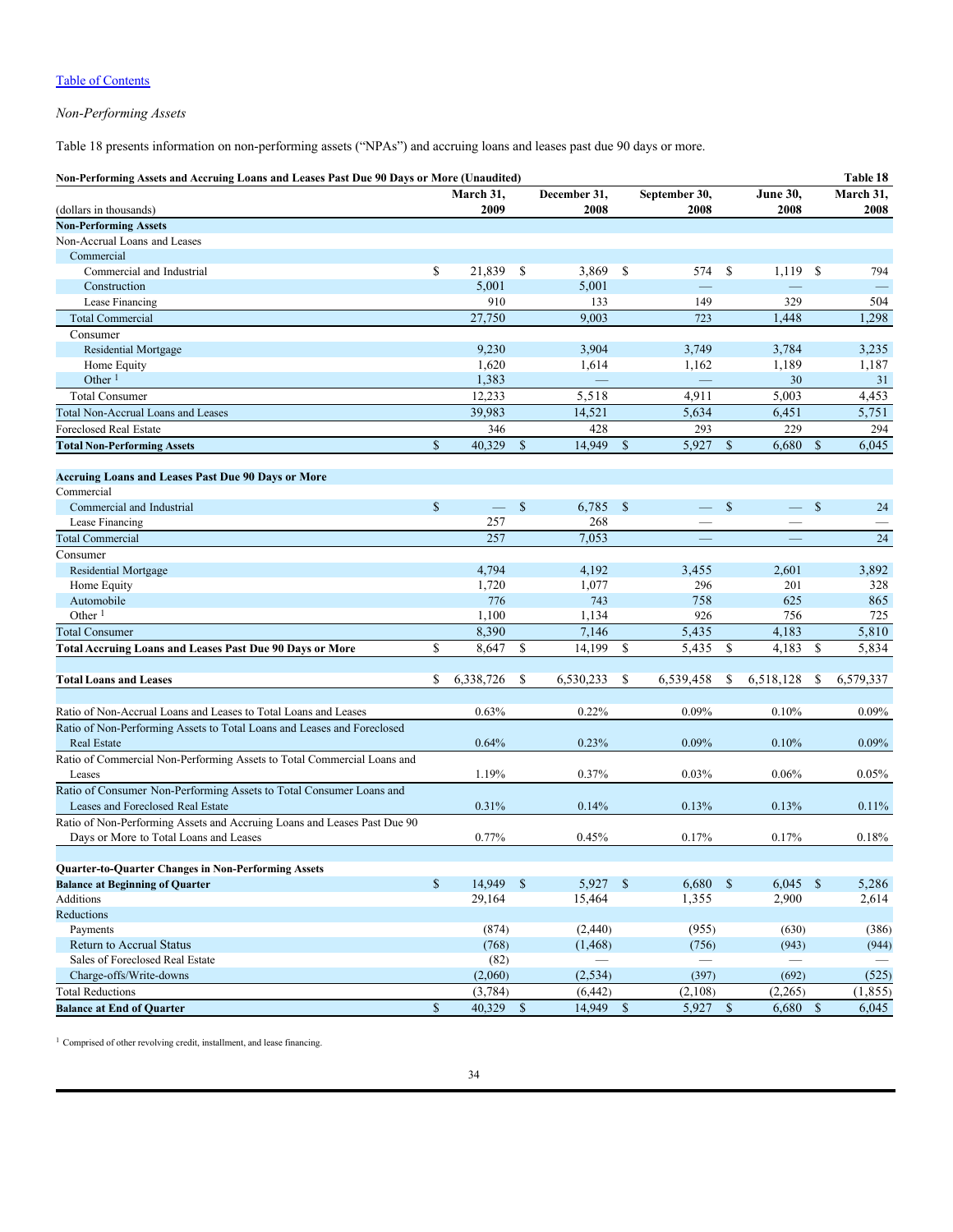NPAs are comprised of non-accrual loans and leases and foreclosed real estate. The \$25.4 million increase in NPAs from December 31, 2008 was primarily due to additions to non-accrual status of \$18.0 million in commercial and industrial loans, \$5.3 million in residential mortgage loans, and \$1.4 million in other consumer loans. The increase in commercial and industrial NPAs from December 31, 2008 was primarily due to the inclusion of one U.S. Mainland-based borrower with a significant presence in Hawaii which has been negatively impacted by the lack of liquidity in the financial markets. The increase in residential mortgage loans NPAs from December 31, 2008 was due to a large single borrower and four land loans.

Credit quality in our mortgage-related consumer lending portfolios performed within expectations during the first quarter of 2009. Residential mortgage and home equity lending comprise the largest components of our consumer lending portfolio. As of March 31, 2009, the weighted average credit score for our residential mortgage loan portfolio was 755, with 96% of this portfolio having a loan-to-value ratio of 80% or less. As of March 31, 2009, the weighted average credit score for our home equity loan portfolio was 744, with the majority of the portfolio having a loan-to-value ratio of 80% or less.

Included in NPAs are loans that we consider impaired. Impaired loans are defined as those which we believe it is probable we will not collect all amounts due according to the contractual terms of the loan agreement, as well as those loans whose terms have been modified in a troubled debt restructuring. Impaired loans were \$26.4 million as of March 31, 2009, \$8.3 million as of December 31, 2008, and less than \$0.1 million as of March 31, 2008. Impaired loans had a related Allowance of \$4.6 million as of March 31, 2009 and less than \$0.1 million as of December 31, 2008. Impaired loans had no related Allowance as of March 31, 2008.

# *Loans and Leases Past Due 90 Days or More and Still Accruing Interest*

The changes in loans and leases past due 90 days or more and still accruing interest from December 31, 2008 and March 31, 2008 reflect normal delinquency and resolution activity consistent with the slowing economy in Hawaii.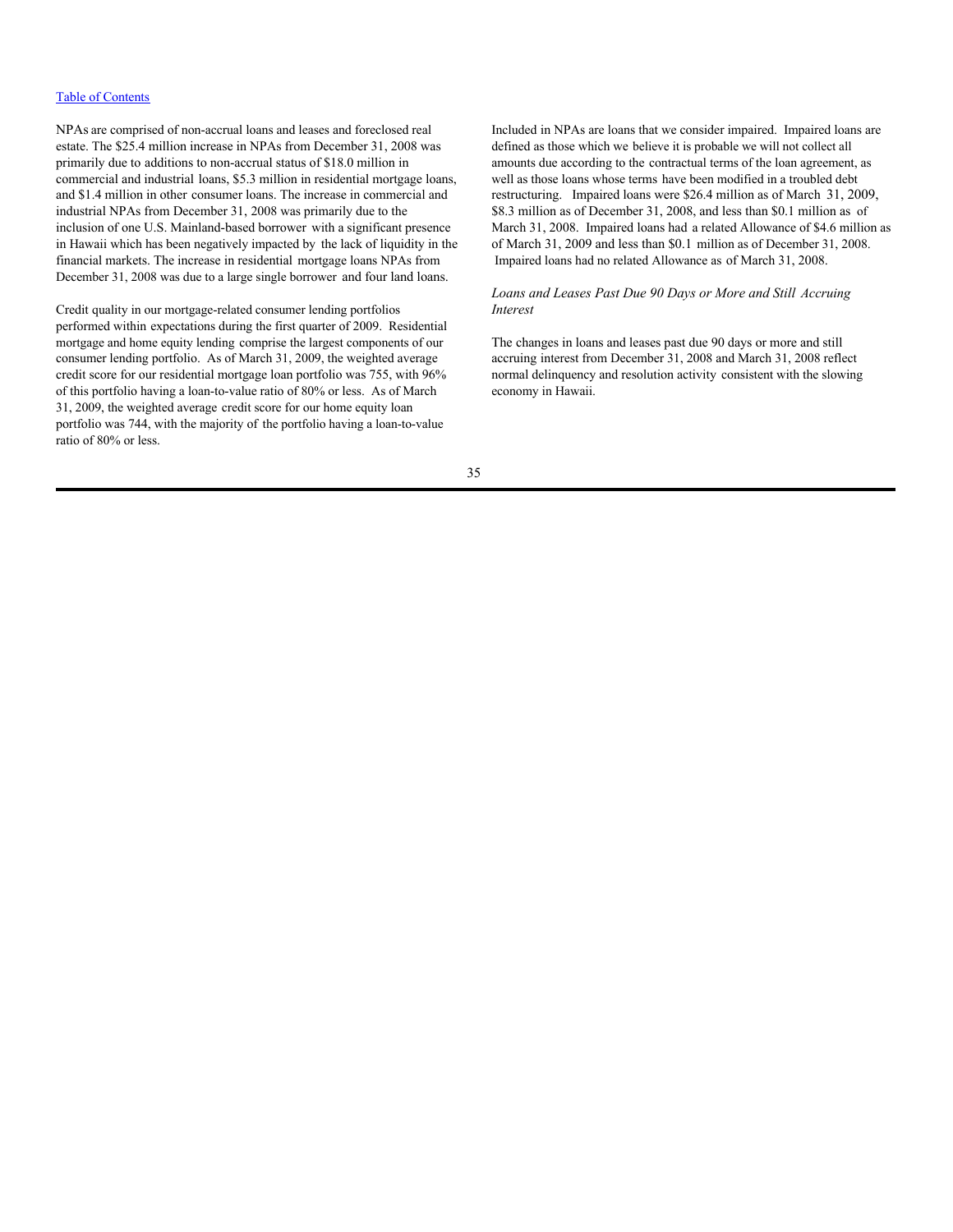# *Reserve for Credit Losses*

Table 19 presents the activity in our reserve for credit losses.

# **Reserve for Credit Losses (Unaudited) Table 19**

|                                                                    |              | March 31,      |              | December 31, |                           | March 31, |
|--------------------------------------------------------------------|--------------|----------------|--------------|--------------|---------------------------|-----------|
| (dollars in thousands)                                             |              | 2009           |              | 2008         |                           | 2008      |
| <b>Balance at Beginning of Period</b>                              | $\mathbb{S}$ | 128,667        | $\mathbb{S}$ | 120,667      | $\mathbf S$               | 96,167    |
| Loans and Leases Charged-Off                                       |              |                |              |              |                           |           |
| Commercial                                                         |              |                |              |              |                           |           |
| Commercial and Industrial                                          |              | (6, 464)       |              | (3,490)      |                           | (1, 389)  |
| Construction                                                       |              |                |              | (1,932)      |                           |           |
| Lease Financing                                                    |              | (20)           |              |              |                           | (134)     |
| Consumer                                                           |              |                |              |              |                           |           |
| Residential Mortgage                                               |              | (827)          |              | (192)        |                           |           |
| Home Equity                                                        |              | (2,316)        |              | (732)        |                           | (806)     |
| Automobile                                                         |              | (2,982)        |              | (3,277)      |                           | (2,915)   |
| Other $1$                                                          |              | (3,577)        |              | (2,363)      |                           | (2,803)   |
| <b>Total Loans and Leases Charged-Off</b>                          |              | (16, 186)      |              | (11,986)     |                           | (8,047)   |
| Recoveries on Loans and Leases Previously Charged-Off              |              |                |              |              |                           |           |
| Commercial                                                         |              |                |              |              |                           |           |
| Commercial and Industrial                                          |              | 542            |              | 227          |                           | 986       |
| Lease Financing                                                    |              | $\overline{2}$ |              | 3            |                           | 3         |
| Consumer                                                           |              |                |              |              |                           |           |
| Residential Mortgage                                               |              | 145            |              | 13           |                           | 78        |
| Home Equity                                                        |              | 96             |              | 25           |                           | 21        |
| Automobile                                                         |              | 727            |              | 622          |                           | 796       |
| Other $1$                                                          |              | 705            |              | 538          |                           | 736       |
| <b>Total Recoveries on Loans and Leases Previously Charged-Off</b> |              | 2,217          |              | 1,428        |                           | 2,620     |
| Net Loans and Leases Charged-Off                                   |              | (13,969)       |              | (10, 558)    |                           | (5, 427)  |
| Provision for Credit Losses                                        |              | 24,887         |              | 18,558       |                           | 14,427    |
| Provision for Unfunded Commitments                                 |              | 250            |              |              |                           |           |
| <b>Balance at End of Period 2</b>                                  | \$           | 139,835        | \$           | 128,667      | \$                        | 105,167   |
|                                                                    |              |                |              |              |                           |           |
| <b>Components</b>                                                  |              |                |              |              |                           |           |
| Allowance for Loan and Lease Losses                                | \$           | 134,416        | $\mathbb S$  | 123,498      | $\boldsymbol{\mathsf{S}}$ | 99,998    |
| Reserve for Unfunded Commitments                                   |              | 5,419          |              | 5,169        |                           | 5,169     |
| <b>Total Reserve for Credit Losses</b>                             | \$           | 139,835        | $\mathbb{S}$ | 128,667      | $\mathbb{S}$              | 105,167   |
|                                                                    |              |                |              |              |                           |           |
| <b>Average Loans and Leases Outstanding</b>                        | \$           | 6,446,513      | \$           | 6,537,134    | $\mathbb{S}$              | 6,587,918 |
| Ratio of Net Loans and Leases Charged-Off to                       |              |                |              |              |                           |           |
| Average Loans and Leases Outstanding (annualized)                  |              | 0.88%          |              | 0.64%        |                           | $0.33\%$  |
| Ratio of Allowance for Loan and Lease Losses to                    |              |                |              |              |                           |           |
| Loans and Leases Outstanding                                       |              | 2.12%          |              | 1.89%        |                           | 1.52%     |
|                                                                    |              |                |              |              |                           |           |

1 2

Comprised of other revolving credit, installment, and lease financing.<br>Included in this analysis is activity related to the Company's reserve for unfunded commitments, which is separately recorded in other liabilities in t

We maintain a Reserve which consists of two components, the Allowance and a Reserve for Unfunded Commitments ("Unfunded Reserve"). The Reserve provides for the risk of credit losses inherent in the loan and lease portfolio and is based on loss estimates derived from a comprehensive quarterly evaluation. The evaluation reflects analyses of individual borrowers and historical loss experience,

supplemented as necessary by credit judgment that considers observable trends, conditions, other relevant environmental and economic factors.

The level of the Allowance is adjusted by recording an expense or recovery through the Provision. The level of the Unfunded Reserve is adjusted by recording an expense or recovery in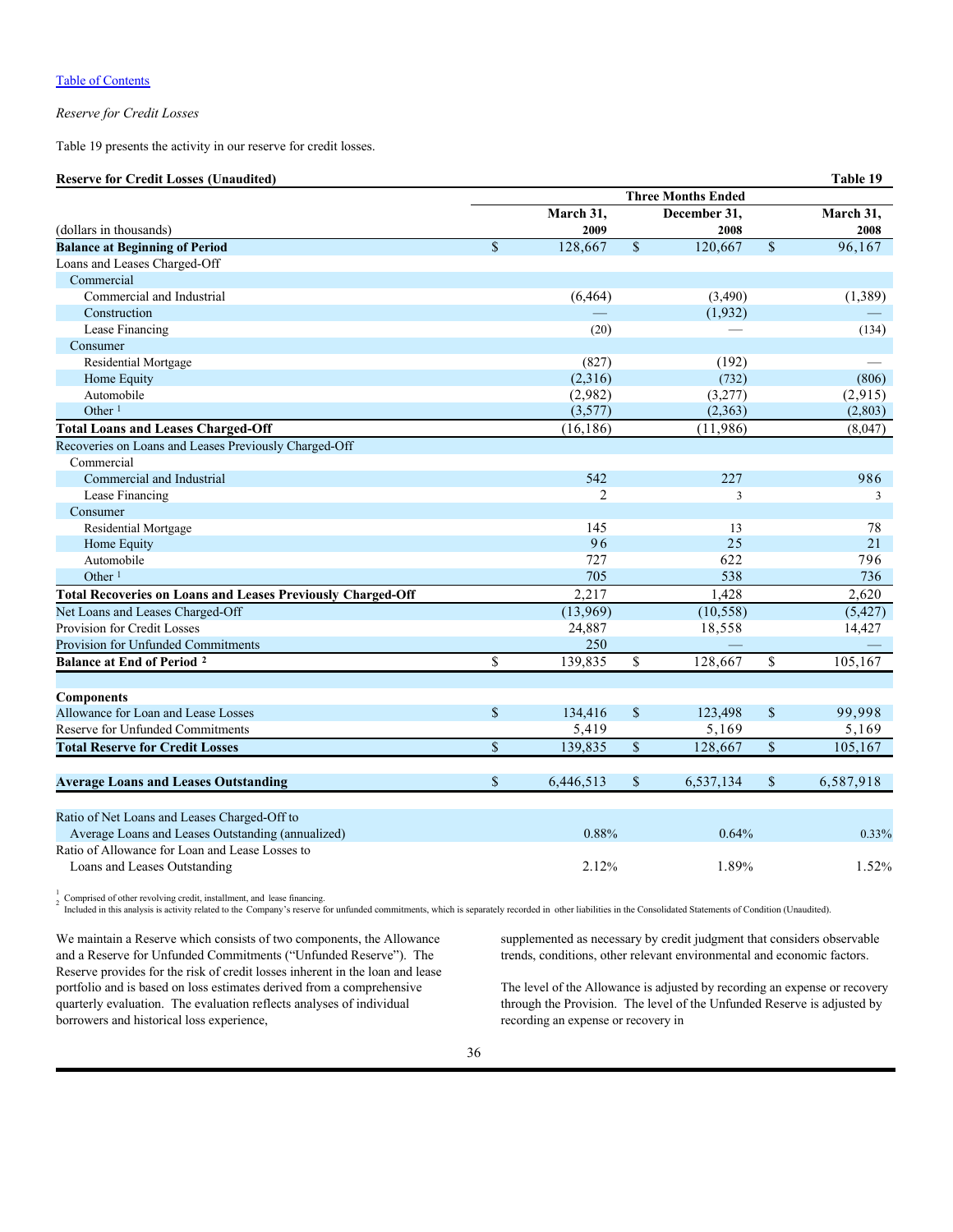other noninterest expense. The Provision exceeded net charge-offs of loans and leases for the first quarter of 2009 by \$10.9. As of March 31, 2009, the Allowance was \$134.4 million or 2.12% of total loans and leases outstanding. This represents an increase of 23 basis points from December 31, 2008 and an increase of 60 basis points from March 31, 2008. The increase in the Allowance during the first quarter of 2009 was due to increased risk in our commercial and industrial, commercial mortgage, and other consumer loan portfolios due to the overall weakness in the Hawaii and the U.S. Mainland economies.

Although we determine the amount of each component of the Allowance separately, the Allowance as a whole was considered appropriate by management as of March 31, 2009, based on our ongoing analysis of estimated probable credit losses, credit risk profiles, economic conditions, coverage ratios, and other relevant factors.

# *The Reserve for Unfunded Commitments*

We increased the Unfunded Reserve by \$0.3 million in the first quarter of 2009. The process used to determine the Unfunded Reserve is consistent with the process for determining the Allowance, as adjusted for estimated funding probabilities or loan and lease equivalency factors.

# **Market Risk**

Market risk is the potential of loss arising from adverse changes in interest rates and prices. We are exposed to market risk as a consequence of the normal course of conducting our business activities. Our market risk management process involves measuring, monitoring, controlling, and managing risks that can significantly impact our statements of income and condition. In this management process, market risks are balanced with expected returns in an effort to enhance earnings performance, while limiting volatility. The activities associated with these market risks are categorized into "trading" and "other than trading."

Our trading activities include foreign currency and foreign exchange contracts that expose us to a small degree of foreign currency risk. These transactions are primarily executed on behalf of customers. Our other than trading activities include normal business transactions that expose our balance sheet profile to varying degrees of market risk.

Our primary market risk exposure is interest rate risk.

# *Interest Rate Risk*

The objective of our interest rate risk management process is to maximize net interest income while operating within acceptable limits established for interest rate risk and maintaining adequate levels of funding and liquidity.

The potential cash flows, sales, or replacement value of many of our assets and liabilities, especially those that earn or pay interest, are sensitive to changes in the general level of interest rates. This interest rate risk arises primarily from our normal business activities of gathering deposits and extending loans. Many factors affect our exposure to changes in interest rates, such as general economic and financial conditions, customer preferences, historical pricing relationships, and repricing characteristics of financial instruments.

Our earnings are affected not only by general economic conditions, but also by the monetary and fiscal policies of the U.S. and its agencies, particularly the FRB. The monetary policies of the FRB influence, to a significant extent, the overall growth of loans, investment securities, and deposits and the level of interest rates earned on assets and paid for liabilities. The nature and impact of future changes in monetary policies are generally not predictable.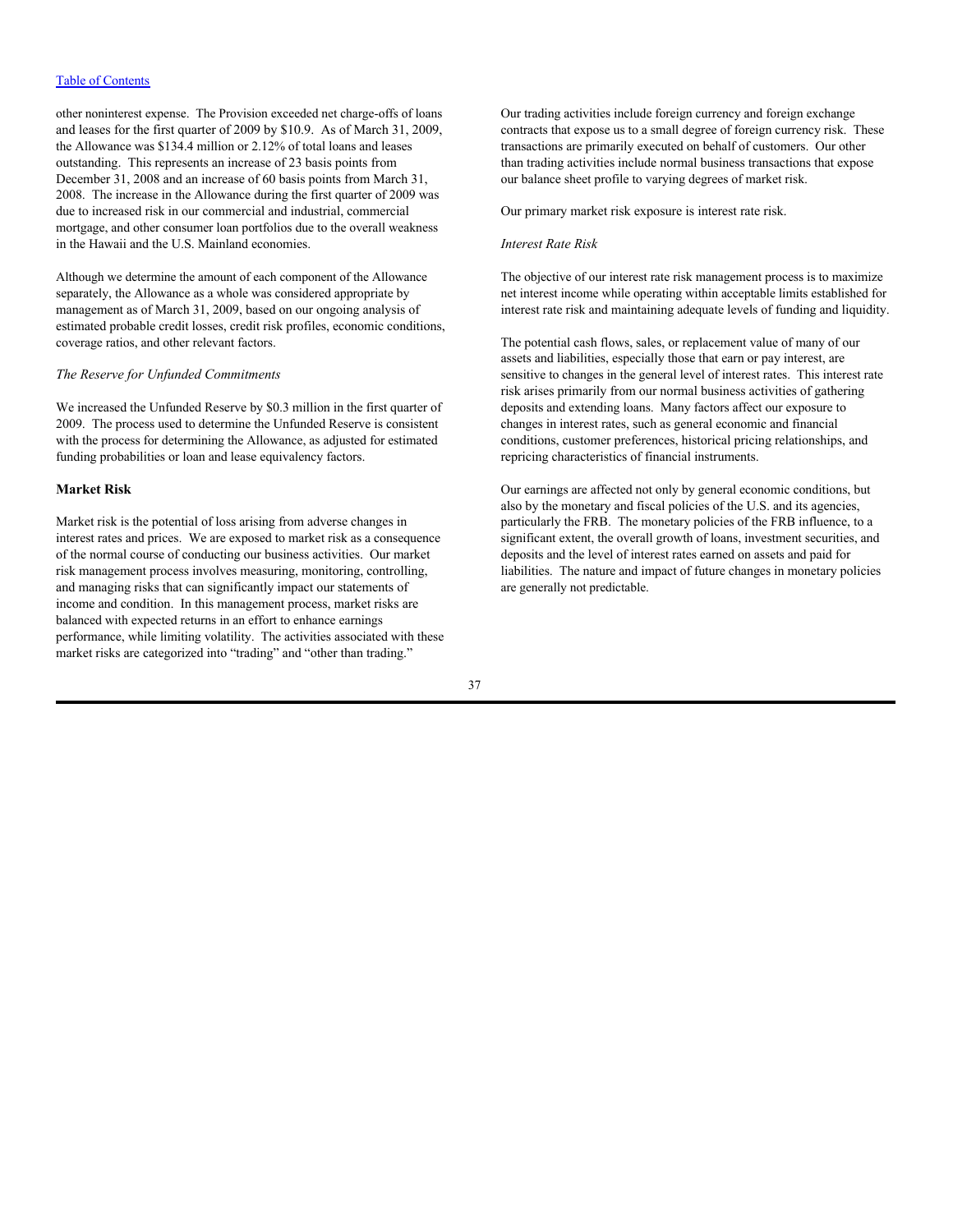In managing interest rate risk, we, through the Asset/Liability Management Committee ("ALCO"), measure short and long-term sensitivities to changes in interest rates. The ALCO utilizes several techniques to manage interest rate risk, which include:

- adjusting balance sheet mix or altering the interest rate characteristics of assets and liabilities;
- changing product pricing strategies;
- modifying characteristics of the investment securities portfolio; or
- · using derivative financial instruments.

The use of derivative financial instruments has generally been limited. This is due to natural on-balance sheet hedges arising out of offsetting interest rate exposures from loans, investment securities with deposits, and other interest-bearing liabilities. In particular, the investment securities portfolio is utilized to manage the interest rate exposure and sensitivity to within the guidelines and limits established by ALCO. Natural and offsetting hedges reduce the need to employ off-balance sheet derivative financial instruments to hedge interest rate risk exposures. Expected movements in interest rates are also considered in managing interest rate risk. Thus, as interest rates change, we may use different techniques to manage interest rate risk.

A key element in our ongoing process to measure and monitor interest rate risk is the utilization of an asset/liability simulation model. The model is used to estimate and measure the balance sheet sensitivity to changes in interest rates. These estimates are based on assumptions on the behavior of loan and deposit pricing, repayment rates on mortgage-based assets, and principal amortization and maturities on other financial

instruments. The model's analytics include the effects of standard prepayment options on mortgages and customer withdrawal options for deposits. While such assumptions are inherently uncertain, we believe that these assumptions are reasonable. As a result, the simulation model attempts to capture the dynamic nature of the balance sheet.

We utilize net interest income simulations to analyze short-term income sensitivities to changes in interest rates. Table 20 presents, as of March 31, 2009 and 2008, an estimate of the change in net interest income during a quarterly time frame that would result from a gradual change in interest rates, moving in a parallel fashion over the entire yield curve, over the next 12-month period, relative to the measured base case scenario. The base case scenario assumes the balance sheet and interest rates are generally unchanged. Based on the net interest income simulation as of March 31, 2009, our Consolidated Statement of Condition is slightly asset sensitive to parallel changes in interest rates. Net interest income sensitivity to changes in interest rates as of March 31, 2009 was more sensitive to changes in interest rates as compared to the sensitivity profiles as of March 31, 2008, particularly in higher interest rate scenarios. Late in 2008, market conditions were very uncertain. Economic conditions led consumers to a flight to safety. Government intervention caused interest rates to fall to unprecedented levels and introduced significant market volatility. In addition, credit spreads remained wide relative to historic levels. These factors have contributed to greater interest rate risk to the Company as of March 31, 2009.

# **Net Interest Income Sensitivity Profile (Unaudited) Table 20**

|                                                | <b>Change in Net Interest Income Per Quarter</b> |                       |         |                       |         |       |  |  |  |  |
|------------------------------------------------|--------------------------------------------------|-----------------------|---------|-----------------------|---------|-------|--|--|--|--|
| (dollars in thousands)                         |                                                  | <b>March 31, 2009</b> |         | <b>March 31, 2008</b> |         |       |  |  |  |  |
| <b>Change in Interest Rates (basis points)</b> |                                                  |                       |         |                       |         |       |  |  |  |  |
| $+200$                                         | D                                                | 2.952                 | $3.0\%$ |                       | 1.130   | 1.1%  |  |  |  |  |
| $+100$                                         |                                                  | 1,378                 | 1.4     |                       | 925     | 0.9   |  |  |  |  |
| $-100$                                         |                                                  | (886)                 | (0.9)   |                       | (2,158) | (2.1) |  |  |  |  |
| $-200$                                         |                                                  | (1,673)               | (1.7)   |                       | (3,596) | (3.5) |  |  |  |  |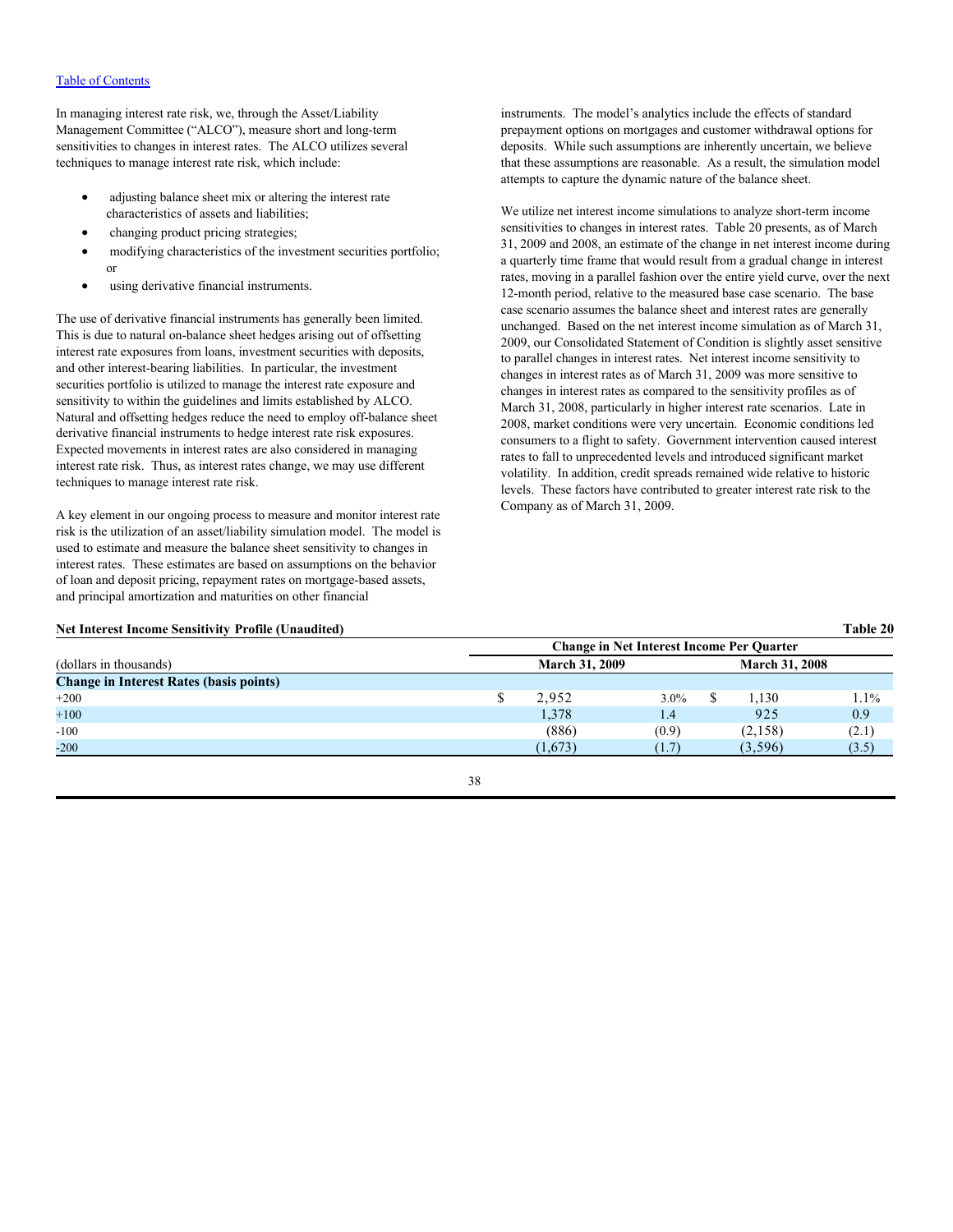To analyze the impact of changes in interest rates in a more realistic manner, non-parallel interest rate scenarios are also simulated. These nonparallel interest rate scenarios indicate that net interest income may decrease from the base case scenario should the yield curve flatten or become inverted for a period of time. Conversely, if the yield curve should steepen further from its mostly "normal" profile, net interest income may increase.

We also use the Market Value of Portfolio Equity ("MVPE") sensitivity analysis to estimate the net present value change in our net assets (i.e., assets, liabilities, and off-balance sheet instruments) from changes in interest rates. The MVPE was approximately \$1.6 billion as of March 31, 2009 and 2008. Table 21 presents, as of March 31, 2009 and 2008, an estimate

of the change in the MVPE that would occur from an instantaneous 100 and 200 basis point increase or decrease in interest rates, moving in a parallel fashion over the entire yield curve. The MVPE sensitivity increased as of March 31, 2009 compared to March 31, 2008 as a result of unusually low interest rates and extremely wide market spreads as of March 31, 2009. A further significant parallel decline in interest rates effectively creates a 0% interest rate environment which greatly reduces the estimated value of both our loans and deposits.

# **Market Value of Equity Sensitivity Profile (Unaudited) Table 21**

**Change in Market Value of Equity** (dollars in thousands) **March 31, 2009 March 31, 2008 Change in Interest Rates (basis points)**  $+200$  8.8% \$ (121,625) (7.4)%  $+100$   $106,447$   $6.5$   $(41,569)$   $(2.5)$ 

Further enhancing the MVPE sensitivity analysis are:

- value-at-risk metrics;
- key rate analysis;
- duration of equity analysis; and
- exposure to basis risk and non-parallel yield curve shifts.

There are inherent limitations to these measures; however, used along with the MVPE sensitivity analysis, we obtain better overall insight for managing our exposures to changes in interest rates. Based on the additional analyses, we estimate that our greatest exposure is in scenarios where medium-term interest rates decrease on a relative basis more than long-term interest rates.

### **Liquidity Management**

Liquidity is managed in an effort to ensure that we have continuous access to sufficient, reasonably priced funds. Funding requirements are impacted by loan originations and refinancings, liability issuances and settlements,

and off-balance sheet funding commitments. We consider and comply with various regulatory guidelines regarding required liquidity levels and periodically monitor our liquidity position in light of the changing economic environment and customer activity. Based on periodic liquidity assessments, we may alter our asset, liability, and off-balance sheet positions. The ALCO monitors sources and uses of funds and modifies asset and liability positions as liquidity requirements change. This process, combined with our ability to raise funds in money and capital markets and through private placements, provides flexibility in managing the exposure to liquidity risk.

In an effort to satisfy our liquidity needs, we actively manage our assets and liabilities. The potential sources of short-term liquidity include interest-bearing deposits as well as the ability to sell certain assets including investment securities available-for-sale. Assets generate longterm liquidity through cash flows from investment securities and loans. With respect to liabilities, short-term liquidity is generated from securities sold under agreements to repurchase and other short-term funding sources such as federal funds while long-term Liquidity is

 $(164,815)$   $(10.1)$   $(53,937)$   $(3.3)$ -200 (389,170) (23.8) (140,697) (8.5)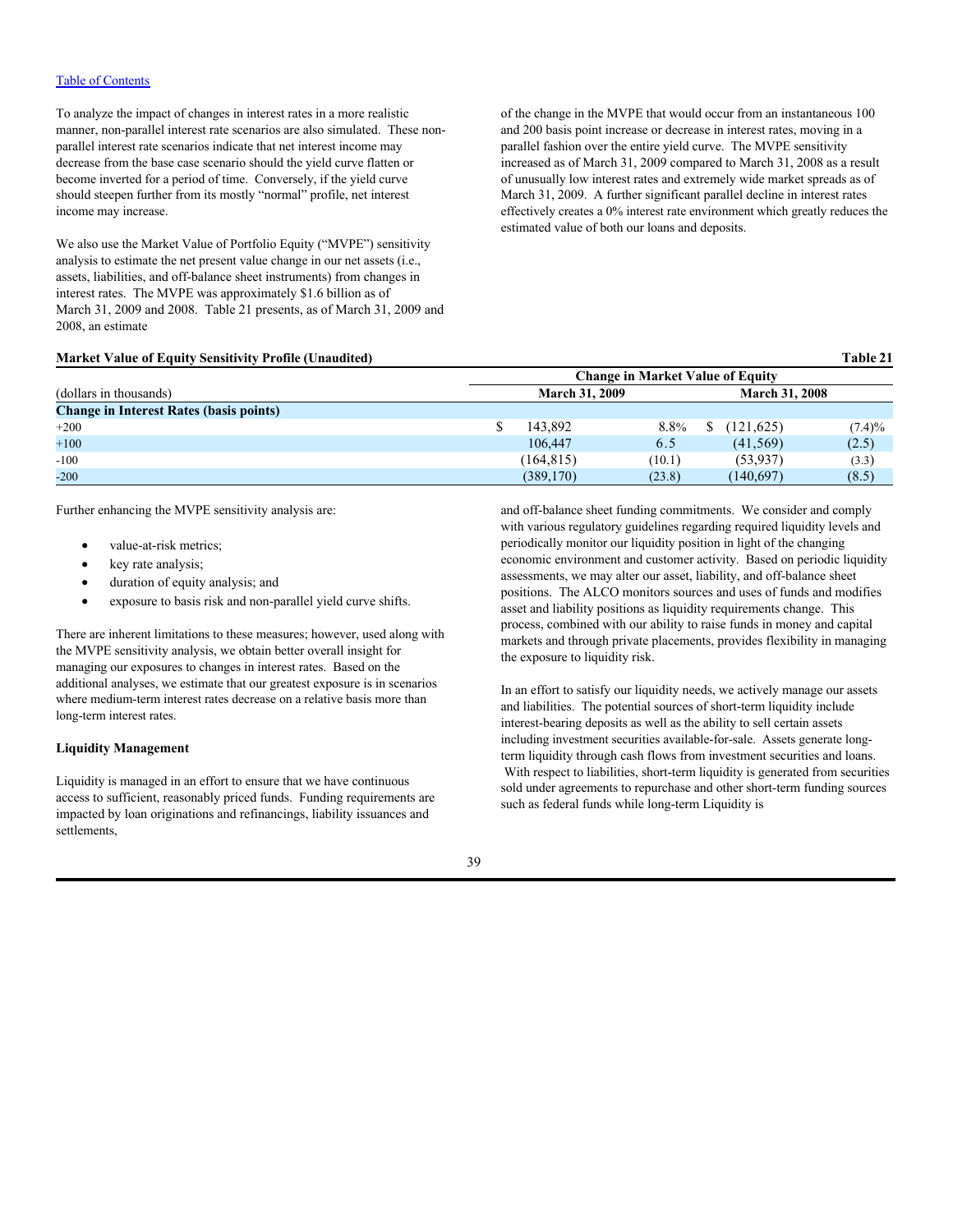generated through growth in deposits and long-term debt.

We strengthened our liquidity position in the first quarter of 2009, with increased levels of deposits. Total deposits were \$9.2 billion as of March 31, 2009, a \$920.7 million or 11% increase from December 31, 2008 and a \$1.1 billion or 14% increase from March 31, 2008. As a result, cash and cash equivalents were \$1.2 billion as of March 31, 2009, an increase of \$403.5 million from December 31, 2008 and an increase of \$589.2 million from March 31, 2008.

In February 2009, we repaid \$25.0 million in privately placed fixed rate notes. In March 2009, we repaid \$119.0 million of our subordinated notes.

During 2009, we expect to contribute \$10.2 million to our pension plans and \$1.2 million to our postretirement benefit plan.

# **Capital Management**

The Company and the Bank are subject to regulatory capital requirements administered by the federal banking agencies. Failure to meet minimum capital requirements can cause certain mandatory and discretionary actions by regulators that, if undertaken, could have a material effect on our financial statements. Under capital adequacy guidelines and the regulatory framework for prompt corrective action, the Company and the Bank must meet specific capital guidelines that involve quantitative and qualitative measures. These measures were established by regulation to ensure capital adequacy. As of March 31, 2009, the Company and the Bank were "well capitalized" under this regulatory framework. There have been no conditions or events since March 31, 2009 that management believes have changed either the Company's or the Bank's capital classifications.

As of March 31, 2009, our shareholders' equity was \$833.9 million, an increase of \$43.2 million or 5% from December 31, 2008.

In response to a slowing economy and economic uncertainty, we began in the second half of 2008 to increase capital. As of March 31, 2009, our Tier 1 capital ratio was 12.02%, our total capital ratio was 13.28%, our leverage ratio was 6.94%, and our ratio of tangible common equity to risk-weighted assets was 12.47%.

From the beginning of our share repurchase program in July 2001 through October 28, 2008, we repurchased a total of 45.6 million shares of common stock and returned \$1.6 billion to our shareholders at an average cost of \$35.44 per share. We have not repurchased shares of our common stock since October 28, 2008, except for purchases from our employees in connection with income tax withholdings related to the vesting of restricted stock and shares purchased for our Rabbi Trust. Remaining buyback authority under our share repurchase program was \$85.4 million as of April 17, 2009. Total share repurchase authority under our share repurchase program was \$1.70 billion as of April 17, 2009.

In April 2009, our Board of Directors declared a quarterly cash dividend of \$0.45 per share on our outstanding shares. The dividend will be payable on June 12, 2009 to our shareholders of record at the close of business on May 29, 2009.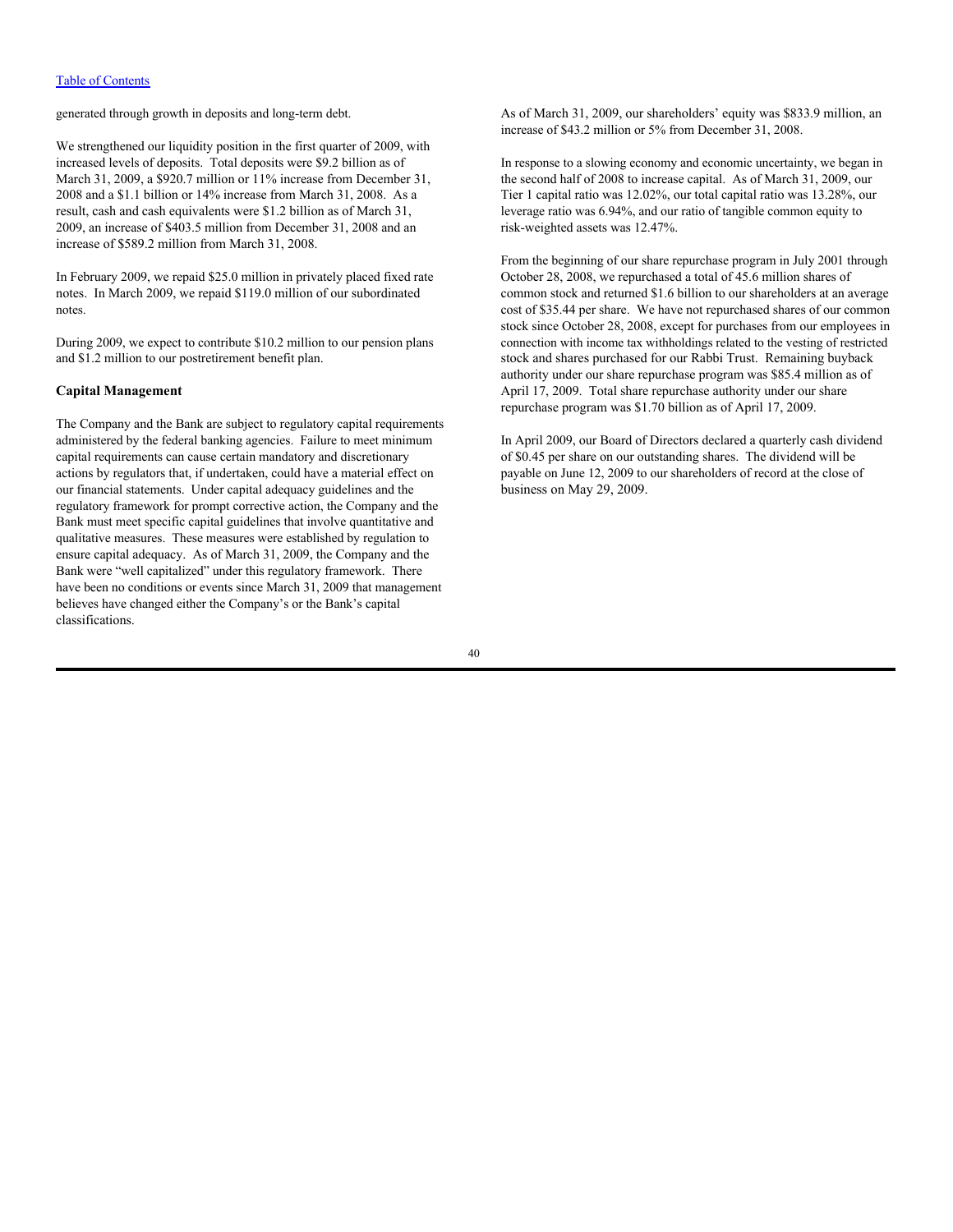Table 22 presents our regulatory capital and ratios as of March 31, 2009, December 31, 2008, and March 31, 2008.

# **Regulatory Capital and Ratios (Unaudited) Table 22**

|       | Regulatory Capital and Ratios (Unaudited)                    |                 |   |              |               | 1 avie 22         |
|-------|--------------------------------------------------------------|-----------------|---|--------------|---------------|-------------------|
|       |                                                              | March 31,       |   | December 31, |               | March 31,         |
|       | (dollars in thousands)                                       | 2009            |   | 2008         |               | 2008 <sup>1</sup> |
|       | <b>Regulatory Capital</b>                                    |                 |   |              |               |                   |
|       | Shareholders' Equity                                         | \$<br>833,935   | S | 790,704      | S.            | 766,747           |
| Add:  | Capital Securities of Bancorp Hawaii Capital Trust I         |                 |   |              |               | 26,425            |
| Less: | Cumulative Change in Fair Value of Financial Liabilities     |                 |   |              |               |                   |
|       | Accounted for Under the Fair Value Option                    | (2, 565)        |   | (683)        |               | (2,736)           |
|       | Goodwill                                                     | 34,959          |   | 34,959       |               | 34,959            |
|       | Postretirement Benefit Liability Adjustments                 | 6,969           |   | 7,079        |               | 8,522             |
|       | Unrealized Valuation and Other Adjustments                   | 22,967          |   | (4,276)      |               | 9,208             |
|       | Other Assets                                                 | 2,353           |   | 2,106        |               | 2,715             |
|       | Tier 1 Capital                                               | 769,252         |   | 751,519      |               | 740,504           |
|       | Allowable Reserve for Credit Losses                          | 80,758          |   | 84,163       |               | 88,352            |
|       | Unrealized Gains on Investment Securities Available-for-Sale |                 |   |              |               | 97                |
|       | <b>Total Regulatory Capital</b>                              | \$<br>850,010   | S | 835,682      | \$            | 828,953           |
|       |                                                              |                 |   |              |               |                   |
|       | <b>Risk-Weighted Assets</b>                                  | \$<br>6,401,527 | S | 6,688,530    | <sup>\$</sup> | 7,051,323         |
|       |                                                              |                 |   |              |               |                   |
|       | <b>Key Regulatory Capital Ratios</b>                         |                 |   |              |               |                   |
|       | Tier 1 Capital Ratio                                         | 12.02%          |   | 11.24%       |               | 10.50%            |
|       | <b>Total Capital Ratio</b>                                   | 13.28           |   | 12.49        |               | 11.76             |
|       | Leverage Ratio                                               | 6.94            |   | 7.30         |               | 6.97              |
|       |                                                              |                 |   |              |               |                   |

Tier 1 capital, total capital, and leverage ratios as of March 31, 2008 were revised from 10.54%, 11.79%, and 6.99%, respectively.

The revisions to our Regulatory Capital Ratios as of March 31, 2008 did not change our well capitalized position, as defined in the regulatory framework for prompt corrective action, as previously reported.

# **Off-Balance Sheet Arrangements, Credit Commitments, and Contractual Obligations**

### *Off-Balance Sheet Arrangements*

We do not participate in transactions that generate relationships with unconsolidated entities or financial partnerships, such as entities often referred to as variable-interest entities, which would have been established for the

purpose of facilitating off-balance sheet arrangements.

*Contractual Obligations*

Our contractual obligations have not changed materially since previously reported in our Annual Report on Form 10-K for the year ended December 31, 2008.

# *Credit Commitments*

Table 23 presents our credit commitments as of March 31, 2009.

| <b>Credit Commitments (Unaudited)</b> |                  |           |           |           | Table 23  |
|---------------------------------------|------------------|-----------|-----------|-----------|-----------|
|                                       | <b>Less Than</b> |           |           | After 5   |           |
| (dollars in thousands)                | <b>One Year</b>  | 1-3 Years | 4-5 Years | Years     | Total     |
| Unfunded Commitments to Extend Credit | 588,407          | 409,036   | 75.642    | 1.151.879 | 2.224.964 |
| Standby Letters of Credit             | 81,607           | 1,333     |           |           | 82,940    |
| Commercial Letters of Credit          | 21.188           | __        |           |           | 21,188    |
| <b>Total Credit Commitments</b>       | 691.202          | 410.369   | 75.642    | 1.151.879 | 2.329.092 |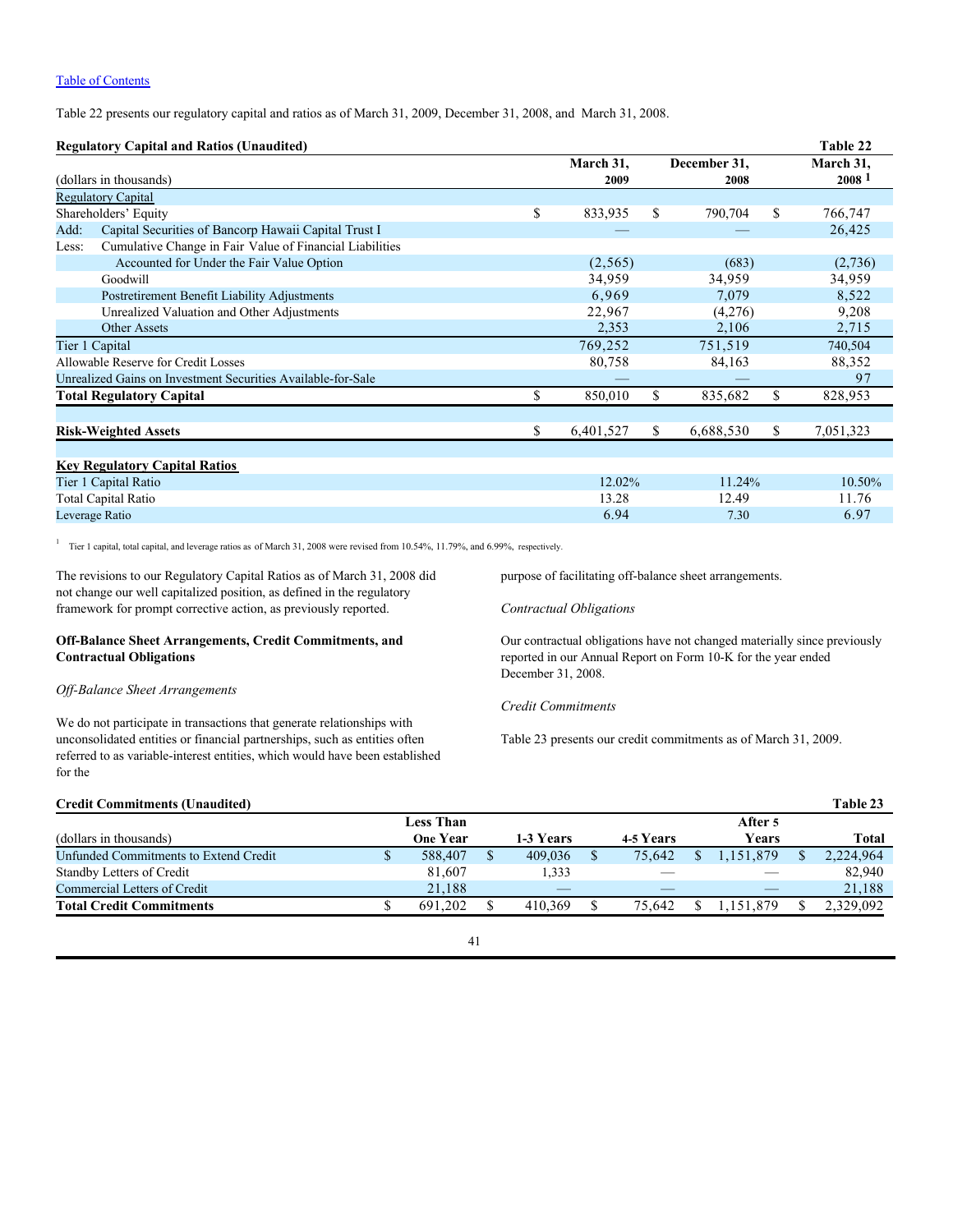# <span id="page-43-0"></span>**Item 3. Quantitative and Qualitative Disclosures About Market Risk**

See the "Market Risk" section of MD&A.

# **Item 4. Controls and Procedures**

The Company's management, including the Chief Executive Officer and Chief Financial Officer, evaluated the effectiveness of the Company's disclosure controls and procedures (as defined in Rule 13a-15(e) under the Securities Exchange Act of 1934, as amended (the "Exchange Act")) as of March 31, 2009. Based on this evaluation, the Chief Executive Officer and Chief Financial Officer concluded that the Company's disclosure controls and procedures were effective as of March 31, 2009. There were no changes in the Company's internal controls over financial reporting (as defined in Rule 13a-15(f) under the Exchange Act) that occurred during the first quarter of 2009 that have materially affected, or are reasonably likely to materially affect, the Company's internal control over financial reporting.

# **Part II - Other Information**

# **Item 1A. Risk Factors**

There are no material changes from the risk factors set forth under Part 1, Item 1A. "Risk Factors" in our Annual Report on Form 10-K for the year ended December 31, 2008.

# **Item 2. Unregistered Sales of Equity Securities and Use of Proceeds**

The Parent's repurchases of equity securities for the first quarter of 2009 were as follows:

# **Issuer Purchases of Equity Securities (Unaudited)**

|                       |                        |                       | <b>Total Number of Shares</b>   |   | <b>Approximate Dollar Value</b> |  |
|-----------------------|------------------------|-----------------------|---------------------------------|---|---------------------------------|--|
|                       |                        |                       | <b>Purchased as Part of</b>     |   | of Shares that May Yet Be       |  |
|                       | <b>Total Number of</b> | <b>Average Price</b>  | <b>Publicly Announced Plans</b> |   | <b>Purchased Under the</b>      |  |
| Period                | Shares Purchased 1     | <b>Paid Per Share</b> | or Programs                     |   | <b>Plans or Programs</b> 2      |  |
| January 1 - 31, 2009  | 6,862                  | \$<br>35.88           |                                 | S | 85, 356, 214                    |  |
| February 1 - 28, 2009 | 8.763                  | 35.97                 |                                 |   | 85, 356, 214                    |  |
| March 1 - 31, 2009    | 5,446                  | 30.72                 |                                 |   | 85, 356, 214                    |  |
| <b>Total</b>          | 21.071                 | 34.58                 |                                 |   |                                 |  |

The shares purchased in the first quarter of 2009 were from employees in connection with income tax withholdings related to the vesting of restricted stock and shares purchased for our Rabbi Trust. These shares were not purchased as part of the publicly announced program. The shares were purchased at the closing price of the Parent's common stock on the dates of purchase. 1

As of April 17, 2009, \$85.4 million remained of the total \$1.70 billion total repurchase amount authorized by the Parent's Board of Directors under the share repurchase program. The program has no set expiration or termination date.

### **Item 6. Exhibits**

A list of exhibits to this Form 10-Q is set forth on the Exhibit Index and is incorporated herein by reference.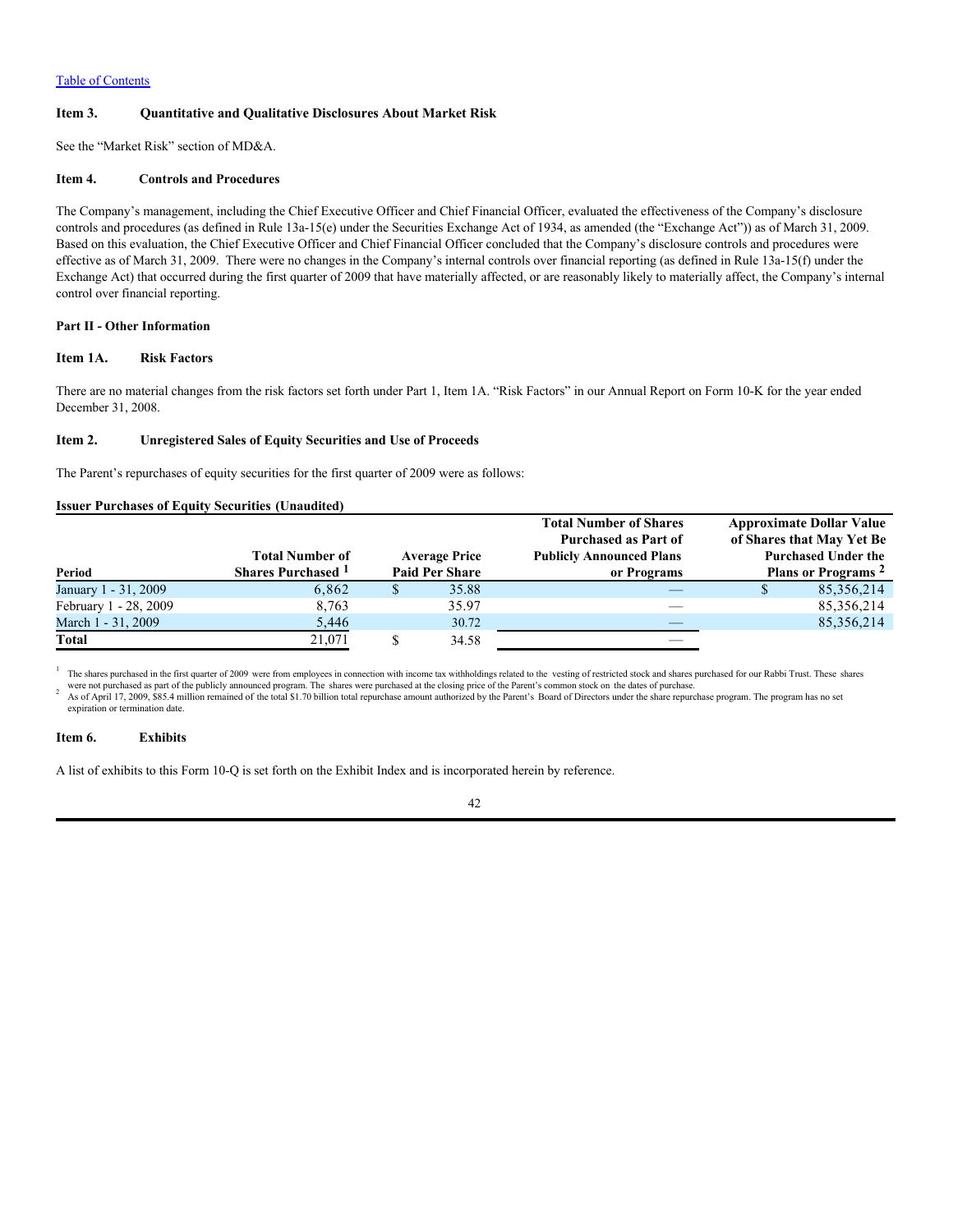# **Signatures**

<span id="page-44-0"></span>Pursuant to the requirements of Section 13 or 15(d) of the Securities Exchange Act of 1934, the registrant has duly caused this report to be signed on its behalf by the undersigned, thereunto duly authorized.

Date: April 22, 2009 Bank of Hawaii Corporation

By: /s/ Allan R. Landon

 Allan R. Landon Chairman of the Board and Chief Executive Officer

By: /s/ Kent T. Lucien

 Kent T. Lucien Chief Financial Officer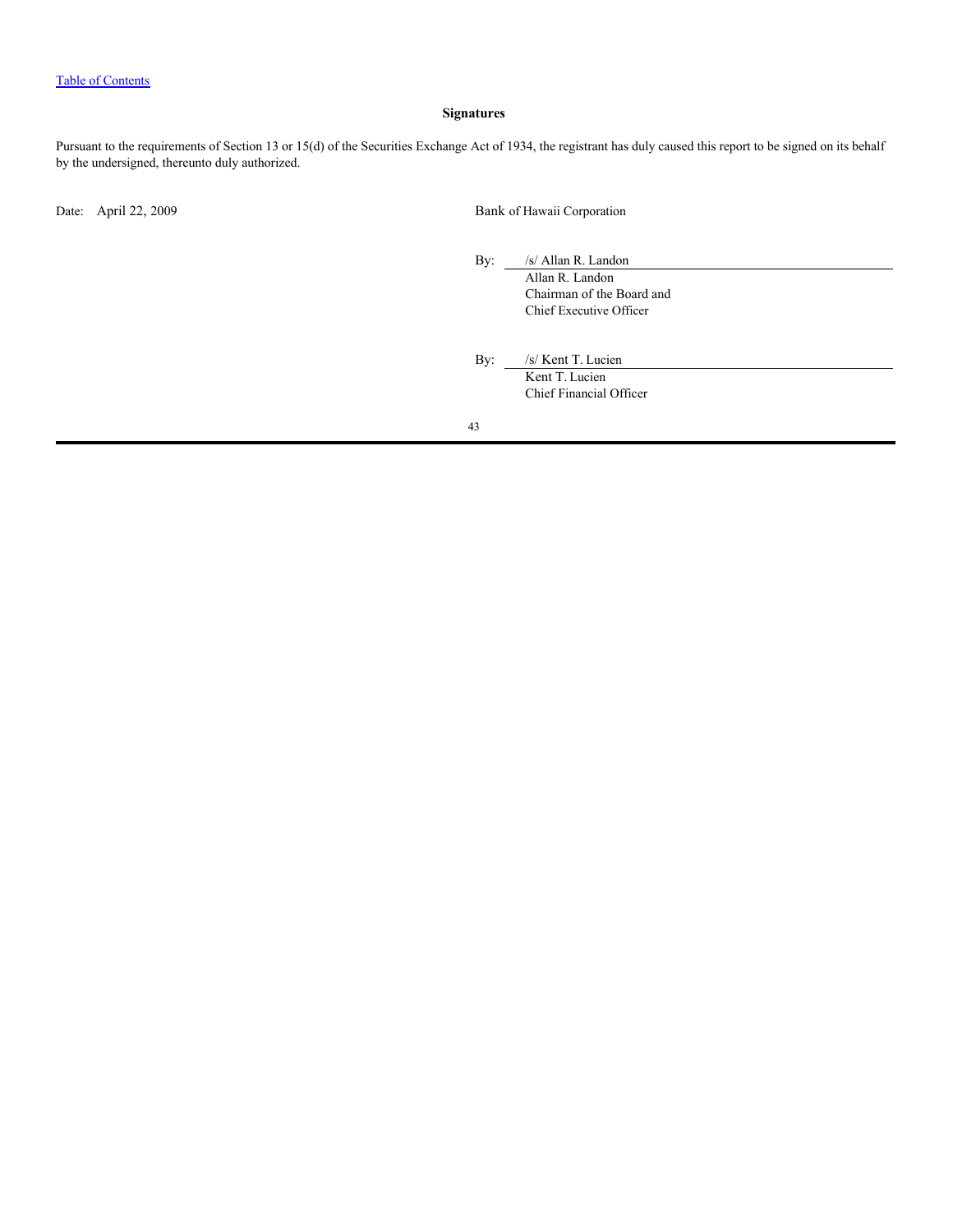# **Exhibit Index**

# **Exhibit Number**

- 12 Computation of Ratio of Earnings to Fixed Charges (Unaudited)
- 31.1 Certification of Chief Executive Officer Pursuant to Rule 13a-14(a) Under the Securities Exchange Act of 1934
- 31.2 Certification of Chief Financial Officer Pursuant to Rule 13a-14(a) Under the Securities Exchange Act of 1934
- 32 Certification of Chief Executive Officer and Chief Financial Officer Pursuant to 18 U.S.C. Section 1350, as Adopted Pursuant to Section 906 of the Sarbanes-Oxley Act of 2002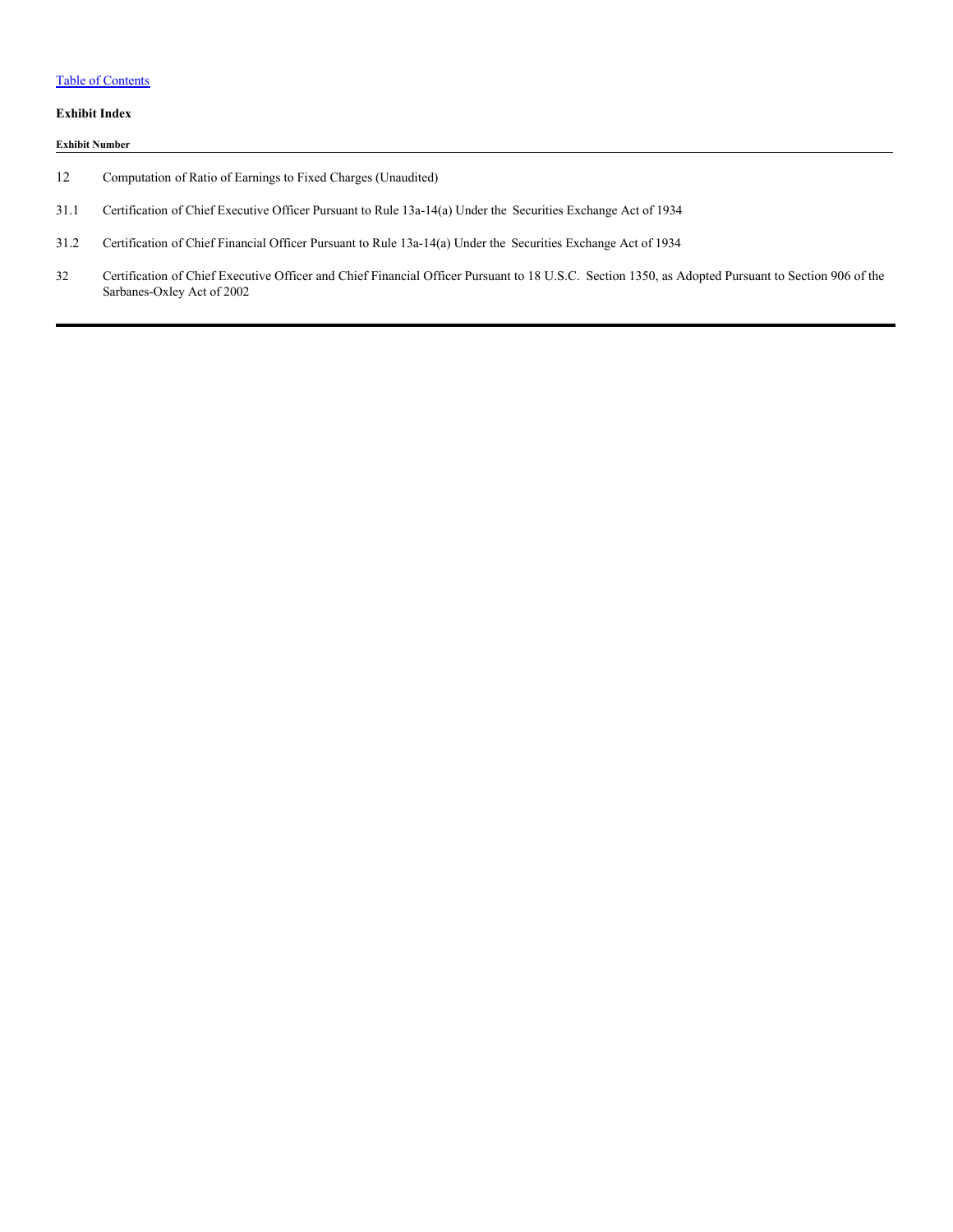# **Bank of Hawaii Corporation and Subsidiaries Computation of Ratio of Earnings to Fixed Charges (Unaudited)**

|                                                      |                                                                 |              | <b>Three Months Ended</b> |           |                   |
|------------------------------------------------------|-----------------------------------------------------------------|--------------|---------------------------|-----------|-------------------|
|                                                      |                                                                 |              |                           | March 31, |                   |
| (dollars in thousands)                               |                                                                 |              | 2009 <sup>1</sup>         |           | 2008 <sup>1</sup> |
| <b>Earnings:</b>                                     |                                                                 |              |                           |           |                   |
| Income Before Provision for Income Taxes             |                                                                 | \$           | 54,607                    |           | 80,446            |
| Add:                                                 | Fixed Charges Including Interest on Deposits                    |              | 25,855                    |           | 42,496            |
|                                                      | Total Earnings Including Fixed Charges and Interest on Deposits |              | 80,462                    |           | 122.942           |
| Interest on Deposits<br>Less:                        |                                                                 |              | 17,025                    |           | 27,465            |
| <b>Total Earnings Excluding Interest on Deposits</b> |                                                                 |              | 63,437                    |           | 95,477            |
|                                                      |                                                                 |              |                           |           |                   |
| <b>Fixed Charges:</b>                                |                                                                 |              |                           |           |                   |
| Fixed Charges Including Interest on Deposits         |                                                                 | $\mathbb{S}$ | 25,855                    |           | 42,496            |
| Interest on Deposits<br>Less:                        |                                                                 |              | 17.025                    |           | 27,465            |
|                                                      | <b>Total Fixed Charges Excluding Interest on Deposits</b>       |              |                           |           | 15,031            |
|                                                      |                                                                 |              |                           |           |                   |

The Company recorded no interest expense on its liabilities established in accordance with FASB Interpretation No. 48, *"Accounting for Uncertainty in Income Taxes, an interpretation of FASB Statement No. 109."* 1

# **Ratio of Earnings to Fixed Charges:**

| Including Interest on Deposits | Uv.<br>$\sim \sim$ |
|--------------------------------|--------------------|
| Excluding Interest on Deposits |                    |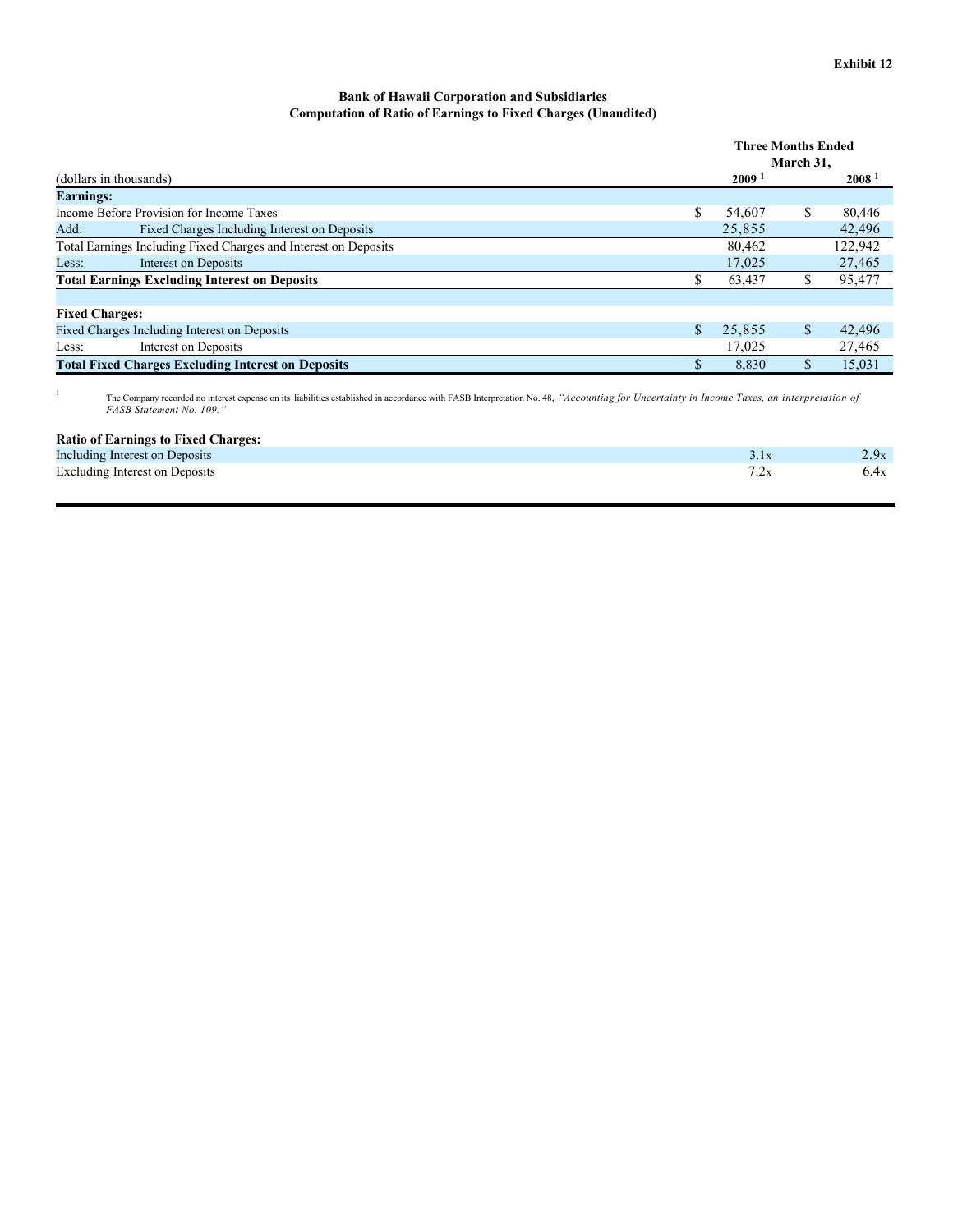# **Certification of Chief Executive Officer Pursuant to Rule 13a-14(a) Under the Securities Exchange Act of 1934**

I, Allan R. Landon, certify that:

- 1. I have reviewed this quarterly report on Form 10-Q of Bank of Hawaii Corporation;
- 2. Based on my knowledge, this report does not contain any untrue statement of a material fact or omit to state a material fact necessary to make the statements made, in light of the circumstances under which such statements were made, not misleading with respect to the period covered by this report;
- 3. Based on my knowledge, the financial statements, and other financial information included in this report, fairly present in all material respects the financial condition, results of operations and cash flows of the registrant as of, and for, the periods presented in this report;
- 4. The registrant's other certifying officer and I are responsible for establishing and maintaining disclosure controls and procedures (as defined in Exchange Act Rules 13a-15(e) and 15d-15(e)) and internal control over financial reporting (as defined in Exchange Act Rules 13a-15(f) and 15d-15(f)) for the registrant and have:
	- a) Designed such disclosure controls and procedures, or caused such disclosure controls and procedures to be designed under our supervision, to ensure that material information relating to the registrant, including its consolidated subsidiaries, is made known to us by others within those entities, particularly during the period in which this report is being prepared;
	- b) Designed such internal control over financial reporting, or caused such internal control over financial reporting to be designed under our supervision, to provide reasonable assurance regarding the reliability of financial reporting and the preparation of financial statements for external purposes in accordance with generally accepted accounting principles;
	- c) Evaluated the effectiveness of the registrant's disclosure controls and procedures and presented in this report our conclusions about the effectiveness of the disclosure controls and procedures, as of the end of the period covered by this report based on such evaluation; and
	- d) Disclosed in this report any change in the registrant's internal control over financial reporting that occurred during the registrant's most recent fiscal quarter (the registrant's fourth fiscal quarter in the case of an annual report) that has materially affected, or is reasonably likely to materially affect, the registrant's internal control over financial reporting; and
- 5. The registrant's other certifying officer and I have disclosed, based on our most recent evaluation of internal control over financial reporting, to the registrant's auditors and the audit committee of the registrant's board of directors:
	- All significant deficiencies and material weaknesses in the design or operation of internal control over financial reporting which are reasonably likely to adversely affect the registrant's ability to record, process, summarize and report financial information; and
	- b) Any fraud, whether or not material, that involves management or other employees who have a significant role in the registrant's internal control over financial reporting.

Date: April 22, 2009

/s/ Allan R. Landon

Allan R. Landon Chairman of the Board and Chief Executive Officer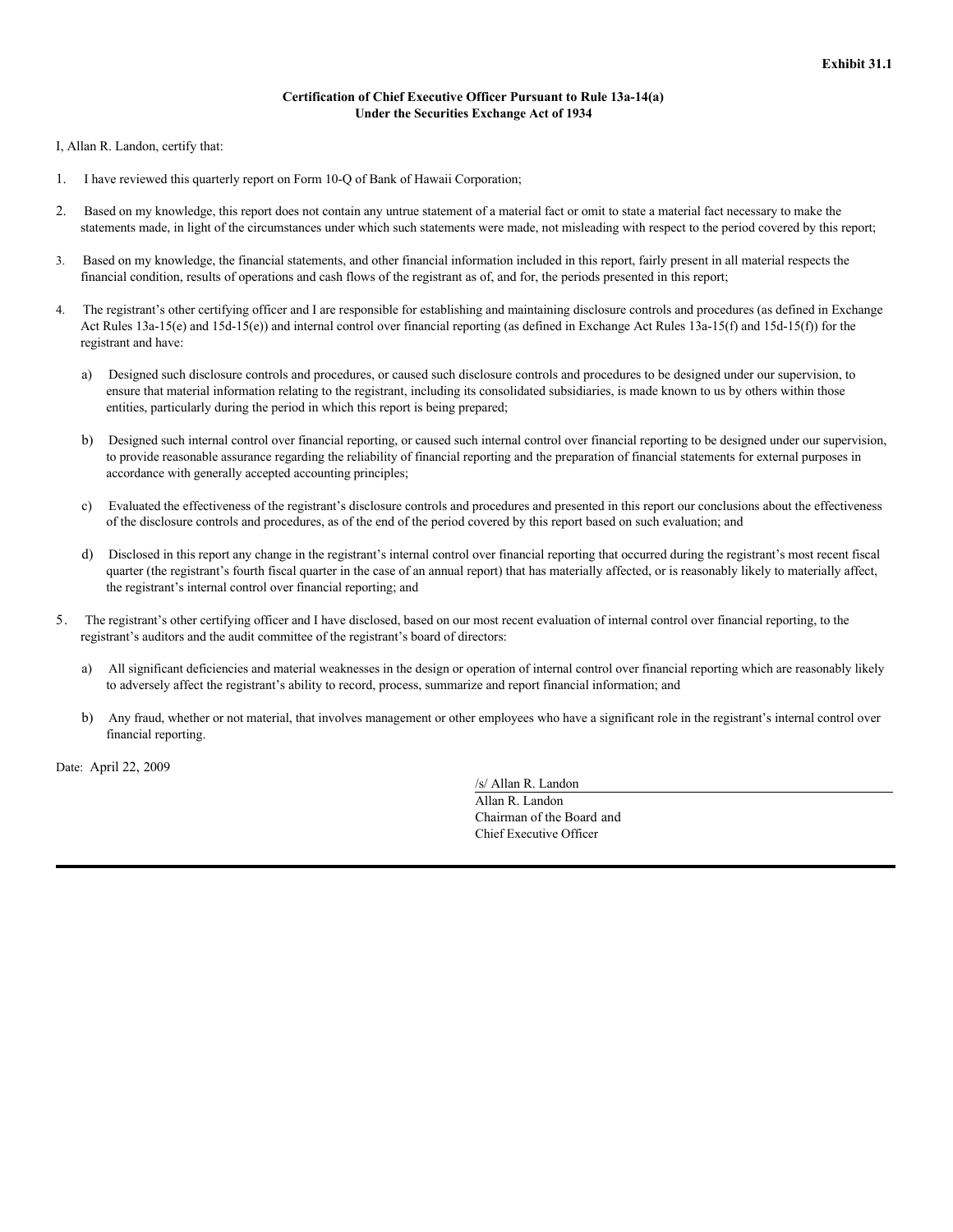# **Certification of Chief Financial Officer Pursuant to Rule 13a-14(a) Under the Securities Exchange Act of 1934**

I, Kent T. Lucien, certify that:

- 1. I have reviewed this quarterly report on Form 10-Q of Bank of Hawaii Corporation;
- 2. Based on my knowledge, this report does not contain any untrue statement of a material fact or omit to state a material fact necessary to make the statements made, in light of the circumstances under which such statements were made, not misleading with respect to the period covered by this report;
- 3. Based on my knowledge, the financial statements, and other financial information included in this report, fairly present in all material respects the financial condition, results of operations and cash flows of the registrant as of, and for, the periods presented in this report;
- 4. The registrant's other certifying officer and I are responsible for establishing and maintaining disclosure controls and procedures (as defined in Exchange Act Rules 13a-15(e) and 15d-15(e)) and internal control over financial reporting (as defined in Exchange Act Rules 13a-15(f) and 15d-15(f)) for the registrant and have:
	- a) Designed such disclosure controls and procedures, or caused such disclosure controls and procedures to be designed under our supervision, to ensure that material information relating to the registrant, including its consolidated subsidiaries, is made known to us by others within those entities, particularly during the period in which this report is being prepared;
	- b) Designed such internal control over financial reporting, or caused such internal control over financial reporting to be designed under our supervision, to provide reasonable assurance regarding the reliability of financial reporting and the preparation of financial statements for external purposes in accordance with generally accepted accounting principles;
	- c) Evaluated the effectiveness of the registrant's disclosure controls and procedures and presented in this report our conclusions about the effectiveness of the disclosure controls and procedures, as of the end of the period covered by this report based on such evaluation; and
	- d) Disclosed in this report any change in the registrant's internal control over financial reporting that occurred during the registrant's most recent fiscal quarter (the registrant's fourth fiscal quarter in the case of an annual report) that has materially affected, or is reasonably likely to materially affect, the registrant's internal control over financial reporting; and
- 5. The registrant's other certifying officer and I have disclosed, based on our most recent evaluation of internal control over financial reporting, to the registrant's auditors and the audit committee of the registrant's board of directors:
	- All significant deficiencies and material weaknesses in the design or operation of internal control over financial reporting which are reasonably likely to adversely affect the registrant's ability to record, process, summarize and report financial information; and
	- b) Any fraud, whether or not material, that involves management or other employees who have a significant role in the registrant's internal control over financial reporting.

Date: April 22, 2009 /s/ Kent T. Lucien

Kent T. Lucien Chief Financial Officer